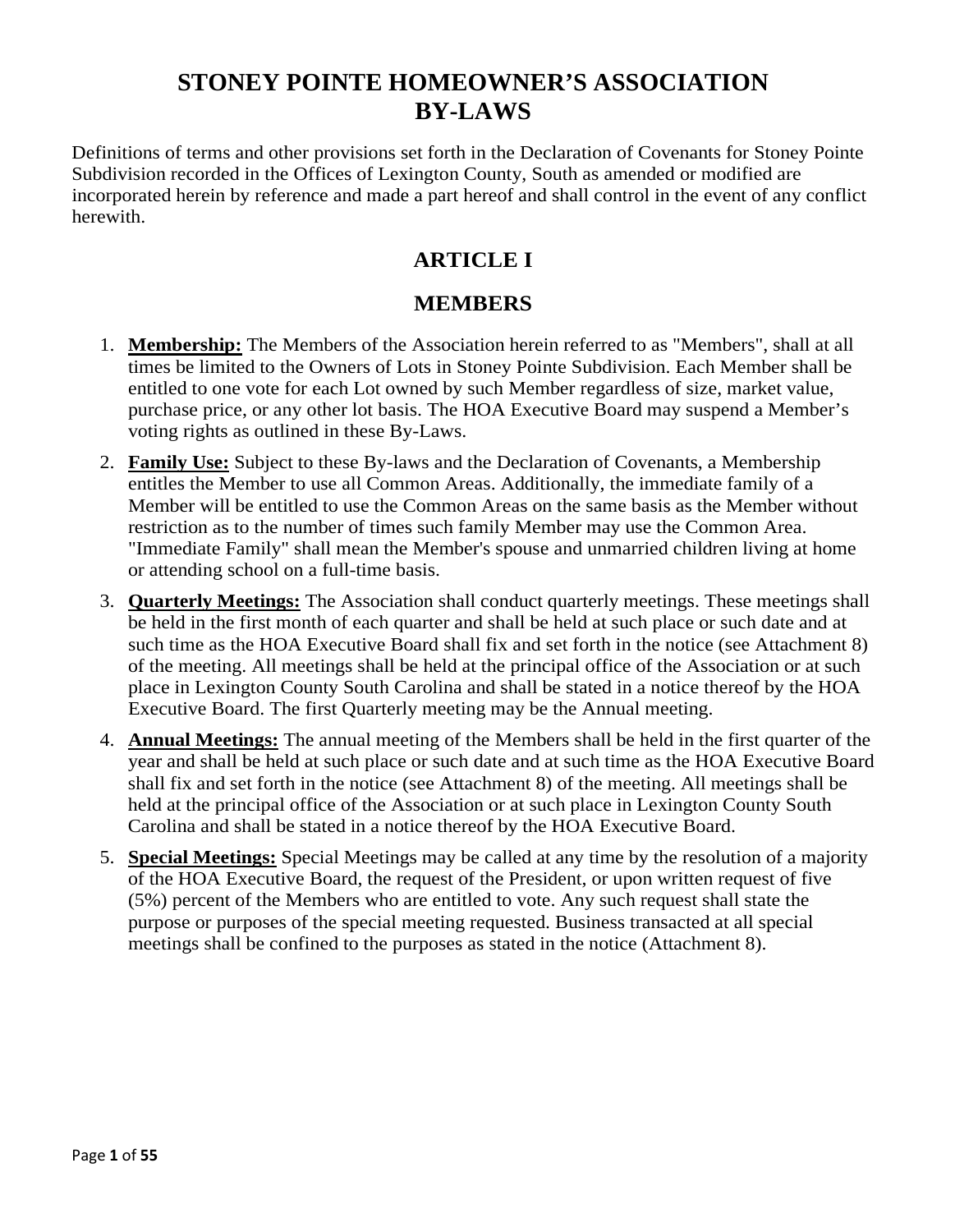- 6. **Record Date:** For the purpose of determining Members entitled to notice of or to vote at any meeting of Members, or any adjournment thereof, or entitled to express consent to a corporate action in writing without a meeting, the HOA Executive Board may fix, in advance, a date as the record date of any such determination of Members, which date shall not be more than sixty (60) days nor less than five (5) days before the date of such meeting. If the HOA Executive Board does not fix a record date for determining Members entitled to notice of or to vote at, such meeting shall be the close of business on the day on which the HOA Executive Board adopts the resolution relating to such meeting. A determination of Members of record entitled to notice of or to vote at a meeting of Members shall apply to any adjournment of the meeting providing, however, the HOA Executive Board may fix a new record date for the adjourned meeting.
- 7. **Notice of Meetings:** Notice (Attachment 8) stating the place, day and hour of the meeting shall be provided to all Members of the Association. If the notice is mailed by first class or registered prepaid mail to each Member at such address as appears on the books of the Association, the notice must be provided not fewer than ten (10) nor more than sixty (60) days before the date of any Membership meeting. If the Notice is mailed other than first class or registered mail, the Notice shall be provided to the Members not fewer than thirty (30) nor more than sixty (60) days before the date of any Membership meeting. Notice of the meeting, regardless of the type of meeting shall include an agenda. In the case of a Special Meeting, only the items on the agenda shall be discussed.
- 8. **Membership List:** The day after notice of a meeting (where voting will occur) is given to the Members of the Association, a complete list of the Members entitled to vote at said meeting, arranged alphabetically by Member name with the resident address of each, and vote/s entitled by the Member shall be prepared by the Secretary or Property Management Firm. Such list shall be available for inspection by any Member at the Association's principal office beginning the day after the notice of the meeting, shall be kept and produced at the time and place of the meeting during the whole time thereof, and shall be subject to the inspection of any Member present at such meeting.
- 9. **Quorum And Voting:** Seventy-Five (75%) percent of those Members entitled to vote present in person, by ballot, or represented by proxy, shall be required to constitute a quorum at any meeting of the Members for the transaction of business or authorization of actions for the Association except as otherwise provided by South Carolina State Law, the Declaration of Covenants, or these By-laws. If a quorum shall not be present in person, by ballot, and by proxy at such meeting of the Members, another meeting may be called and the required quorum at the subsequent meeting shall be one half (1/2) of the required quorum at the preceding meeting. At the reconvened meeting, if a quorum is present, any business, which might have been introduced at the meeting originally called, may be transacted.

When a quorum is present at any meeting, the vote of a majority of the Members present in person, by ballot, and by proxy shall decide the questions brought before each meeting, unless the question is one upon which by express provision of South Carolina State Law, the Declaration of Covenants, or by the By-Laws a different vote is required, in which case such express provision shall govern and control the decision of such question. A majority will be considered greater than fifty (50%) percent of the quorum at a meeting.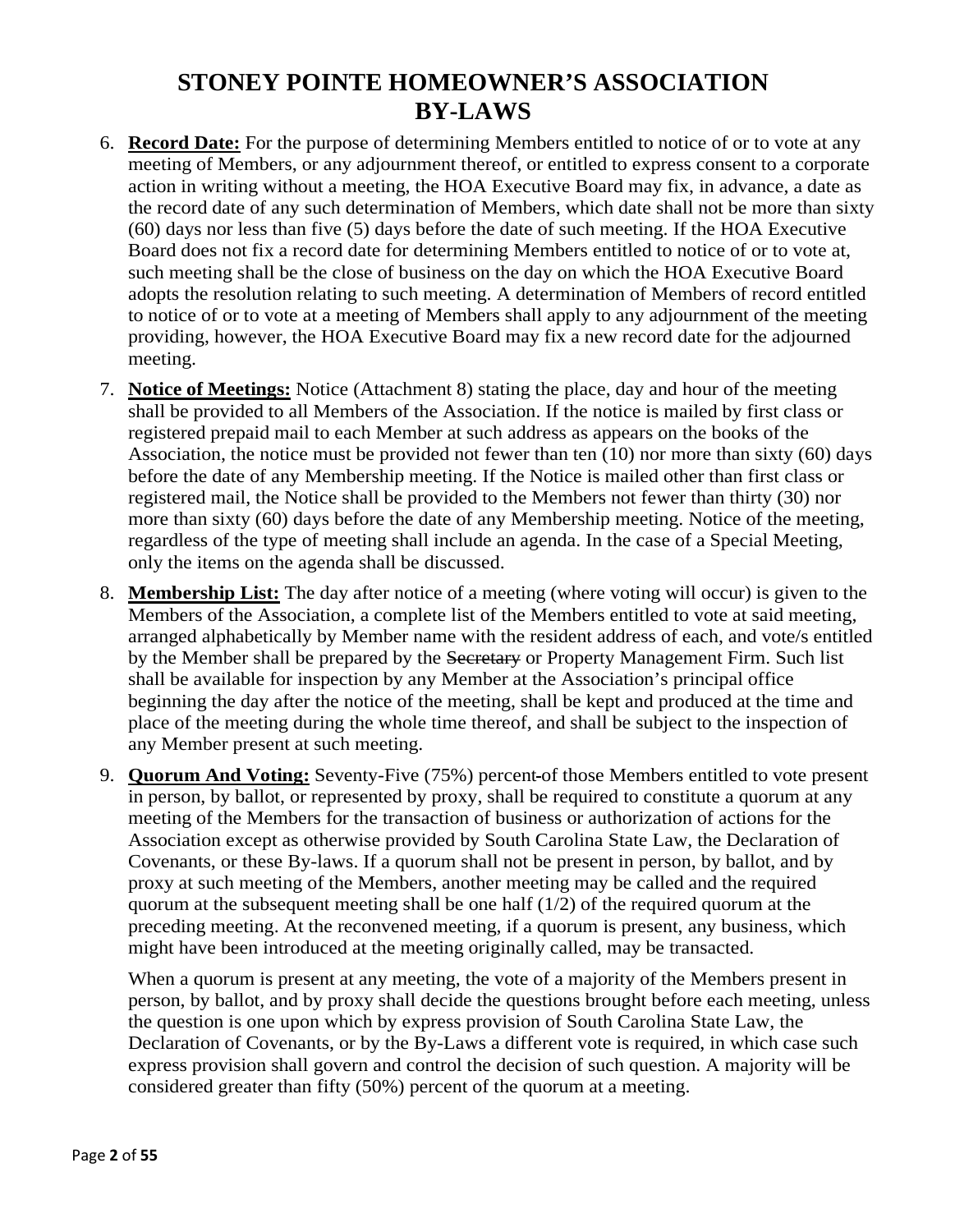If a Member's voting is revoked, the HOA Executive Board must provide notice to the Member and provide allowance for a hearing by the HOA Executive Board, if requested.

10. **Waiver of Notice:** Waiver of Notice of a meeting of the Members shall be deemed the equivalent of proper notice. Any Member may, in writing, waive notice of any meeting of the Members, either before or after such meeting. Attendance at a meeting by a Member or proxy shall be deemed waiver by such Member of notice of time, date, and place thereof, unless such Member specifically objects to lack of proper notice at the time the meeting is called to order. Attendance at a special meeting shall also be deemed waiver of notice to all business transacted thereat unless objection to the calling or convening of the meeting, of which proper notice was not given, is raised before the business is put to a vote.

If a Member requests, a waiver of notice may be submitted so that notice of meetings may be waived in their entirety or may be performed via electronic means such as email, electronic sign posting, posting on the HOA website, etc. or any combination thereof. If a Members elects to waive their notice rights and/or to receive notice of meetings via electronic means the Member must provide the HOA Executive board such waiver via a signed document communicating full intent of the waiver. Any such waiver shall be filed in the records of the Association. Revocation of the waiver must also be performed and recorded in the same manner in which it was requested.

- 11. **Adjournment of Meeting:** If any meeting of the Association cannot be held because a quorum is not present, a majority of the Members who are present at such meeting, either in person, by ballot, or by proxy, may adjourn the meeting to a time not less than five (5) nor more than thirty (30) days from the time the original meeting was called or as determined by the HOA Executive Board. If a time and place for convening the meeting is not filed for reconvening the meeting after adjournment, notice of the time and place for reconvening the meeting shall be given to Members in the manner prescribed for regular meetings. Should Members leave the meeting or withdraw a proxy voter prior to a voting action and a quorum is not maintained, voting must be suspended on any further voting actions of the meeting until a quorum can be reestablished.
- 12. **Proxies:** At any meeting of Members, a Member may vote by proxy executed in writing by the Member, and filed with the HOA Executive Board by utilizing Attachment 9. A proxy is valid for eleven (11) months unless specifically identified on the appointment document. No proxy appointment is valid for longer than three (3) years from the date of its execution. A Member may revoke a valid proxy for any meeting by appearing and voting in person at the meeting of Members, by filing or having filed a substitute valid proxy, or by written cancellations of proxy with the HOA Executive Board prior to the call to order of a meeting of Members. The HOA Executive Board shall ensure that all proxy vote appointment documents are available for review at any meeting where voting is to be conducted.
- 13. **Consent Action:** Whenever the vote of Members at a meeting is required to be taken in connection with any corporate action, the meeting and vote of Members may be dispensed with, if all the Members who would have been entitled to vote upon the action, if such meeting were held, shall consent in writing to such corporate action being taken.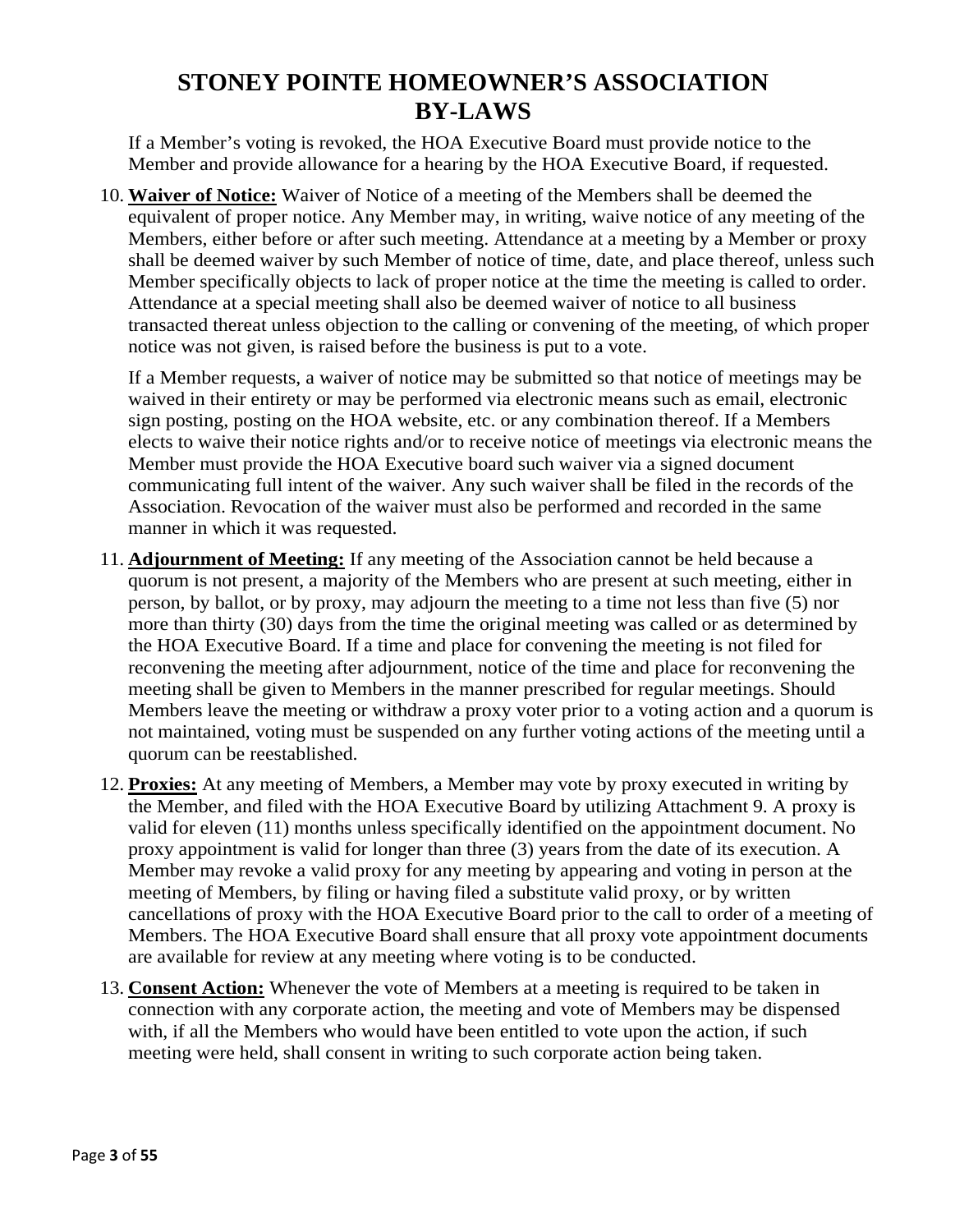- 14. **Action without a Formal Meeting:** Any action to be taken at a meeting of the Members or any action that may be taken at a meeting of the Members may be taken without a meeting if one or more consents, in writing, setting forth the action so taken, shall be signed by Members holding the voting power required to pass such action at a meeting held on the date that the last consent is executed. Such action shall be effective upon receipt by the Association of a sufficient number of such consents executed by current Members unless a later effective date is specified therein. Each signed consent shall be delivered to the Association and shall be included in the minutes of a meeting of Members and shall be filed at the principal office of the Association.
- 15. **Action by Written Ballot:** A Member, in good standing, may vote on an action proposed at any annual, quarterly, regular, or special meeting of the Association by entering a signed ballot. If a Member enters a ballot within the allotted time (as annotated on the ballot), the Member is not required to attend that meeting. A meeting may be cancelled or not held if the number of signed ballots received from the Membership establishes a quorum and is sufficient to establish an affirmative vote of that quorum. Ballot vote received by Members in good standing will be counted towards the establishment of a quorum in any Meeting of the Membership. The Association shall deliver a written ballot to each member entitled to vote on the matter. The written ballot shall set forth each proposed action and provide an opportunity to vote for or against each proposed action. All solicitation for votes by written ballot shall indicate the number of responses needed to meet these requirements and specify the time by which a ballot must be received by the Association in order to be counted. A timely written ballot received by the Association may not be revoked without the consent of the HOA Executive Board. The results of each action by written ballot shall be certified by the HOA Executive Board or Property Manager, shall be included in the minutes of meetings of Members and shall be filed at the principal office of the Association. Should a meeting be adjourned due to lack of a quorum, the ballot/s cast shall be retained for all subsequent meetings until the meeting is resolved and a quorum and vote is achieved. A ballot may also be used in person by Members at any meeting where a vote is to take place. See attachment ten (10) for example Ballot Vote.

### **ARTICLE II**

### **HOA EXECUTIVE BOARD**

1. **Designation and Number:** The Members of the Association shall elect five (5) Members to serve as the HOA Executive Board Officers. These Officers, must reside in Stoney Pointe and be in good standing (no overdue fees, assessments, fines, etc.) no exceptions. The HOA Executive Board, once duly elected, shall appoint a President, a Vice-President, a Secretary, a Treasurer/Amenities Officer, and a Parliamentarian. The Chairperson of the Architectural Control Committee and the Chairperson of the Rules Committee shall be appointed by the Architectural Control Committee and Rules Committee respectively. The Chairpersons of the Architectural Control Committee and Rules Committee shall also serve as Officers of the HOA Executive Board. The Officers shall have such authority, powers, and duties in accordance with State or Local Law, the Declaration of Covenants, and these By-Laws.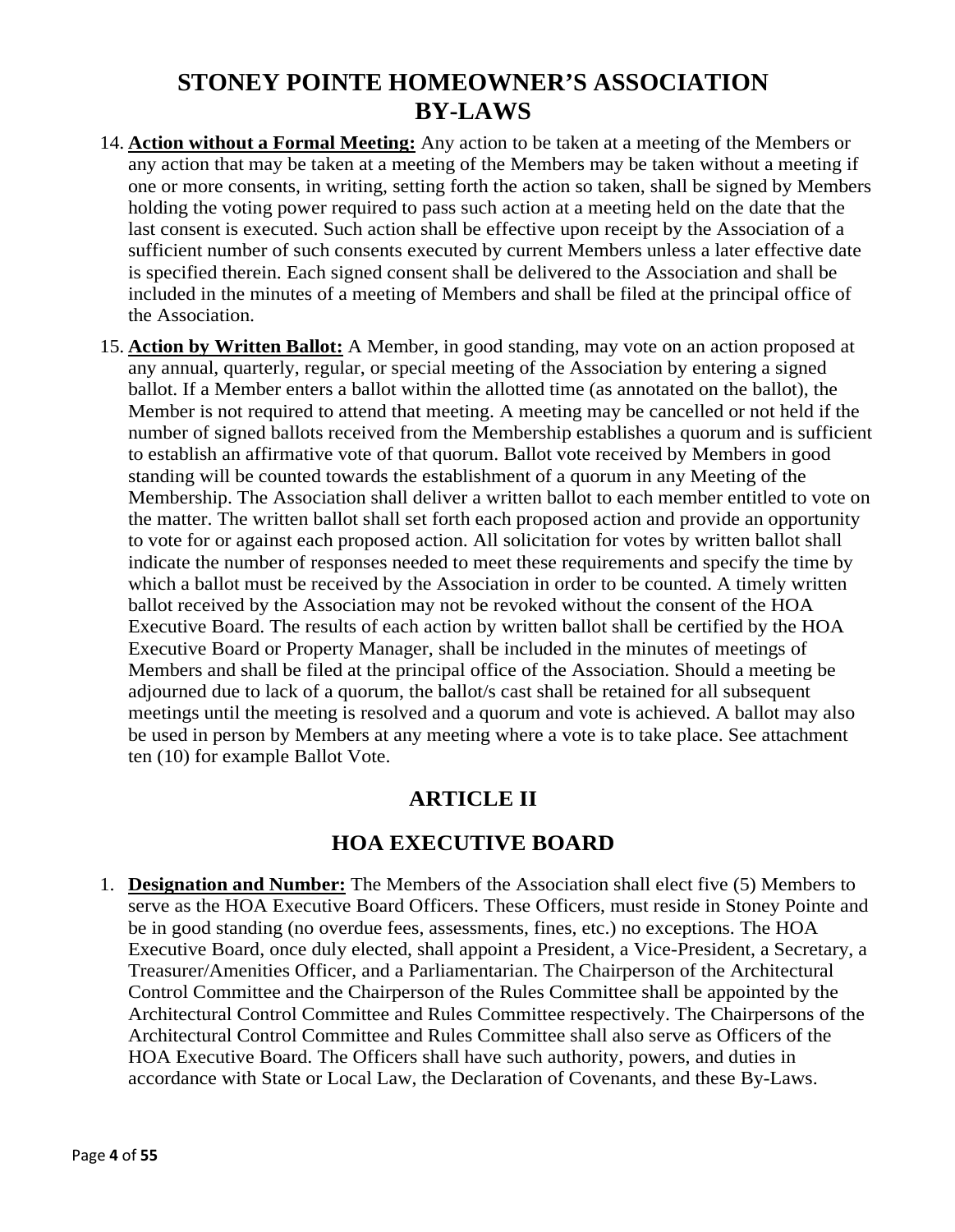- 2. **Election and Tenure:** The elected Officers of the Association shall be elected bi-annually at the first regular meeting of the Members, or at a special meeting called for that purpose. The Officers of the HOA Executive Board shall hold office until their successors are duly elected. Any officer elected or appointed by the HOA Executive Board may be removed from office at any regular or special meeting called for that purpose and any vacancy in any office, however caused, may be filled at any regular or special meeting of the HOA Executive Board called for that purpose until the next annual meeting where the position shall be formally elected by the Association for the remaining balance of the term. Elections for the HOA Executive Board shall be staggered. "One-half" (1/2) of the HOA board shall be elected at each annual meeting. The HOA Executive Board shall designate each Officer position unto themselves. The appointments of the Architectural Control Committee and the Rules Committee shall also follow the bi-annual, staggered method.
- 3. **Other Officers and Agents:** The HOA Executive Board may appoint such other officers and agents as it shall deem necessary, who shall hold their offices for such terms and shall exercise such powers and perform such duties as shall be determined from time to time by the HOA Executive Board.
- 4. **Power:** The powers of the HOA Executive Board shall specifically include:
	- (a) To adopt and publish rules and regulations governing:
		- i. The use of the Common Properties, Restricted Common Properties, and facilities located thereon.
		- ii. The personal conduct of the Members, and their guests.
		- iii. To establish penalties for any infraction thereof.
	- (b) To suspend the voting rights and right to use the Recreational Facilities of a Member during any period in which such Member shall be in default in the payment of any assessment, fine, rental fee, or other associated charges levied by the Association. Such rights may also be suspended for such time as may be determined by the HOA Executive Board after notice to the Member and hearing before the HOA Executive Board for any infraction of rules and regulations.
	- (c) To exercise or delegate for the Association all powers, duties and authority vested in or delegated to this Association and not reserved to the Membership by other provisions of South Carolina State Law, Declaration of Covenants, and these By-Laws.
	- (d) To declare the office of an Officer of the HOA Executive Board to be vacant in the event such Member shall be absent from three (3) consecutive regular meetings of the HOA Executive Board.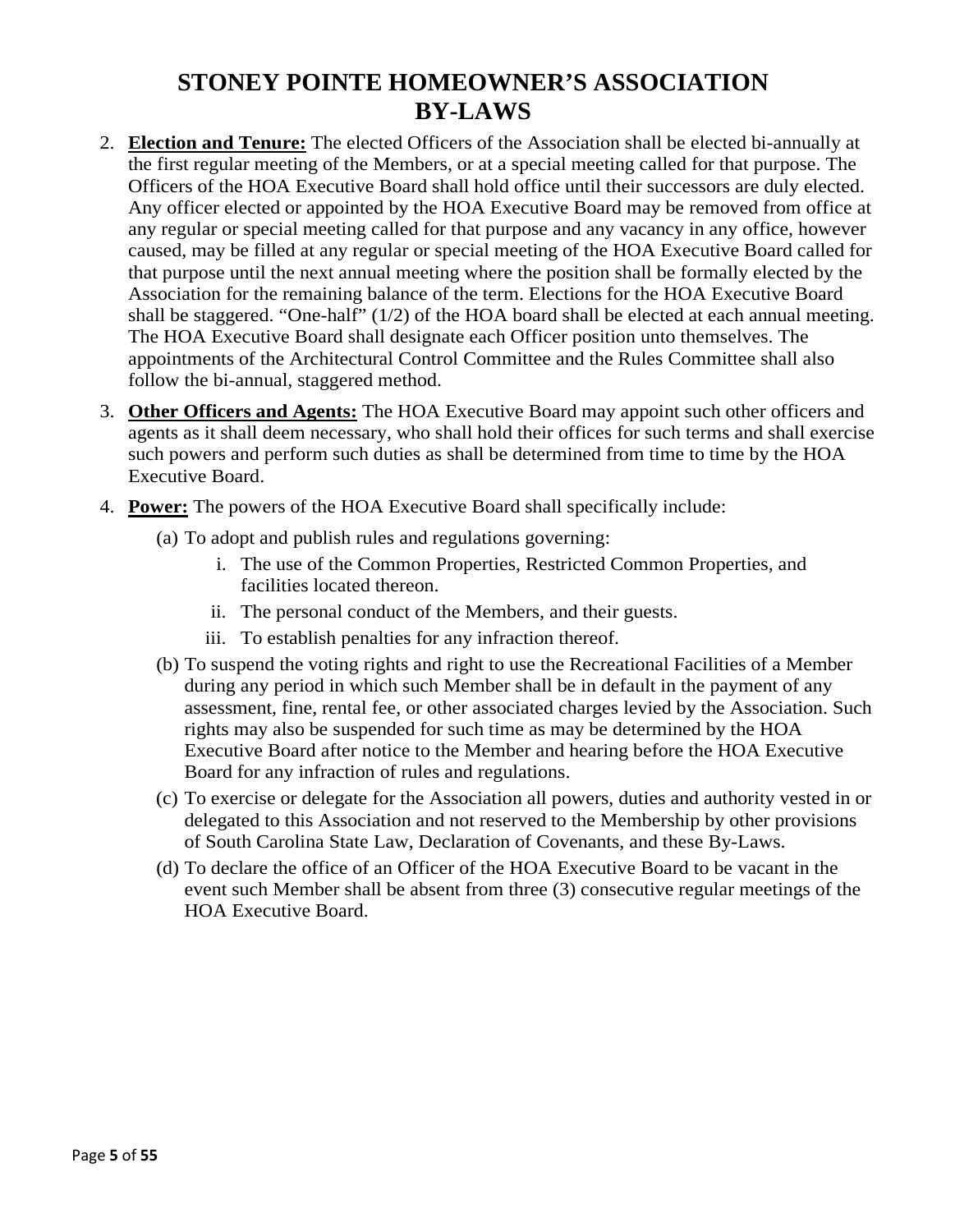- (e) To employ a Property Manager (or Property Managing Firm, PM, etc.), an independent contractor, or such other employees as they deem necessary, and to prescribe their duties. If a Property Manager is employed, the HOA Executive Board shall manage such agreements and/or contracts as needed to execute the selected duties. The HOA Executive Board may delegate any authority to the Property Manager but shall retain all responsibility for actions performed. The agreement or contract with the Property Manager may be terminated at any time should the HOA Executive Board determine that the Property Manager is not acting in the best interests of the Association by any actions or in-actions deemed detrimental by the HOA Executive Board. Delegation by the HOA Executive Board to the Property Manager shall be in writing, provided to the Association, and posted on the Association's website.
- (f) To secure Officers of Liability Insurance covering the Officers of the HOA Executive Board at the expense of the Association.
- (g) To borrow money to meet the financial needs of the Association and to mortgage the property of the Association and to pledge the revenues of the Association as security for such loans made to the Association in performing any authorized functions.
- 5. **Duties:** The duties of the HOA Executive Board shall specifically include, but shall not be limited to, the following:
	- (a) To cause to be kept a complete record of all its acts and corporate affairs.
	- (b) To supervise all Officers, Agents, and Employees of this Association, and to see that their duties are properly performed.
	- (c) As more fully provided in the Declaration, to:
		- i. Fix the amount of the annual assessment, special assessments, and assessments for the use of limited common properties against each property ownership form as defined in the Declaration of Covenants, not later than thirty (30) days prior to the commencement of the fiscal year. (Reference Article VII, Section 1).
		- ii. Send written or electronic (if approved) notice of each assessment to every Member subject thereto as soon as practicable after the fixing hereof.
		- iii. Enforce the lien rights, late fees, or other charges as applicable against any property for which assessments or costs are not paid within thirty (30) days after due or to bring an action at law against the Member personally obligated to pay the same.
	- (d) To issue, or to cause an appropriate officer to issue, upon demand by any person, a certificate setting forth whether or not any assessment has been paid. A reasonable charge may be made by the HOA Executive Board for the issuance of these certificates. If a certificate states that an assessment has been paid, such certificate shall be conclusive evidence of such payment.
	- (e) To procure and maintain adequate liability and hazard insurance on property owned by the Association in the form and amount required by the Declaration.
	- (f) To cause all Officers or Employees of the Association having fiscal responsibilities to be bonded, with fidelity bonds in the form and amount required by the Association, and the premium on such bonds shall be paid by the Association.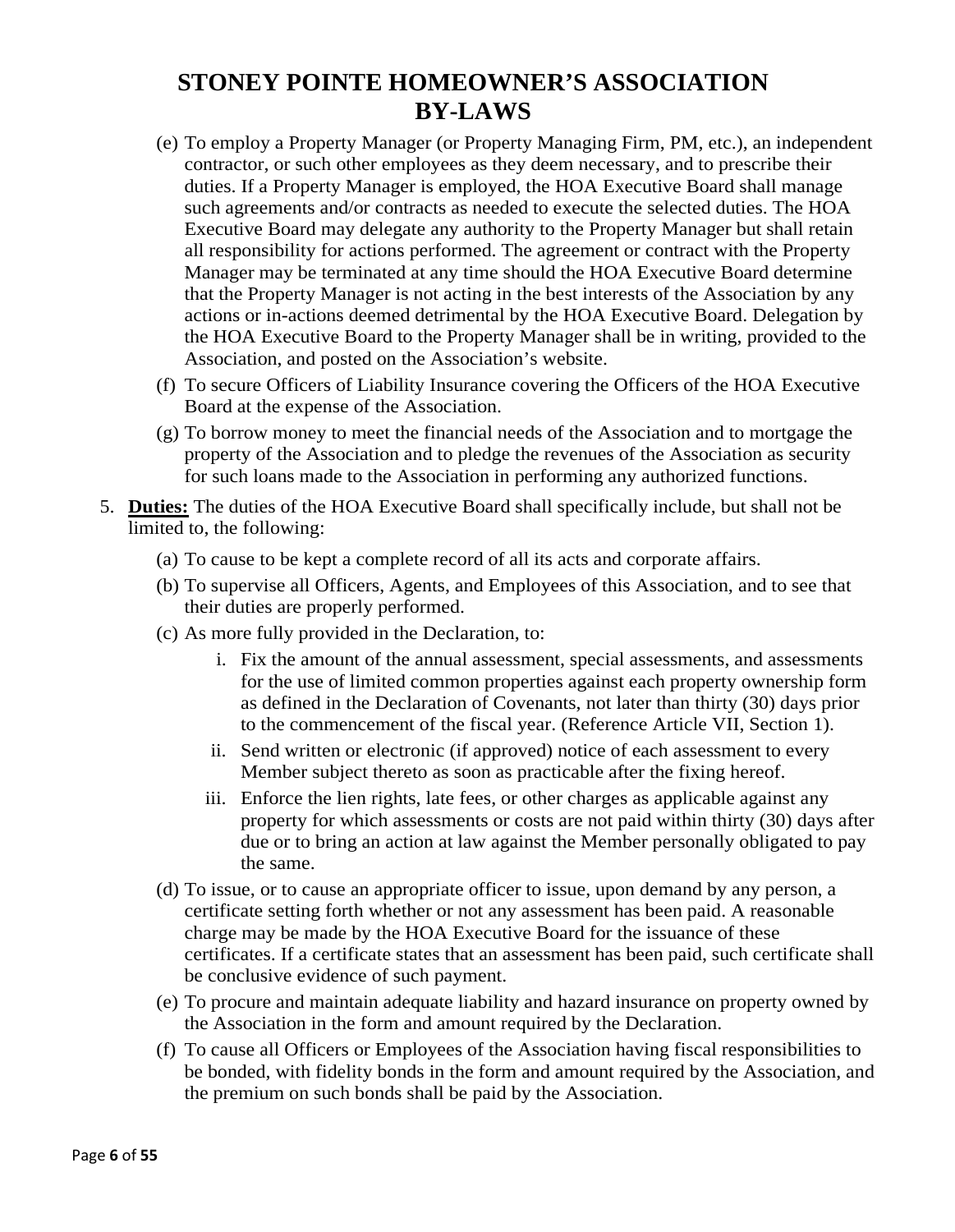- (g) To cause the Common Properties and Restricted Common Properties to be adequately maintained.
- (h) To approve, review and amend, if appropriate, the annual budget as prepared by the Treasurer or Property Management Firm. The HOA Executive Board shall review and provide signed approval for any annual budget regardless of whom prepares the document. Approval of the annual budget shall be documented in the minutes of a HOA Executive Board meeting. Approval signatures must be performed, at a minimum, by two HOA Executive Board Officers, preferably the President and Treasurer, on the annual budget after approval by majority vote of a quorum of the Association.
- (i) To enforce the Declaration of Covenants and Rules and Regulations and if necessary, bring action at law or in equity, against the Member to enforce same or recover damages resulting from the violations.
- (j) To review the findings of the ACC and, as deemed necessary, enforce violation penalties of ACC policies.

### **ARTICLE III**

### **LIABLITY OF THE HOA EXECUTIVE BOARD**

The Members of the HOA Executive Board, Officer, Employees, Agents, Managing Agents or Management Firm (herein collectively referred to as "Agents") shall not be liable to the Owners of the Association for any mistake of judgment, negligence or otherwise, except for their own individual willful misconduct or bad faith. The Association shall indemnify and hold harmless each of the Agents and its Agents or Employees against all contractual or tort liability to others arising out of contracts made, actions performed or omissions by the Agents on behalf of the Association unless any such contract, action or omission shall have been made in bad faith or contrary to the provisions of South Carolina State Law, the Declaration of Covenants, or these By-Laws. It is intended that the Agents shall have no personal liability with respect to any contract made, action performed, or omission by them on behalf of the Association. It is also intended that the liability of any Member arising out of any contract made, action taken or omission by the Agents or out of the aforesaid indemnity in favor of the Agents shall be limited to such proportions of the total liability thereunder as his interest in the Common Properties and Restricted Common Properties bears to the interest of all Members in the Common Properties and Restricted Common Properties. Any agreement made by the Agents is made in the capacity only as an Agent for the Members and have no personal liability beyond his interest in the Common Properties and Restricted Common Properties.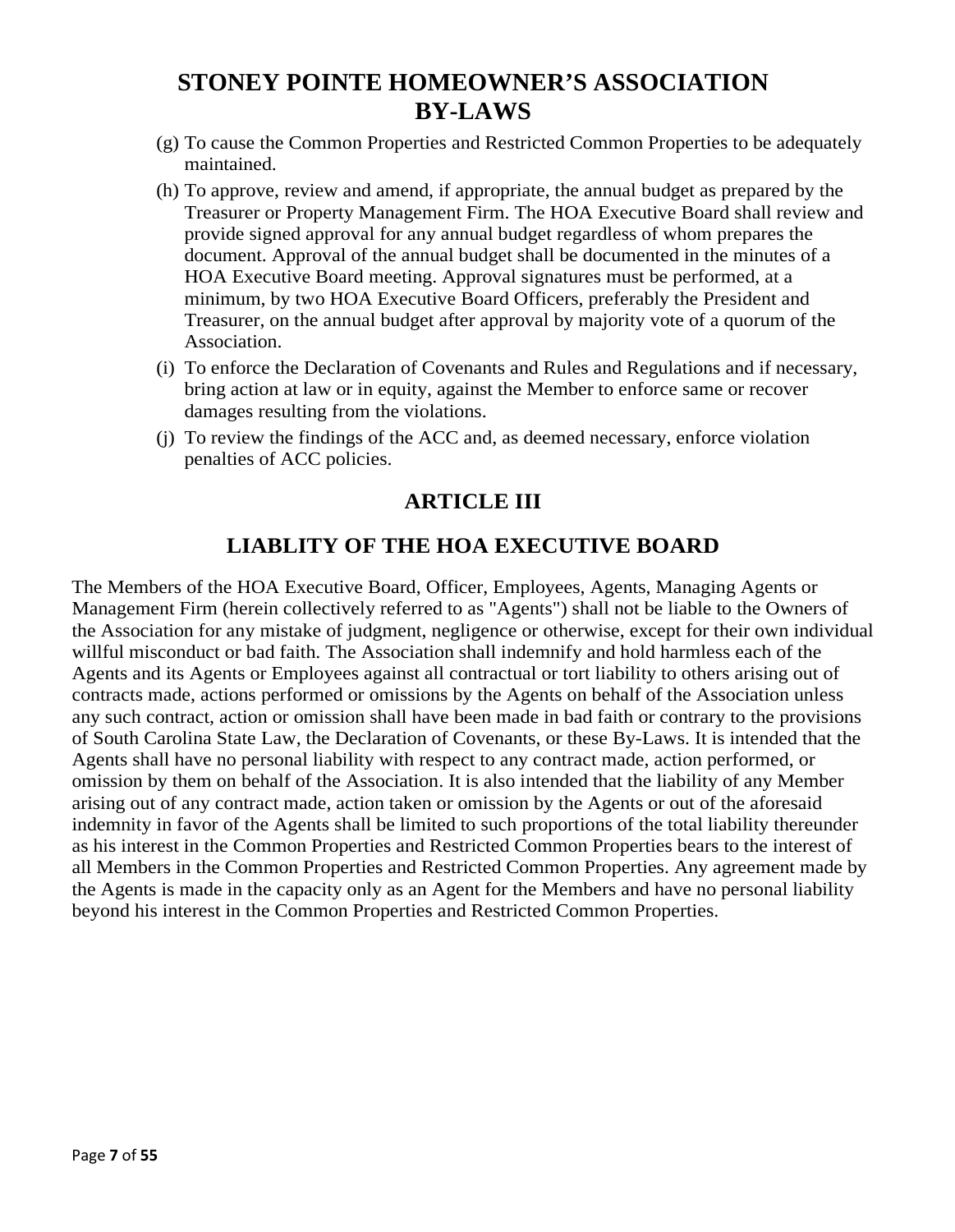# **STONEY POINTE HOMEOWNER'S ASSOCIATION BY-LAWS ARTICLE IV**

### **OFFICERS AND THEIR DUTIES**

- 1. **Election of Officers:** The election of Officers shall take place at the annual meeting of the Association.
- 2. **Term:** Officers of the Association shall serve for two (2) years or until their successor is chosen and assumes office unless he/she resigns, is removed from office, or is otherwise disqualified to serve.
- 3. **Resignation and Removal:** Any Officer may be removed from office with or without cause by a majority vote of the Members of the Association. An Officer may resign by giving written notice to the HOA Executive Board indicating the effective date of the resignation.
- 4. **Vacancies:** A vacancy in any office may be filled by appointment by the HOA Executive Board. Such appointment shall serve until the next annual meeting.
- 5. **Multiple Offices:** No person shall simultaneously hold more than one (1) of any of the other offices except in the case of appointive offices created pursuant to "4" of this Article. Chairpersons for Committees may not serve on or Chair another committee.
- 6. **Duties:** The duties of the officers are as follows:
	- (b) **President:** The President shall:
		- i. Be elected by the Association and appointed by the HOA Executive Board.
		- ii. Be the Chief Executive Officer of the Association.
		- iii. Preside at all meetings of the Owners and of the HOA Executive Board.
		- iv. See that orders and resolutions of the HOA Executive Board are carried out.
		- v. Have executive powers and general supervision over the affairs of the Association and other Officers.
		- vi. Sign all leases, mortgages, deeds, contracts, and other written instruments as required by resolution of the HOA Executive Board.
		- vii. Perform all of the duties applicable to this office or which may be delegated to him/her from time to time by the HOA Executive Board.
	- (c) **Vice President:** The Vice President shall:
		- i. Be elected by the Association and appointed by the HOA Executive Board.
		- ii. Act in the place and instead of the President in the event of the President's absence, inability or refusal to act, and shall exercise and discharge such other duties as may be required of him from time by the HOA Executive Board.
	- (d) **Secretary:** The Secretary shall:
		- i. Be elected by the Association and appointed by the HOA Executive Board.
		- ii. Issue notices of all HOA Executive Board meetings, Association meetings, and shall attend and keep the minutes of same.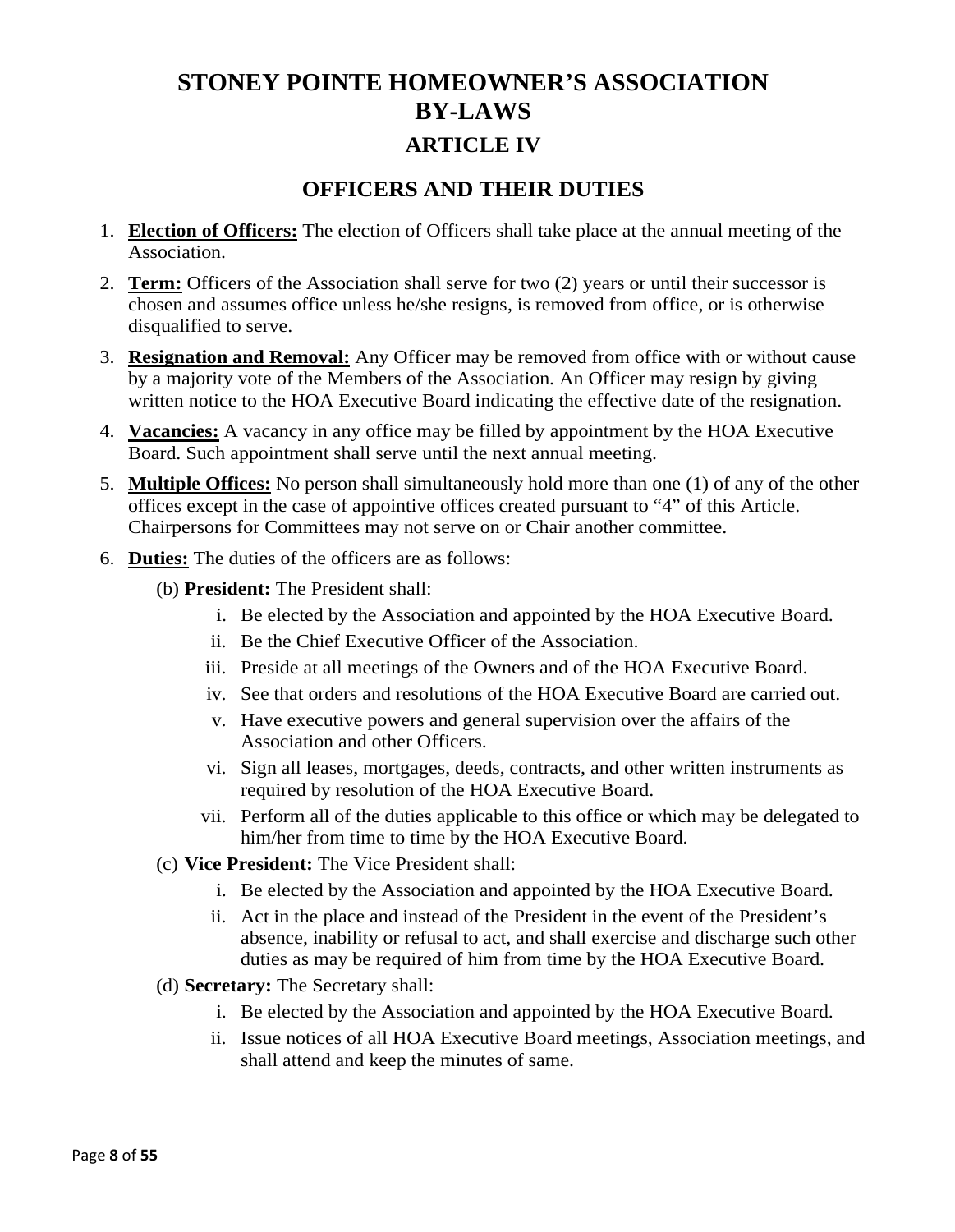- iii. Be responsible for all the Association's books, records, and papers except those kept by the Treasurer. Minutes from all Association Meetings shall be posted on the HOA's Website. The Property Manager may perform these duties, however the Secretary retains all responsibility. Should the Property Manager not attend a meeting, it is the responsibility of the Secretary to either post the minutes to the HOA website or to provide the minutes to the Property Manager for posting to the HOA website.
- (e) **Treasurer:** The Treasurer shall:
	- i. Be elected by the Association and appointed by the HOA Executive Board.
	- ii. Have custody of the Association's funds and securities, except the funds payable to any management firm, and shall keep full and accurate accounts of receipts and disbursements in books belonging to the Association, and shall deposit all monies and other valuable effects in the name of and to the credit of the Association, in such insured depositories as may be designated from time to time by the HOA Executive Board.
	- iii. Disburse the funds of the Association as may be ordered by the HOA Executive Board in accordance with these By-Laws, making proper vouchers for such disbursements, and shall render to the President and HOA Executive Board at the regular meetings of the HOA Executive Board, or whenever they may require it, an account of all his/her transactions as the Treasurer and of the financial condition of the Association.
	- iv. Collect the assessments and maintenance fees and promptly report the status of collections and of all delinquencies to the HOA Executive Board.
	- v. Give status reports to potential transferees in which reports the transferees may rely.
	- vi. Cause an annual audit of the Association to be completed in a timely fashion by a Certified Public Accountant (CPA) selected by the HOA Executive Board and the results of such audit shall be reported to the HOA Executive Board and the Association. The CPA may not have any personal affiliation with a Member of the HOA Executive Board.
	- vii. In conjunction with the Association's accountant and such other persons as the HOA Executive Board may designate, prepare an annual budget for consideration, modification (if appropriate), and ultimate approval by the HOA Executive Board.
	- viii. The duties of the Treasurer may be fulfilled by a management firm employed by the Association, in which event such management firm shall have custody of the books of the Association. The Property Manager may perform these duties, however the Treasurer retains all responsibility.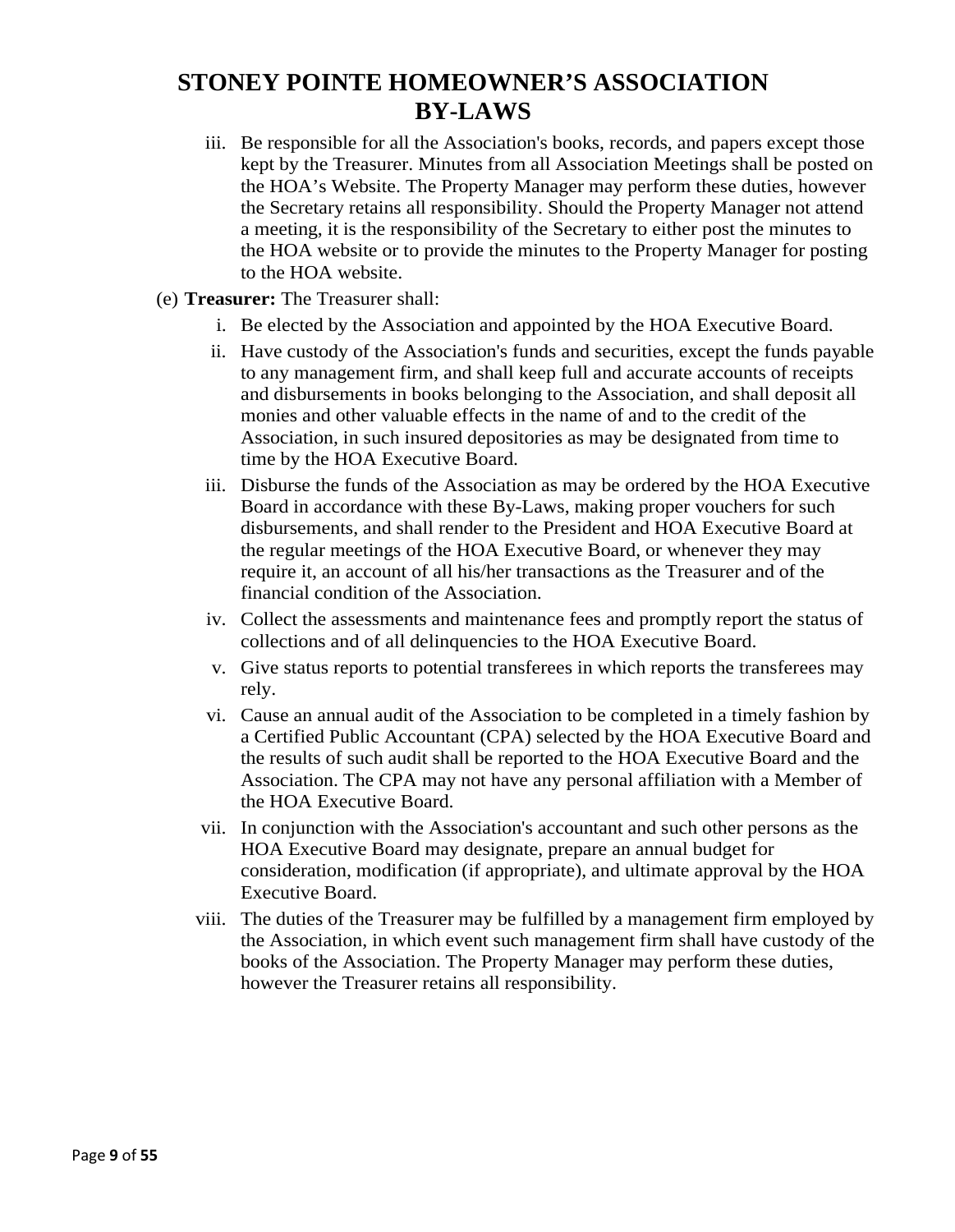- (f) **Parliamentarian:** The Parliamentarian shall assist in the conduct of all meeting consistent with "*Robert's Rules of Order"*. The Parliamentarian shall:
	- i. Be elected by the Association and appointed by the HOA Executive Board.
	- ii. Ensure that Members may add to the agenda at any regular meeting upon notice of the agenda up to forty eight (48) prior to the meeting.
	- iii. Ensure the good conduct of meetings.
	- iv. Identify & govern recess (or breaks) for meetings.
	- v. Identify when a topic needs to be tabled until the next meeting.
	- vi. Identify seconding motions.
	- vii. Limit or extend discussions for a topic.
	- viii. Open and close voting if conducted by quorum voting in lieu of or in conjunction with ballot voting at meetings.
	- ix. Ensure questions raised by the Association are addressed by the HOA Executive Board or, if tabled, recorded by the Secretary until such resolution can be made at the next meeting.

#### (g) **Architectural Control Committee (ACC) Chairperson:** The ACC Chairperson shall:

- i. Be appointed by the Architectural Control Committee.
- ii. Serve on the HOA Executive Board of the Association.
- iii. Call and conduct the meetings of the Architectural Control Committee in accordance with the Declaration of Covenants, these By-Laws and the Architectural Control Committee Policies (see Attachment 1).
- iv. Shall attend hearings and appeals for violations as cited by the HOA Executive Board that pertain to ACC violations.

#### (h) **Rules Committee (RC) Chairperson:** The RC Chairperson shall:

- i. Be appointed by the Rules Committee.
- ii. Serve on the HOA Executive Board of the Association.
- iii. Call and conduct the meetings of the Rules Committee in accordance with these By-Laws.
- iv. Shall attend hearings and appeals for violations as cited by the HOA Executive Board.
- (i) **Amenities Management Board (AMB) Chairperson:** The AMB Chairperson shall:
	- i. Be appointed by the Amenities Management Board.
	- ii. The Amenities Chairperson shall call and conduct the meetings of the Amenities Management Board in accordance with the Declaration of Covenants and these By-Laws.
	- iii. The Chairperson may be one of the members of the HOA Executive Board. If the chairperson is a Member that is not on the HOA Executive Board that Member may, but is not required to, serve on the HOA Executive Board.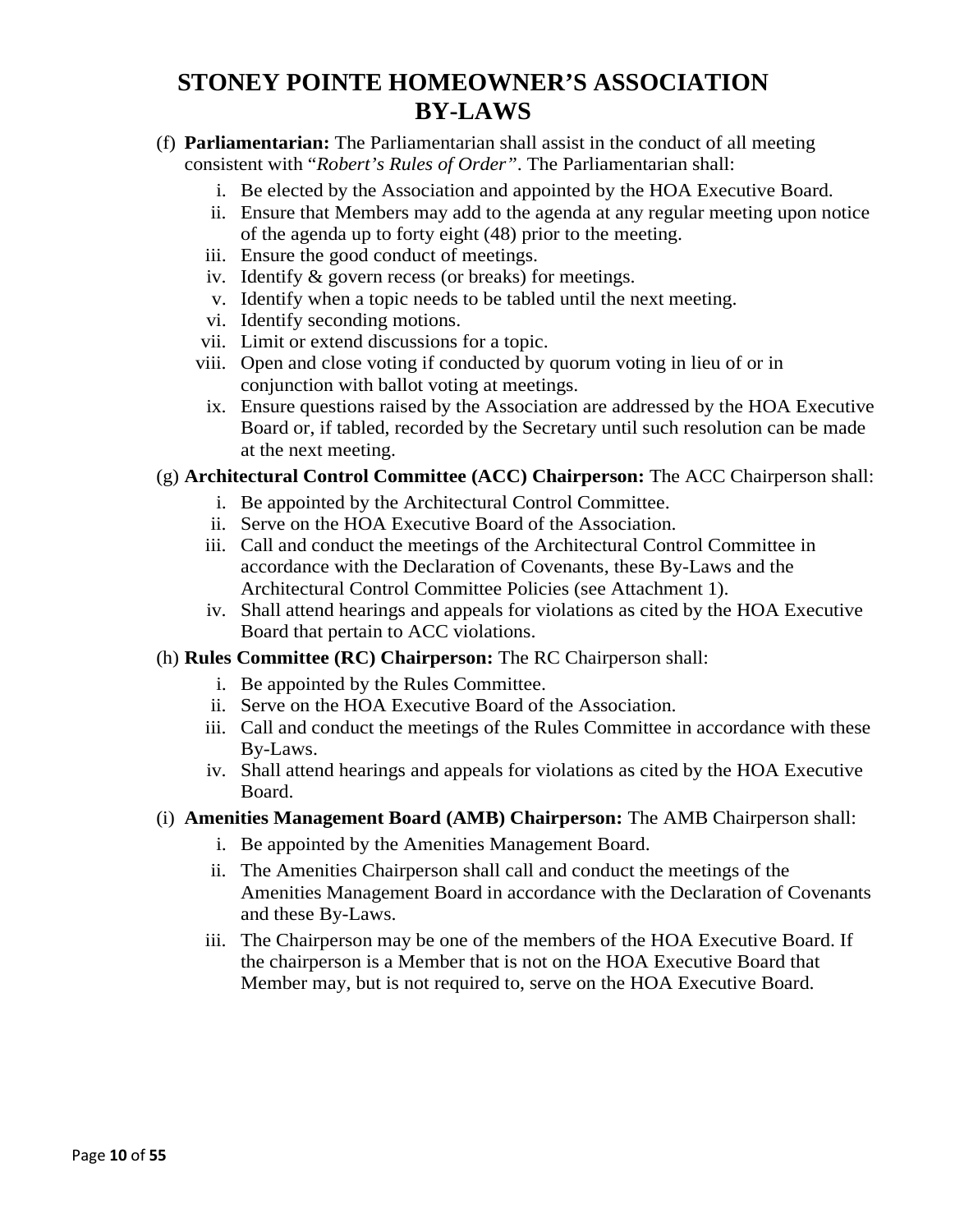### **MEETINGS OF THE HOA EXECUTIVE BOARD**

- 1. **Regular Meetings:** A regular meeting of the HOA Executive Board shall be held monthly or quarterly, at the sole discretion of the HOA Executive Board. The HOA Executive Board may provide, by resolution, the date, time and place but only within Lexington County, South Carolina, for the holding of additional regular meetings without other notice than such resolution.
- 2. **Special Meetings:** Special meetings of the HOA Executive Board may be called by a majority of the HOA Executive Board by the President or by five percent (5%) of the Association, and may be held at a time and place within Lexington County, South Carolina as may be specified in the notice thereof. To the extent permitted by applicable law, special meetings of the HOA Executive Board, or any committee thereof, may be held by telephone or other electronic conference communication means.

#### 3. **Notice of Meetings:**

- (a) Special Meetings:
	- i. Notice of each special meeting of the HOA Executive Board, stating the time, manner, and place of the meeting, shall be given by or at the direction of the Secretary by mailing, oral communication, or other electronic means to each HOA Executive Board Officer not fewer than two (2) days before such. Any and all requirements for call and notice of meetings may be suspended with if all HOA Executive Board Officers are present at the meeting or if those not present at the meeting shall at any time waive or have waived notice thereof.
- (b) Regular Meetings:
	- i. The schedule of all regular HOA Executive Board meetings shall be posted on the HOA website. Posting to the Association website shall be accomplished no less than twenty four (24) hours prior to the meeting. The Schedule of all regular HOA Executive Board meetings may also be provided via social media, email, posted signage within the Association, etc. or any combination thereof. No other notice of regular meetings of the HOA Executive Board is required.
- 4. **Quorum:** A simple majority of the Officers of the HOA Executive Board shall constitute a quorum for the transaction of business at any meeting of the HOA Executive Board. The vote of a majority of the quorum present at a meeting shall be the act of the HOA Executive Board. An HOA Executive Board Officer may submit a ballot or proxy and, if properly received, shall be counted toward the quorum & subsequent vote. If a quorum shall not be present at any meeting of the HOA Executive Board, the HOA Executive Board Officers present thereat may adjourn the meeting without notice other than announcement at the meeting, until a quorum can be established.
- 5. **Compensation:** Officers of the HOA Executive Board, as such, shall not receive any salary for their services provided. No compensation shall be provided, no exceptions.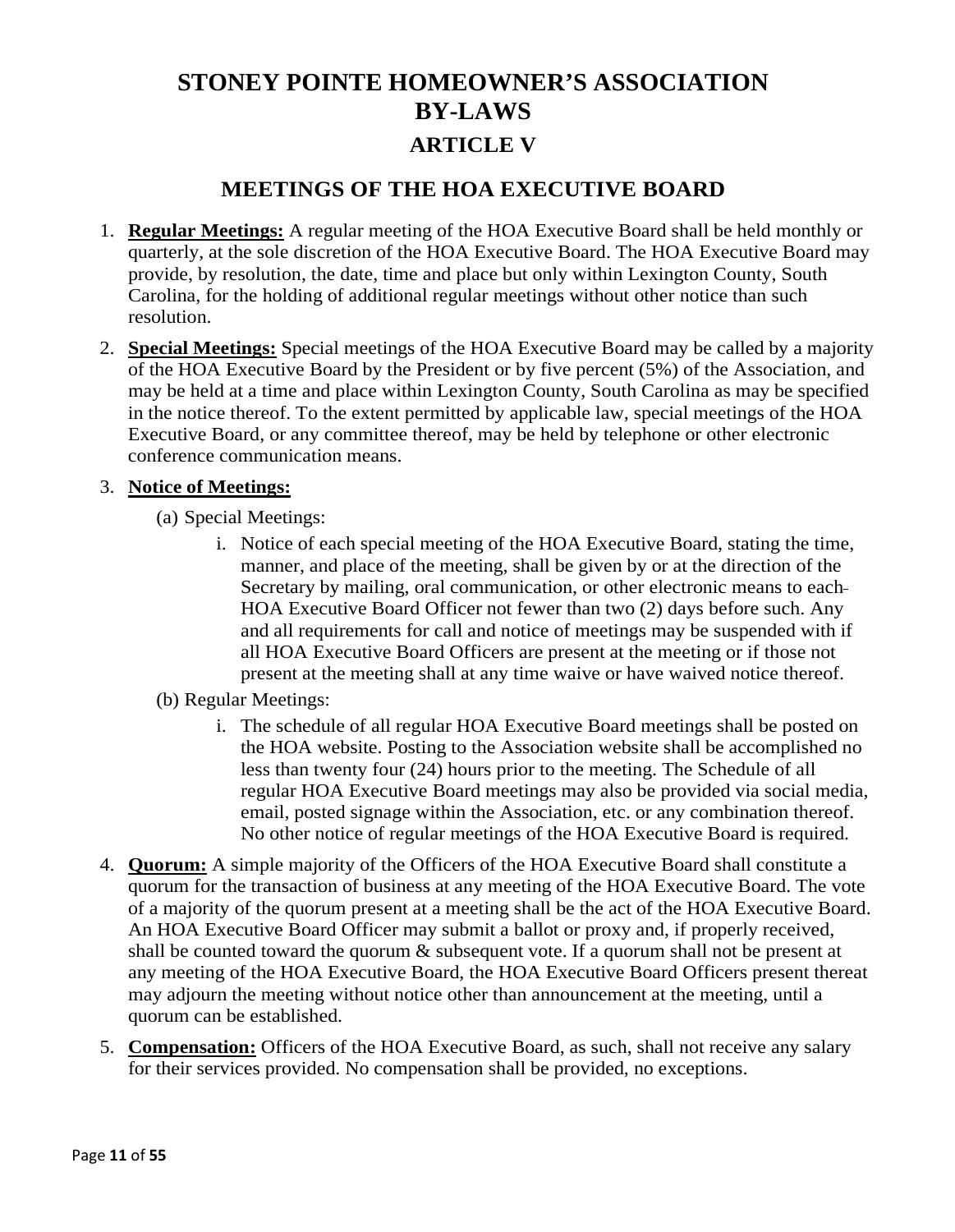6. **Annual Statement:** The HOA Executive Board shall present at each annual meeting, and when called for by vote of the Members at any special meeting of the Members for full and clear statement of the business and condition of the Association. The annual statements shall include profit and loss statements and balance sheets prepared in accordance with sound business and generally accepted accounting principles and copies thereof shall be given to each Member.

### **ARTICLE VI**

### **COMMITTEES**

- 1. **HOA Executive Board:** The HOA Executive Board has the authority to establish an Ad-hoc committee on a temporary basis as necessary. The HOA Executive Board can propose to the Members the establishment of a permanent committee. Any new permanent Committee shall require an approval by vote of a quorum of the Members of the Association.
- 2. **Architectural Control Committee:** The HOA Executive Board shall appoint an Architectural Control Committee and shall prescribe rules and regulations pursuant to which such Committee shall act. The Committee shall be comprised of not fewer than three (3) people to include the HOA President, the Committee Chairperson, and others as appointed by the HOA Executive Board. Once duly formed, the Committee shall appoint a Chairperson unto itself. Refer to Attachment one (1) "Architectural Control Committee (ACC) Policies" and Attachment two (2) "ACC Request Form" for further delineation of the ACC.
- 3. **Rules Committee:** The HOA Executive Board shall appoint a Rules Committee. Acting in accordance with the provision of South Carolina State Law, the Declaration of Covenants, and these By-Laws, the HOA Executive Board may adopt Rules and Regulations governing the conduct of the Members and all other persons subject to the jurisdiction of the Association. The Rules Committee will recommend to the HOA Executive Board necessary rules, modification of established rules/policies, and shall draft and/or prepare new submittals of all changes to the Declaration of Covenants and By-Laws. The Rules Committee should have at least three (3) Members. Once duly formed, the Committee shall appoint a Chairperson unto itself.
- 4. **Amenities Management Board (AMB):** Pursuant to the Stoney Pointe Declaration of Covenants, the HOA Executive Board shall appoint no fewer than three (3) people to a maximum of five (5) people to include the HOA President, the Committee Chairperson, and others as appointed by the HOA Executive Board to the Amenities Management Board. . Once duly formed, the Committee shall appoint a Chairperson unto itself. The AMB shall:
	- (a) Publish and ratify rules for the Association amenities governing the operation, care, and safety of Association amenities.
	- (b) Establish an annual budget for the Association amenities in coordination with the HOA Executive Board.
	- (c) Coordinate the repair and/or replacement of Association amenities.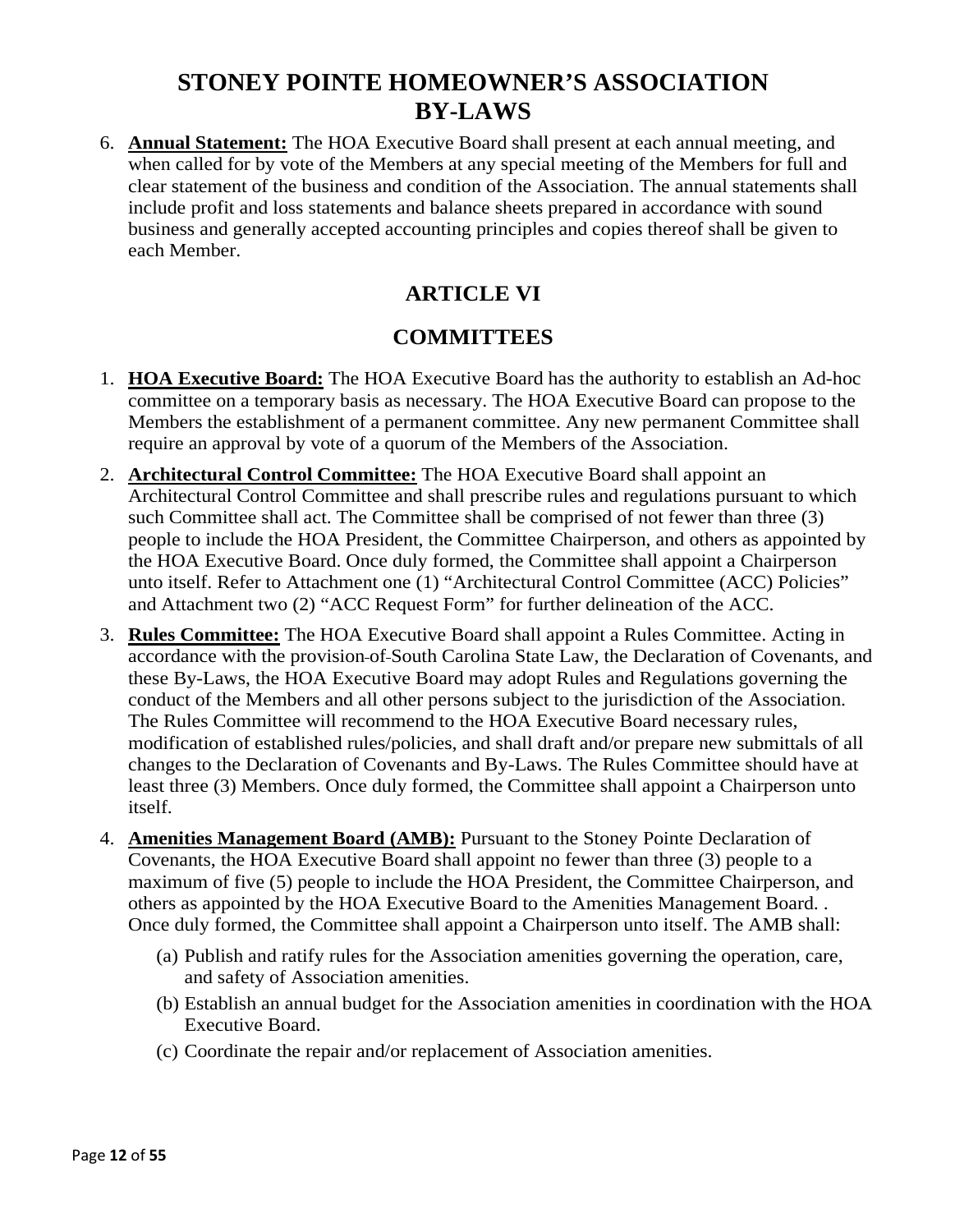# **STONEY POINTE HOMEOWNER'S ASSOCIATION BY-LAWS ARTICLE VII**

### **DUES AND ASSESSMENTS**

1. **Establishing Dues:** The Annual Assessment shall be four hundred dollars (\$400), for both rental & non-rental properties. The HOA Executive Board will set the dues and fees to be charged to the Members of the Association for the ensuing Fiscal Year no later than fifteen (15) days prior to the commencement of each Fiscal Year unless changed sooner by the HOA Executive Board and approved by the Members (as required). The Annual Assessment shall be payable in advance and paid annually or semi-annually, (or such longer time period as approved by the HOA Executive Board) and as defined by the beginning of the Association fiscal year. A fifty (\$50.00) dollar Rental Service Fee shall be levied for any rental property within the Association. The Rental Service Fee may be increased beyond fifty (\$50.00) dollars as determined by the HOA Executive Board and approved by the Members but shall not exceed one hundred dollars (\$100.00) above the established assessment. All assessments made hereunder shall be due and payable no later than thirty (30) days after documented notice by the Association to the Member.

#### 2. **Changes to Annual Assessments:**

- (a) Any increase to the annual assessment will be established by the HOA Executive Board in accordance with the Covenants and approved by the Members. Dues payable for Membership shall increase only as deemed necessary by the HOA Executive Board of the Association to reflect increases in actual expenses incurred by the Association or establishment of a reserve fund or the replenishment of already established funds. All dues and fees will be applied first against the Association's operating cost. It shall be the policy of the Association that the dues, plus other receipts by the Association shall be sufficient, insofar as possible to project to meet the annual operating needs of the Association. Any operating deficits or surplus shall be identified and dealt with by the HOA Executive Board. The HOA Executive Board shall be entitled to accumulate a reserve fund by including in the annual dues an amount not to exceed fifteen (15%) percent of the annual expenses of the Association.
- (b) The HOA Executive Board may decrease the Annual Assessment without approval of the Membership.
- 3. **Notification of Dues:** The Executive Board shall send a notice of the amount of the Annual Assessment applicable to each Member for the following year to each Member. Notification shall be sent to each Member no later than fifteen (15) days prior to the start of the fiscal year.
- 4. **Assessment Reporting:** At the conclusion of each Fiscal Year, financial statements shall be prepared by a Certified Public Accountant for the Association indicating total receipts and expenditures and identifying any surplus or deficit for such Fiscal Year. Any surplus may be utilized to supplement dues, the road fund, the amenities fund, or a reserve fund for the ensuing Fiscal Year. Any deficit shall be made up by assessing all Members on an equal basis. All assessments made herein shall be due and payable no later than thirty (30) days after documented notice by the Association to the Member.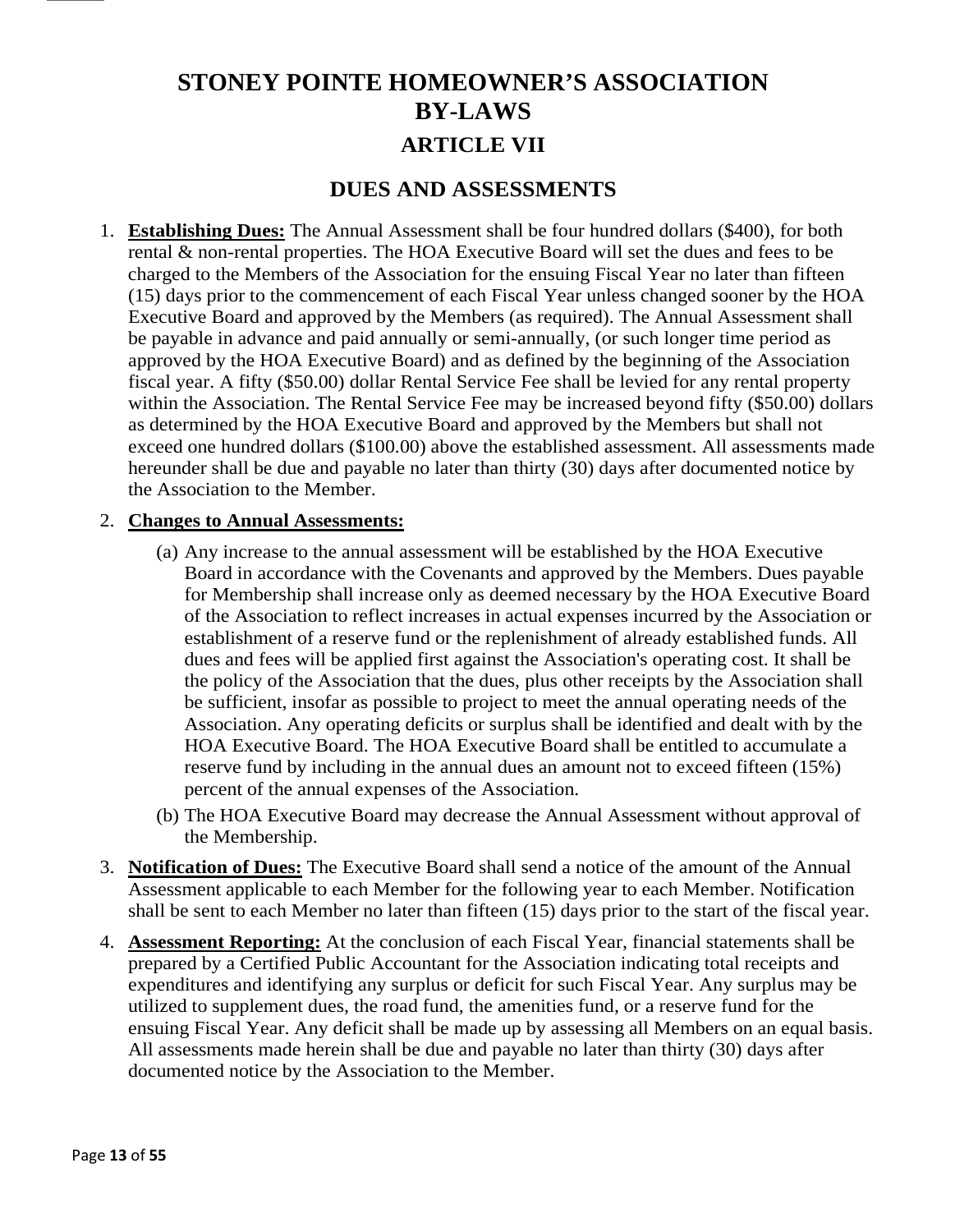# **STONEY POINTE HOMEOWNER'S ASSOCIATION BY-LAWS ARTICLE VIII**

### **BOOKS AND RECORDS**

- 1. **Accounting and Transfer Records:** The HOA Executive Board shall maintain accounting records in accordance with sound business and generally accepted accounting principles and shall maintain accurate and current records of Members (or Member's Agent or Member's Attorney), Assessments (whether Regular, Special, or Extraordinary), Reserves, and Surplus. A copy of all records shall be kept at the principal office of the Association in accordance with South Carolina State Law, Title 33, Chapter 31. All such corporate books and records shall be available for inspection by the Members at all reasonable hours. Such records shall include
	- (a) An account for each Member designating the name and address of such Member, the amount and due dates of any assessments, the amounts paid and the balance due.
	- (b) A record of any Mortgagees or other lien holders who have requested in writing to the Association that they be registered and given notice of default in the event of nonpayment of any assessments. No responsibility by the Association is assumed with respect to said register except that the Association will endeavor to give any such notice but failure to do so shall not affect any of the Association's rights with respect to its assessments any lien it may have for them.
	- (c) The Association's Articles or Restated Articles of Incorporation (Declaration of Covenants) and all amendments to them currently in effect.
	- (d) The Association's By-Laws or restated By-Laws and all amendments to them currently in effect.
	- (e) Resolutions adopted by its HOA Executive Board relating to the characteristics, qualifications, rights, limitations, and obligations of Members or any class or category of Members.
	- (f) The minutes of all meetings of the Association and records of all actions approved by the Association for the past three (3) years.
	- (g) All written communications to Members generally within the past three years, including the financial statements furnished for the past (3) three.
	- (h) A list of the names and business or home addresses of the HOA Executive Board Officers.
	- (i) The Association's most recent report of each type required to be filed by it with the Secretary of State under South Carolina State Law.
- 2. **Maintenance of Records:** The Secretary and Treasurer shall be responsible for maintaining the aforesaid accounting and transfer records and for recording all accounts and registrations therein.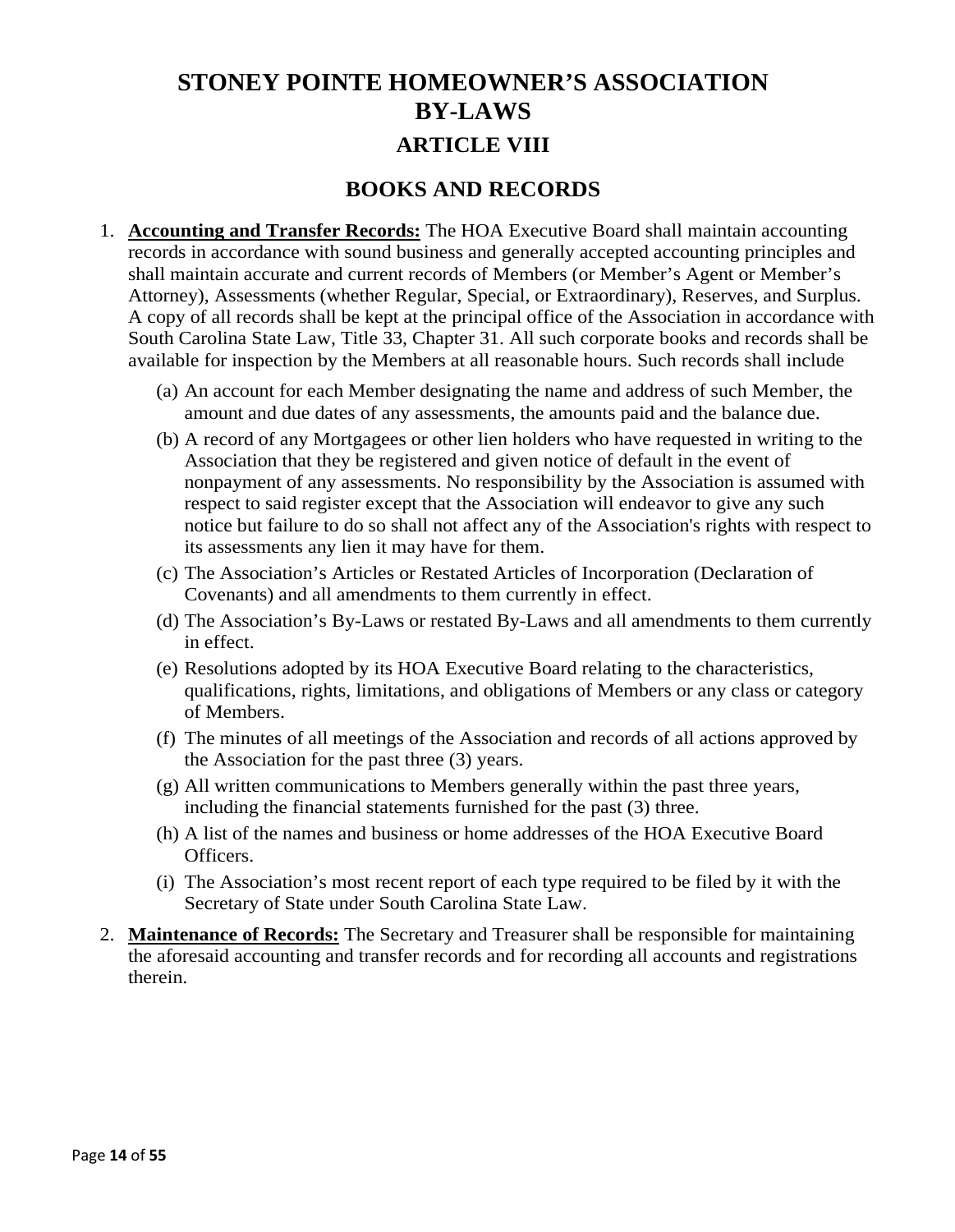### 3. **Review, Inspection, and Copying of Association Records:** In accordance with South Carolina State Law, Title 33, Chapter 31:

Should a Member (or Member's Agent or Member's Attorney) of the Association wish to review, or otherwise inspect, any Association records, the Member must provide, written notice at least five (5) business days before the date on which the Member wishes to inspect or copy the records. The written notice must describe, with reasonable particularity, the purpose for the review and the records the Member desires to view or have copied. The review must be made in good faith and for a proper purpose and the records must be directly connected with this purpose. The Association, in accordance with South Carolina State Law, may impose a reasonable charge, covering the costs of labor and material, for copies of any documents provided to the Member. The charge may not exceed the estimated cost of production or reproduction of the records. Fees will be commensurate with local business copy fees as recognized in the Chapin, South Carolina area. A Member may request copies of documents in electronic format. There will be no charge for electronic documents.

### **ARTICLE IX**

### **GUEST PRIVILEGES AND NONRESIDENT MEMBERS**

Guest of Members may be extended guest privileges and shall be subject to the Rules and Regulations established by the HOA Executive Board and approved by the Members. Members are responsible for the conduct of their guest. Guest privileges may be denied, withdrawn, or revoked at any time for reasons considered sufficient by the HOA Executive Board in its sole and absolute discretion.

### **ARTICLE X**

### **DELINQUENCIES**

Any Member failing to pay or any former Member who has failed to pay any deferred portion of his/her Membership dues or other sum payable to the Association shall be subject to actions such as, but not limited to, late charges, interest, loss of voting, and/or liens as determined below:

- 1. Non-Annual Assessment Fees:
	- (a) Any Member in arrears for Non-Annual Assessment sums payable to the Association (clubhouse rental, storage lot rental, etc.) that are not received within thirty (30) days shall receive a late charge fine of fifty (\$50.00) dollars.
	- (b) The Association is entitled to charge interest on all sums more than thirty (30) days past due at a rate of eighteen (18%) percent per month until paid in full.
	- (c) When a Member is more than six (6) months in arrears for Non-Annual Assessment sums the HOA Executive Board shall:
		- i. Revoke all Association voting privileges until all fees and any associated fines are paid in full.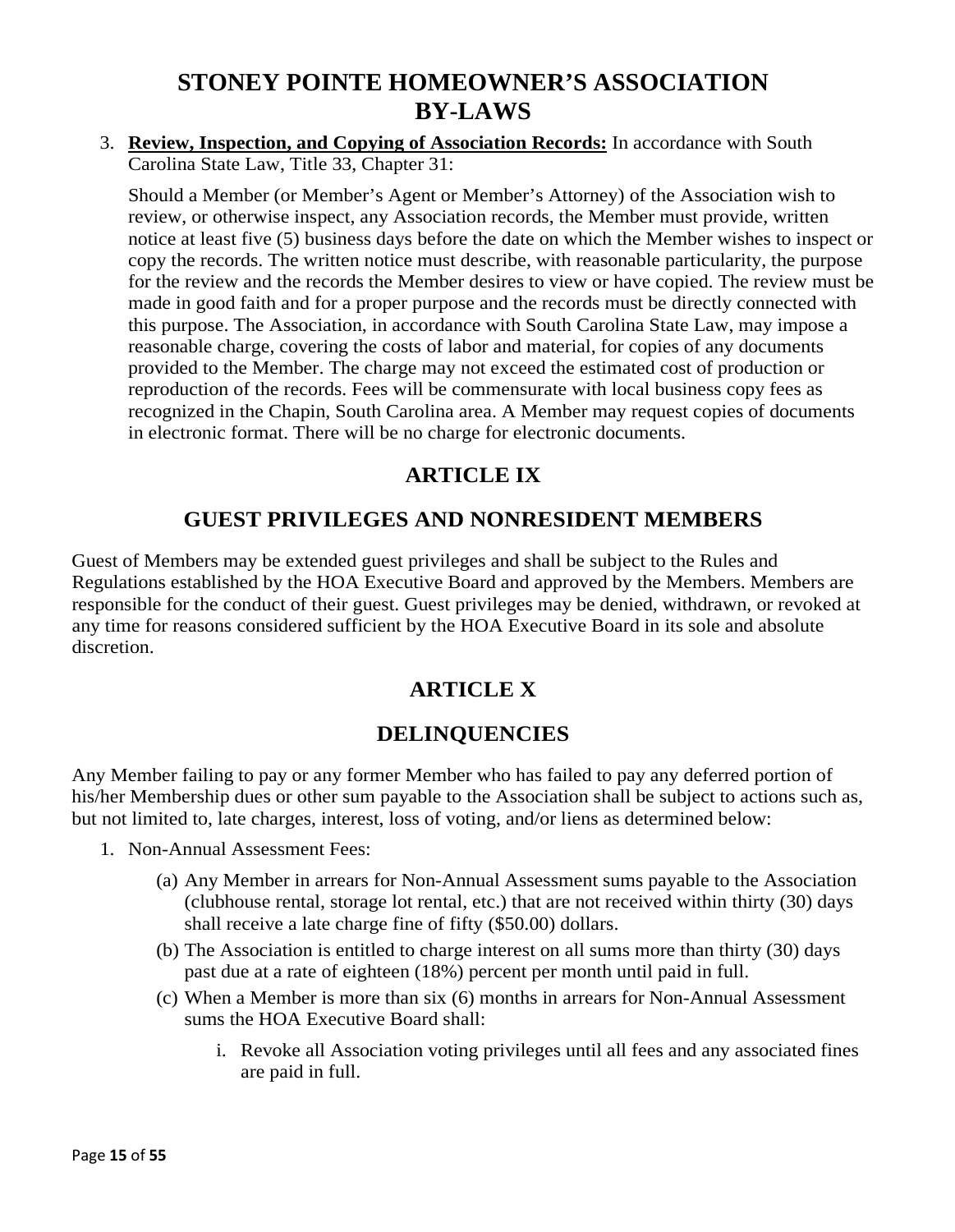- ii. Impose a second  $(2<sup>nd</sup>)$  late charge fine of fifty (\$50.00) dollars.
- iii. Suspend the Member from the use of all Association including, but not limited to, clubhouse, pool, and storage lot hereinafter referred to as "Recreational Facilities" in accordance with these By-Laws. Should a Member have their storage lot usage revoked, the Member shall be required to remove their property from the storage lot within fifteen (15) days or the property will be towed at the Member's expense.
- (d) After nine (9) months, the HOA Executive Board or PM shall issue a "Lien Warning" to the delinquent Member indicating impending legal action and shall impose a third (3rd) late charge of fifty (\$50.00) dollars.
- (e) After 10 (10) months, the HOA Executive Board or PM shall:
	- i. Commence legal proceeding against the Member or former Member to collect all amounts due and owing, plus legal fees, interest incurred, and all other costs of collection.
	- ii. The Association is entitled to set off all amounts which may be due and owing the Association against sums due the delinquent Member, if any.
- 2. Annual Assessments (Dues):
	- (a) Dues payable to the Association not received within thirty (30) days after the beginning of the fiscal year (for annual and for the first  $(1<sup>st</sup>)$  half  $(1/2)$  of semi-annual dues) and/or thirty (30) days after 01 July (for the second  $(2<sup>nd</sup>)$  half (1/2) of the semiannual dues) shall be fined an initial late charge of fifty (\$50.00) dollars. The HOA Executive Board or PM shall issue a "Thirty (30) Day Late Notice" to the delinquent Member.
	- (b) The Association is entitled to charge interest on all sums more than thirty (30) days past due at a rate of eighteen (18%) percent per month until paid in full.
	- (c) The Association is entitled to demand payment of the balance due for the then current Fiscal Year of any Member or former Member who is delinquent in the payment of his/her dues or other monthly charges for more than sixty (60) days. The HOA Executive Board or PM shall issue a "Sixty (60) Day Follow-Up Late Notice" to the delinquent Member.
	- (d) When a Member is more than sixty (60) days in arrears for Annual Association Dues the HOA Executive Board shall:
		- i. Revoke all Association voting privileges until the Association Dues and all associated fees are paid in full.
		- ii. Impose a second  $(2<sup>nd</sup>)$  late charge fine of fifty (\$50.00) dollars.
		- iii. Suspend the Member from the use of all Association facilities including, but not limited to, clubhouse, pool, and storage lot hereinafter referred to as "Recreational Facilities" in accordance with Article XIII of these By-Laws. Should a Member have their storage lot usage revoked, the Member shall be required to remove their property from the storage lot within fifteen days or the property will be towed at the Member's expense and any rental fees paid in advance shall be forfeited.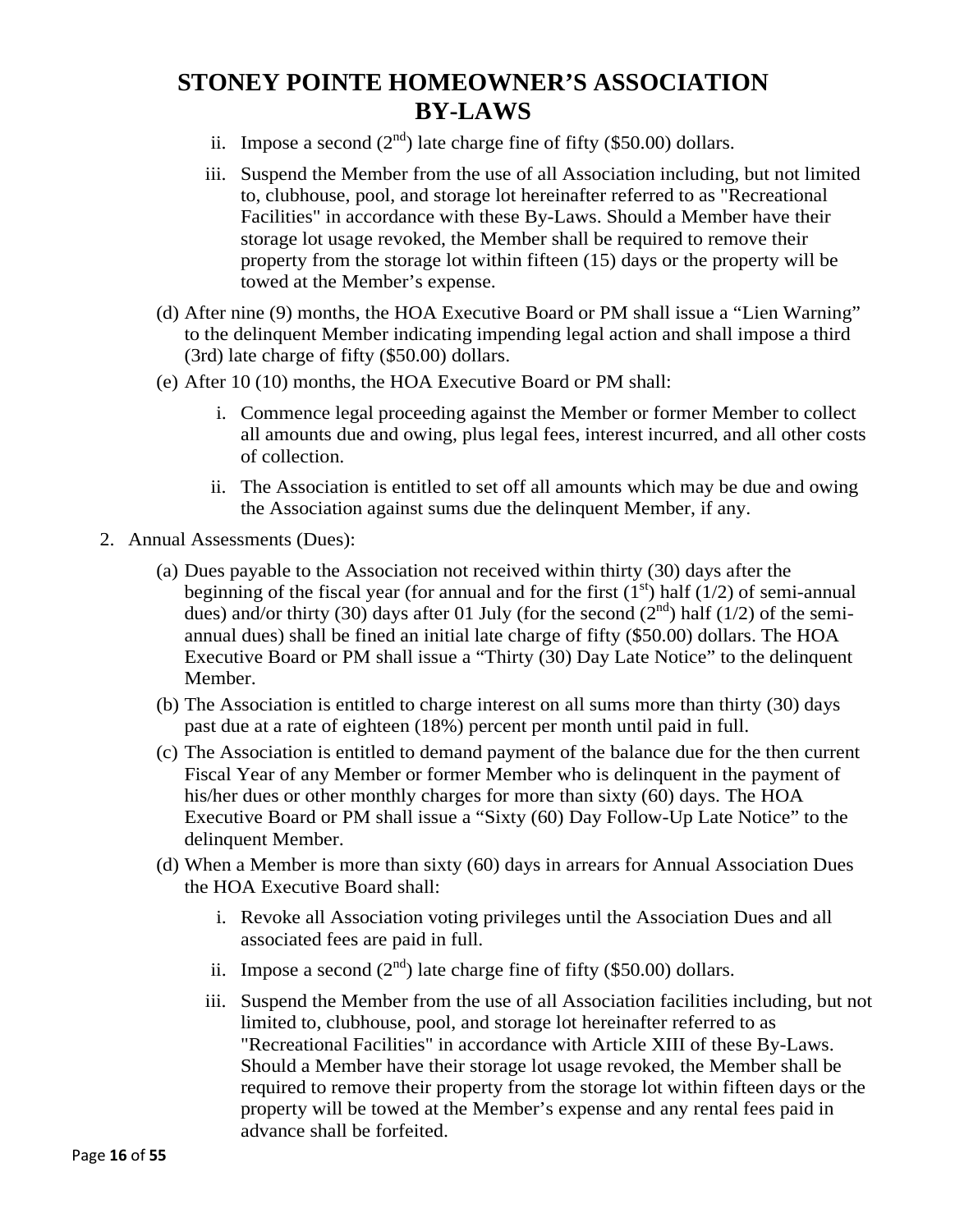- (e) After ninety (90) days, the HOA Executive Board or PM shall issue a "Lien Warning" to the delinquent Member indicating impending legal action and shall impose a third  $(3<sup>rd</sup>)$  late charge of fifty (\$50.00) dollars.
- (f) After one hundred (100) days, the HOA Executive Board or PM shall:
	- i. Commence legal proceeding against the Member or former Member to collect all amounts due and owing, plus legal fees, interest incurred, and all other costs of collection.
	- ii. Assess a third  $(3<sup>rd</sup>)$  late charge of fifty (\$50.00) dollars.
	- iii. The Association is entitled to set off all amounts which may be due and owing the Association against sums due the delinquent Member, if any.

### **ARTICLE XI**

### **HOA RULES, POLICIES, VIOLATIONS, & HEARINGS**

#### 1. **Smoking:**

- (a) There shall be no smoking on Association Property unless in a designated area. This includes, but is not limited to, the pool area, playground, clubhouse, & pond gazebo.
- (b) Members found in violation shall be subject to fines and/or removal of community access privileges as determined by the HOA Executive Board.
- (c) Should access to the HOA Recreational Facilities be revoked, the HOA is not bound to refund any portion of access fees paid by the Member.
- (d) The duration of revoked privileges shall be determined by the HOA Executive Board.

#### 2. **Fireworks:**

- (a) Fireworks are permissible on all properties within the Association. All firework activities shall begin no earlier than 9 am (0900) and shall cease no later than 10 pm (2200) except on New Year's Eve. On New Year's Eve, the hours will be extended to 1 am (0100) on 01 January.
- (b) Fireworks shall not be used on Association common property such as, but not limited to, the Clubhouse, the pond, pond gazebo, or dam road without written approval by the HOA Executive Board.
- (c) All debris and or trash shall be cleaned up by the user. The Association shall not be responsible for any clean-up of said debris.
- (d) Any Member found in violation shall be subject to, but not limited to, fines and/or suspension of the Member from the use of all Association facilities designated for recreational use including, but not limited to, clubhouse, pool, storage lot hereinafter referred to as "Recreational Facilities" in accordance with these By-Laws.
- (e) The Association shall not be held liable for any damage to persons or property caused by usage of any fireworks.
- (f) The duration of revoked privileges shall be determined by the HOA Executive Board.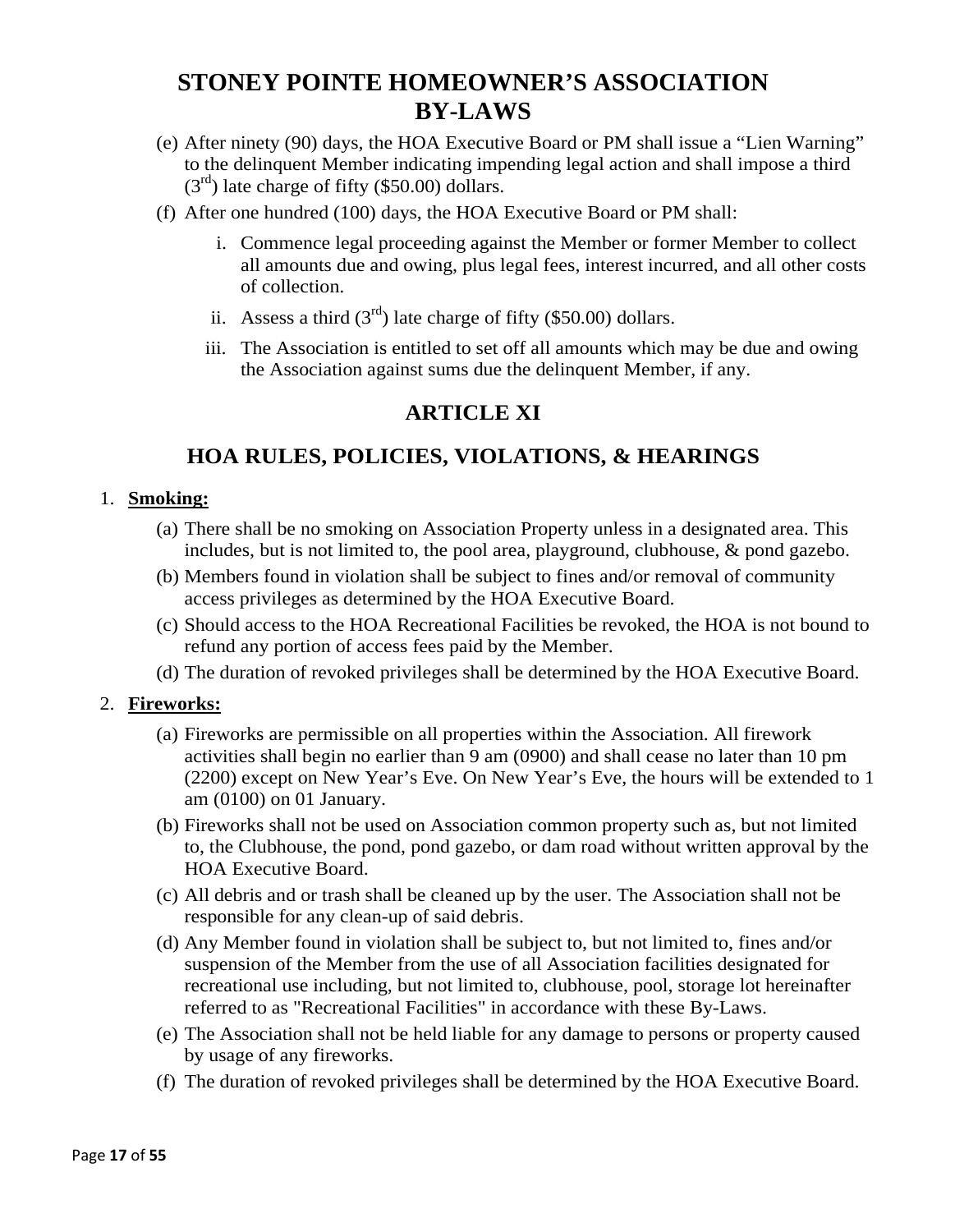- 3. **Storage Lot:** The following shall apply to all Stoney Pointe Association Members and any Member of the Summer Pointe Association that chooses to rent any space in the Stoney Pointe storage lot. The Stoney Pointe HOA Executive Board may, but is not obligated to, extend these services to any other Associations as it deems necessary. All users of the storage lot are subject to the following:
	- (a) One item is allowed per rented space. No exceptions.
	- (b) As required by state & local laws, registration and insurance shall be kept current and valid. A copy of all records shall be provided to the HOA Executive Board at time of application request or upon request by the HOA Executive Board. No rental space will be allowed without providing these documents to the HOA, no exceptions.
	- (c) Rental fee is twenty dollars (\$20.00) per month, per space and shall be paid in full prior to initial occupancy. The HOA Executive Board may change (increase or decrease) the fee by an approved majority vote of the HOA Executive Board. Should the fee change, the HOA Executive Board shall record this in the meeting minutes of the HOA Executive Board Meeting and shall notify the Members of the Association of the change no less than thirty (30) days prior to the effective date. The effective date of the change shall also be recorded in the meeting minutes of the HOA Executive Board.
	- (d) Payment will be due on the 1st day of each month starting with the initial payment and run concurrent until notified of cancellation and the key has been returned.
	- (e) The storage of any items other than a registered watercraft, registered camper or motorhome (RV), and/or trailer must be approved by the HOA Executive Board.
	- (f) Storage locations shall be assigned on a first come, first assigned basis. A waiting list will be maintained if demand for spaces exceeds availability. Once a Member is assigned a space, the Member will continue to keep that space assignment until one of the following occurs:
		- i. Member voluntarily gives up the assigned space.
		- ii. Member fails to pay storage fees in accordance with Association rules.
		- iii. Member fails to promptly pay for damages caused to the storage lot, gates, posts, fence or other portions of the associated common area.
		- iv. Member stores property not owned by the Member or fails to identify property as required by the Association.
	- (g) The right to use any space may not be sold, leased, assigned or otherwise transferred by the Member.
	- (h) Any Members of the Stoney Pointe Association that become delinquent in their dues or rental fees and any Members of Summer Pointe that become delinquent in their rental fees shall be subject to, but not limited to, assessed fines, liens on stored property, removal of community access privileges, or towing at owners expense as determined by the HOA Executive Board.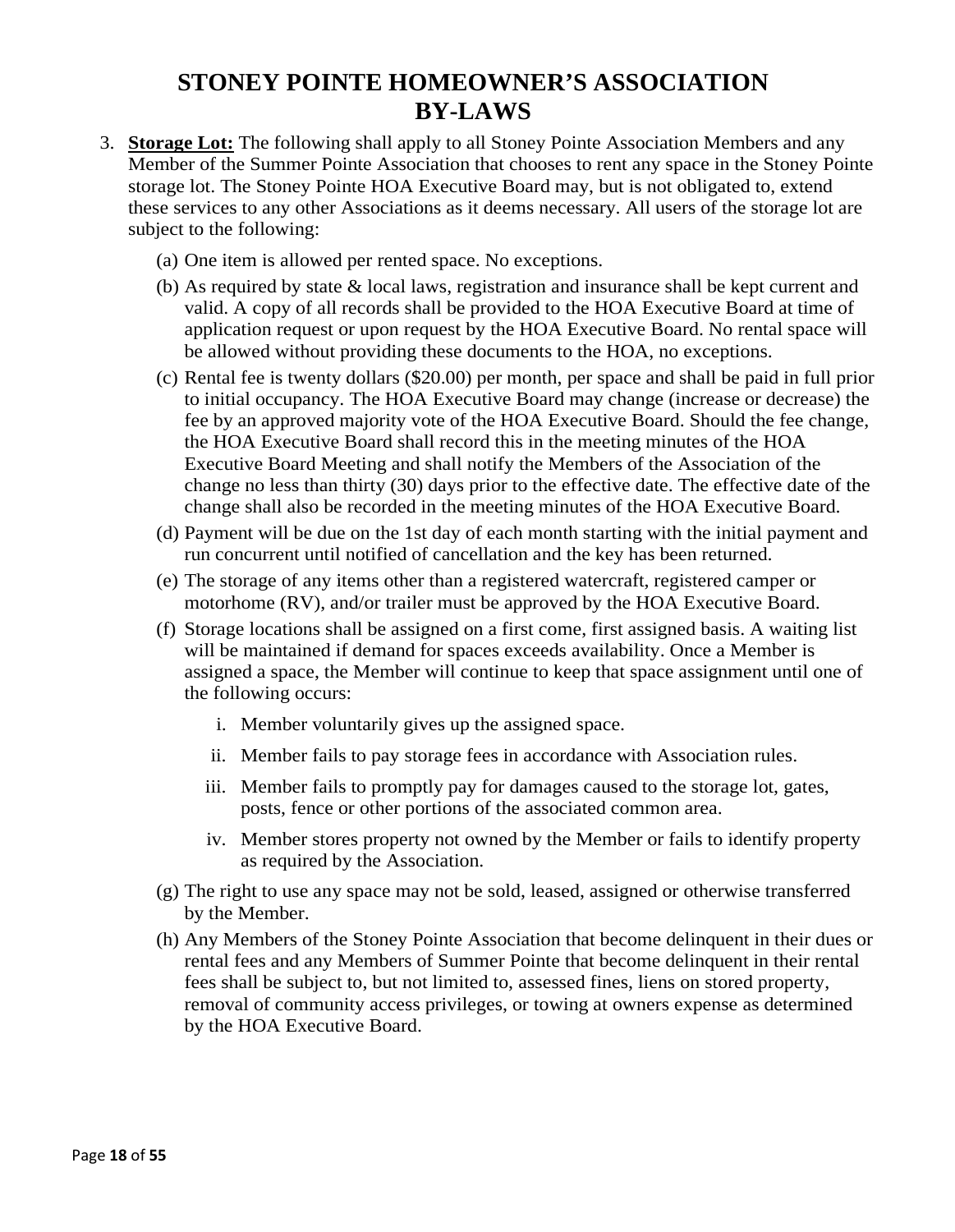- (i) Any Member of the Stoney Pointe Association or Member of Summer Pointe found in violation of the rules and provisions governing the storage lot shall be subject to, but not limited to, assessed fines, liens on stored property, removal of community access privileges, or towing at owners expense as determined by the HOA Executive Board.
- (j) The duration of revoked privileges shall be determined by the HOA Executive Board.
- (k) The Association shall not be held liable for any damage to property sustained while in the Storage lot with exception to damage incurred by facility structures not being maintained that are under governance and ownership of the Association.

#### 4. **Flags and Flag Poles:**

- (a) The Flag of the Unites States may be flown from a standard size pole attached to the building and at no time will the national ensign be required to be removed by any party.
- (b) In general, all flags on standard size poles attached to the building or decorative flags staked in landscaping that are attractive to the building are authorized.
- (c) Should a flag or banner be deemed offensive in nature the HOA Executive board retains the right to require that flag be taken down or removed upon request to the Member.
- (d) Should a Member wish to install a freestanding flag pole, approval must be obtained from the HOA Executive Board and ACC (see Attachment 1).

#### 5. **Banner/Signs/Letters:**

- (a) All banners, signs, and letters of any kind and nature shall be approved by the ACC before installation.
- (b) Only one (1) approved "For Sale" sign may be permitted on any one (1) lot for homes or lots for sale. No other type of signs are allowed unless required by law or approved by the ACC.
- (c) Owners or their agents may not place any other signs on or about any of the lands, property, common areas, right-of-ways, or easements within Stoney Pointe without approval of the ACC.
- (d) No sign shall exceed three feet by two feet (3' x 2'). Bright colors shall only be used in moderation. No fluorescent or day glow colors will be permitted. All signs shall be professionally painted and provide a neat and orderly appearance. Only freestanding signs on support posts are allowed and must be located at least three (3) feet behind the front property line.
- (e) No banners, signs, or letters shall be attached to any home or located in or about windows visible from the street or adjoining properties without ACC approval.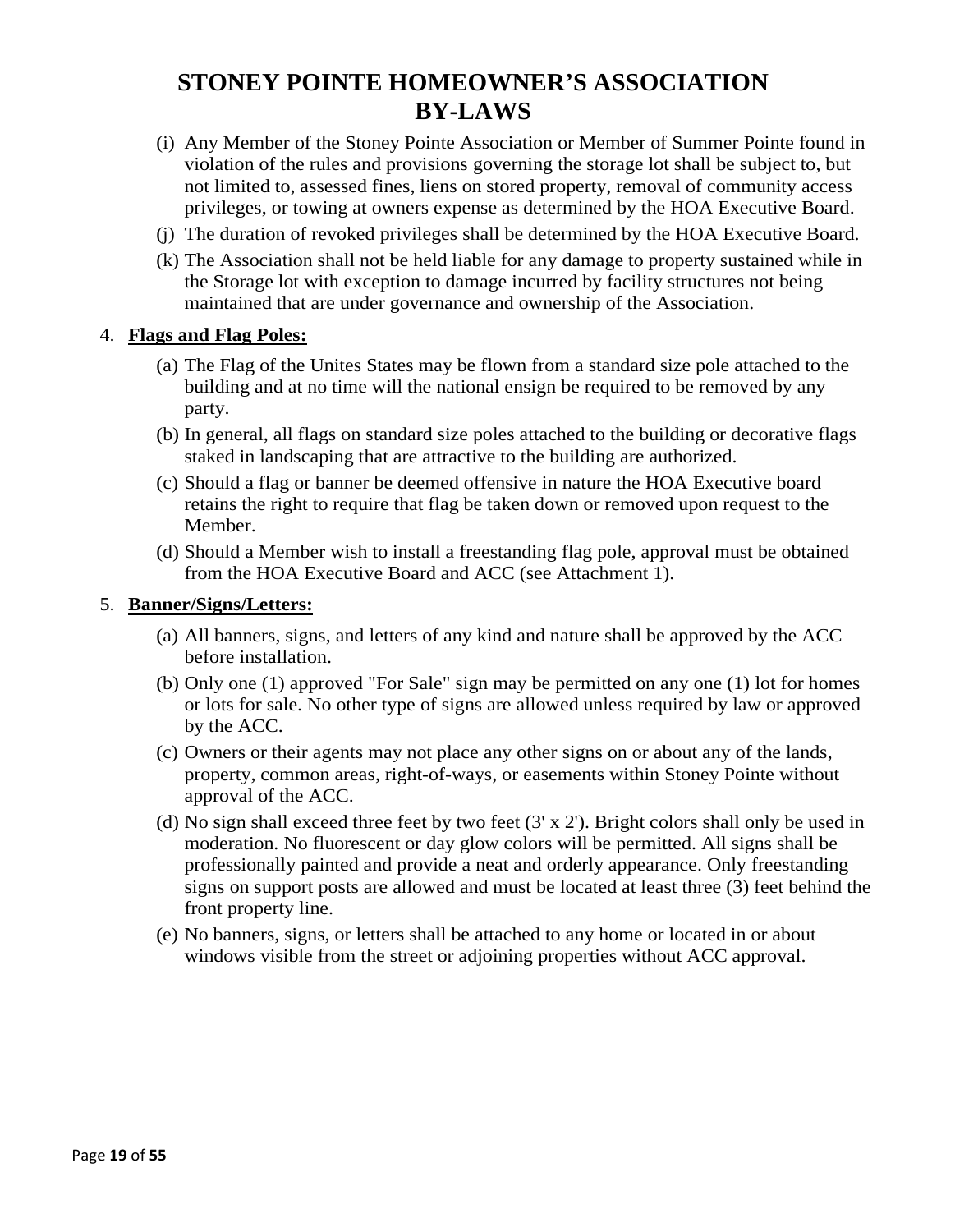#### 6. **Vehicle Parking:**

- (a) Members shall not park any non-standard passenger, commercial vehicle over two (2) axles, boat, trailer, camper, mobile home, tractor, bus, farm equipment, recreational vehicle, all-terrain vehicles, trailer coach, or similar vehicle overnight, on any street within Stoney Pointe unless approved in writing by the HOA Executive Board.
	- i. A Member may park a Boat, trailer, camper, etc. in their driveway for cleaning, loading, unloading, etc. for no more than forty eight (48) hours per week. The Member must notify the HOA Executive Board of such activity. The Member may request extension in writing to the HOA Executive board stating the specific reason why the extension is needed. This communication must be performed to prevent assessment of fines.

Should a Member have extenuating circumstances for the loading, unloading, or cleaning of a boat, (such as boat is too large to fit on the driveway) the Member must request alternate methods for parking from the HOA Executive Board. The request must be made in writing, citing what is needed, reason for the request, and when the boat will be removed. The HOA Executive board will evaluate each request on a case by case basis.

- ii. Members may park a boat, personal watercraft, trailer, etc. on their property as long as:
	- 1. It is not parked in the front of the home. To park in front of the home, a Member must acquire written consent from the HOA Executive Board and the item must be screened.
	- 2. Parking on the property does not cause or create a safety hazard.
	- 3. Parking on the property does not cause or create a blight issue.
- (b) Standard resident vehicles are not permitted to park on any part of the property other than in the garage or on the concrete driveway.
- (c) No vehicle may block access to another's property (to include mail delivery, trash pick-up, etc.), block access for an emergency vehicle (including hydrants), or be parked in such a manner as to present a safety hazard for any reason to any person.
- (d) No overnight parking on any streets within Stoney Pointe at any time.
- (e) If a Member has an emergent situation that requires more parking than is available, the Member should contact the HOA Executive Board immediately. Overnight parking at the Clubhouse will be evaluated on a case by case basis and may be permitted. If overnight parking at the Clubhouse is permitted, the vehicle must display a valid Stoney Pointe Parking Permit (Attachment #7) where it can easily be seen. There will be no fee for this parking.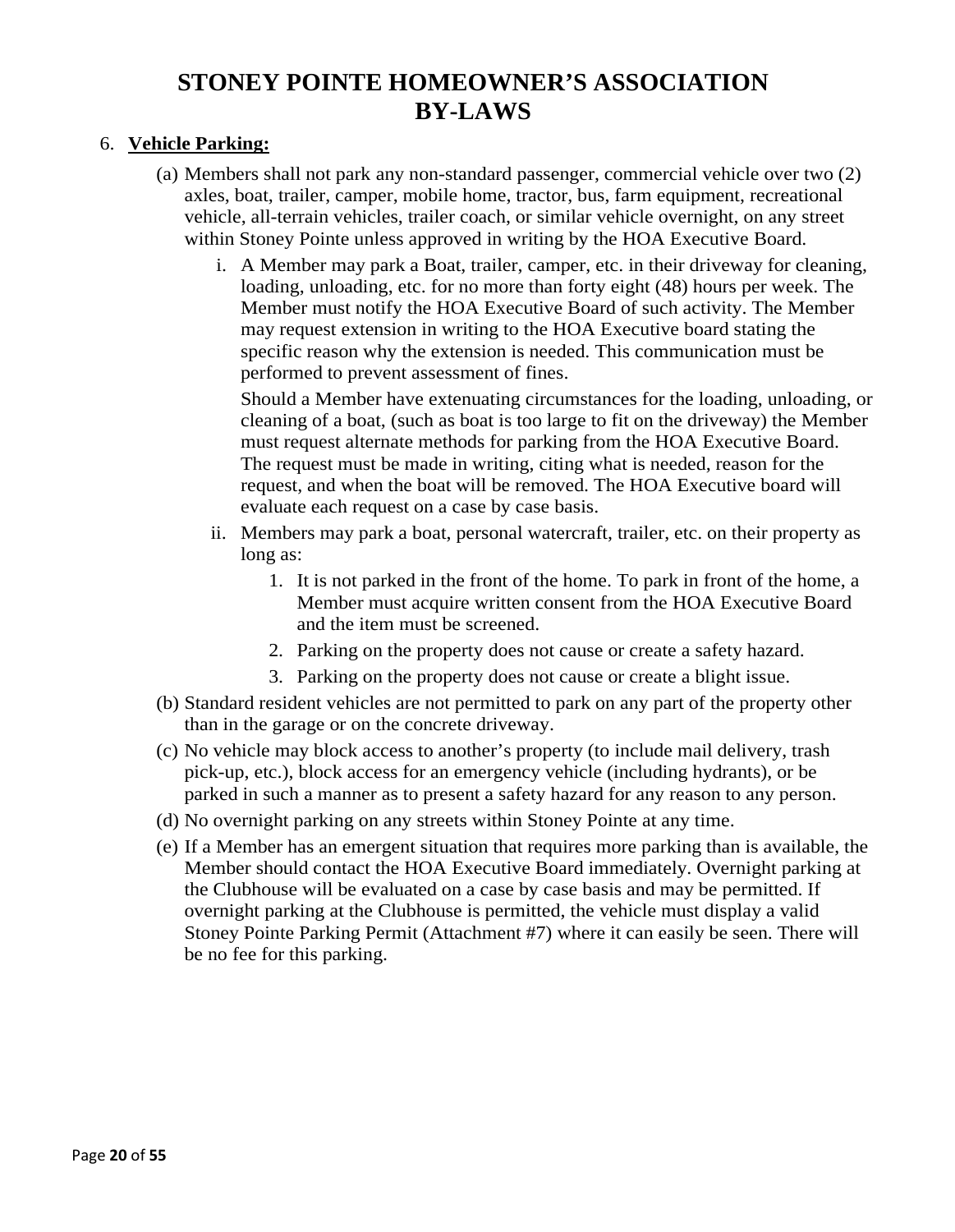- 7. **Pets:** In general, enforcement of this section will be conducted by Lexington County Animal Control Officers as they deem necessary. Should a condition become emergent in nature or an offence become repetitive, the HOA Executive Board retains all rights to enforce this section. This section is cited in order to comply with Lexington County Ordinance Chapter 10 and is supported by South Carolina State Laws:
	- Authority to provide for public health, safety, police protection and sanitation, S.C. Code 1976, § 4-9-30(5);
	- Authority to provide for control of dogs and other domestic pets, S.C. Code 1976, § 47-3-20;
	- Rabies control, S.C. Code 1976, §§ 47-5-10--47-5-210
		- (a) Pursuant to the Stoney Pointe Covenants, no owner may possess any other pet than customary household pets.
		- (b) Ownership of any household pets shall be conformant to all state and local laws. No pet shall be allowed to be unrestrained off of the owner's property.
		- (c) Members that are an owner/custodian of a pet are required to see that an identification tag is securely fastened to his or her pet's collar or harness. The tag will clearly indicate the name and phone number of the owner and must be worn by the pet at all times, unless the pet, accompanied by the owner/custodian, is engaged in an activity where a collar might endanger the pet's safety. Further, every owner/custodian of a pet shall have his or her pet inoculated against rabies in such a manner as to provide continual protection. The issued, metal license tag shall be affixed to the collar or harness as stated above at all times.
		- (d) All pets shall be leashed when walking and all owners shall be in firm control of said leashed pet.
		- (e) Commercial boarding, grooming, breeding, shelter, or any such business known as a kennel or cattery shall not be allowed in the Association.
		- (f) At no time shall a pet be allowed to be a nuisance to any other Member. This is including but not limited to any pet found at large (i.e. roaming) or making loud or objectionable sounds.
		- (g) All pet waste (excreta) shall be confined to the owner's lot or shall be picked up immediately. At no time will any pet be allowed to deposit waste on any property that is not the Member's without immediate remediation and collection.
		- (h) Should any pet be designated as "Dangerous" by state or local law, the owner must notify the HOA Executive Board within forty eight (48) hours, in writing, citing the owners name, type of animal, and location of animal in the Association. The HOA Executive Board will make a determination on a case by case basis as to any further actions necessary for the protection of others in the Association.
		- (i) Any owner subjecting an animal to Abandonment or Maltreatment as defined by the Lexington County Ordinance are subject to, but not limited to, fines, levies, removal of pet ownership privileges, or reporting to the Lexington Animal Control Officer as deemed necessary by the HOA Executive Board. The duration of revoked privileges shall be determined by the HOA Executive Board.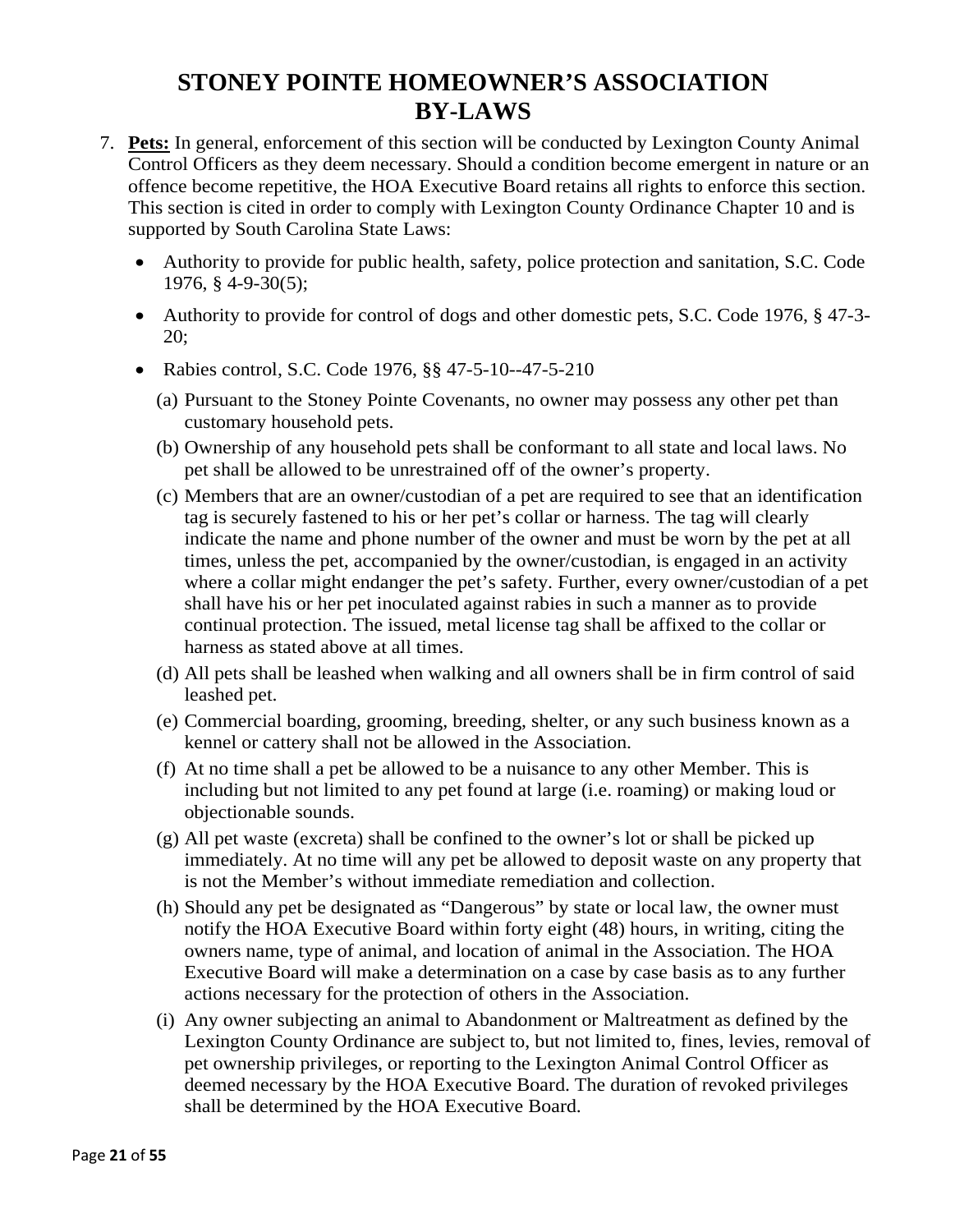#### 8. **Rental Properties:**

- (a) Any Member in the Association that owns a rental property shall provide a copy of the rental agreement to the HOA Executive Board. Should any personal information be on the rental agreement, such as Social Security number, accounting information, cost of rental, etc., this information must be stricken, marked over, or otherwise rendered unreadable prior to submission. In lieu of a rental agreement, a written statement with the name/s of the renter, telephone contact information of the renter, duration of the rental agreement/lease, and any limitations that may impact the Association as listed in said rental agreement/lease must be provided to the HOA Executive Board within one (1) week of the rental agreement/lease being signed.
- (b) Rental properties shall be rented for a minimum of six (6) months.
- (c) When the property is vacated by the renter, the owner shall provide the HOA Executive Board notice of termination of the rental agreement/lease.
- (d) Members found in violation of non-notification to the HOA Executive Board of an agreement to or termination of any rental agreement shall be subject to a one hundred dollar (\$100.00) fine plus \$10.00 (ten dollars) per day until the violation is corrected.

#### 9. **Disturbing Others:**

- (a) Each Member shall be responsible for and shall regulate the occupancy and use of the owner's lot so as not to disturb other residents in the Association or to interfere unreasonably with the peace and enjoyment of another lot by the owners thereof.
- (b) No obnoxious or offensive activity shall be carried on upon any lot nor shall anything be done on a lot which creates an annoyance or nuisance to the owners or residence in the Association.

#### 10. **Rubbish and Trash:**

- (a) No portion of any lot within the Association shall be used as a dumping ground for rubbish, trash, or garbage.
- (b) Trash, garbage, or other waste shall be stored only temporarily awaiting pick-up and must be kept in adequate sanitary containers.
- (c) All equipment for the storage and disposal of trash, garbage, or other waste shall be kept in a clean and sanitary condition.
- (d) Garbage cans and equipment shall be placed in such a manner on the lot so as not to be visible from the street.
- 11. **Maintenance of Property:** All properties within the Association must be maintained to promote an attractive appearance including, but not limited to:

#### (a) **Lawn maintenance & upkeep:**

i. Mowing and edging shall be performed regularly by the Member or renter so as not to allow any property within the Association to appear unkempt, overgrow, etc.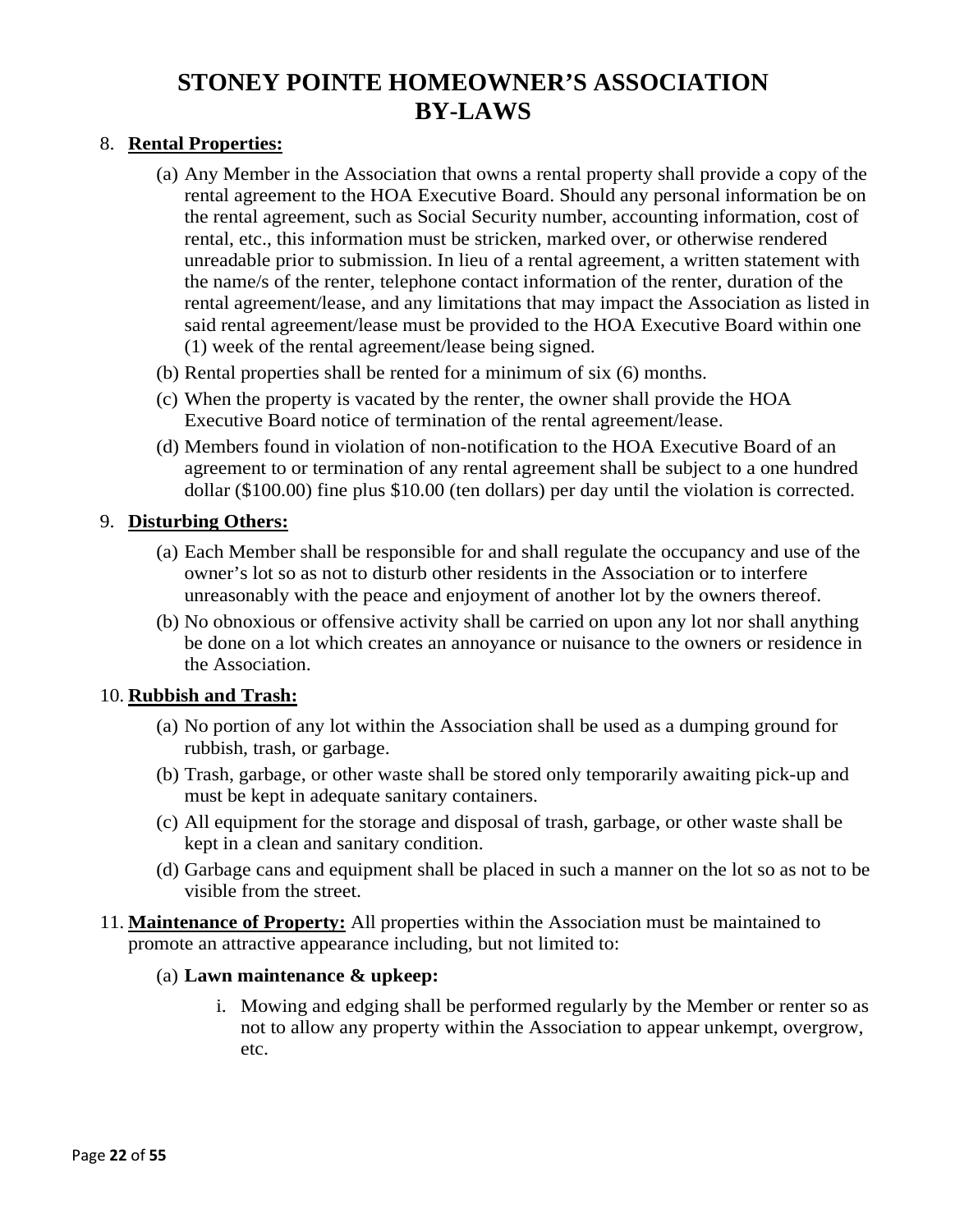- ii. As per Lexington County Ordinance 06-10, grass clipping or other yard debris shall not be blown into the street. This causes damage to the storm water drainage and provides an undesirable appearance to the Association. All grass clippings or yard debris shall be retained on the property or collected for disposal.
- iii. If a contractor is hired by any Member of the Association to perform lawn maintenance, it is that Member's responsibility to ensure that the contractor complies with these By-Laws. The Member retains all responsibility for the actions or inactions of the hired contractor.

#### (b) **Cleaned and maintained structures:**

- i. All properties shall be cleaned periodically and maintained. At no time will any property in the association be allowed to become deteriorated, covered in mold or insect debris, etc.
- 12. **Association Posted Signage:** Members shall obey all posted signage on all Association owned grounds at all times.

#### 13. **Golf Carts, Motorized Scooters, ATVs, Etc.**:

- (a) Golf Carts:
	- i. As per South Carolina Law, Title 56, Chapter 2, golf carts are permissible to be used within the confines of the Association as long as:
		- 1. The cart has a valid decal and registration certificate from the State of South Carolina. This registration is valid for 5 years from the date of issuance & must reflect the owner's current address.
		- 2. The Member maintains valid liability insurance.
		- 3. The operator has a valid driver's license. The operator must be at least sixteen (16) years of age.
		- 4. Operation is limited to daytime hours only.

#### (b) **ATVs, Go-Carts, etc.:**

i. As per South Carolina Law, Title 50, Chapter 26, ATVs, Go-Carts, etc. are defined as motorized vehicles designed primarily for off-road travel on lowpressure tires which has three or more wheels and handle bars for steering, but does not include lawn tractors, battery-powered children's toys, or a vehicle that is required to be licensed or titled for highway use, and as such, are not allowed to be operated on any roads within the Association.

#### (c) **Mini-Bikes (Pocket Bikes), Dirt Bikes, and Motorized Scooters:**

i. Non-battery operated mini-bikes, Go-Carts, and motorized scooters, which cannot be registered for on road operation, may not be operated on any roads within the Association.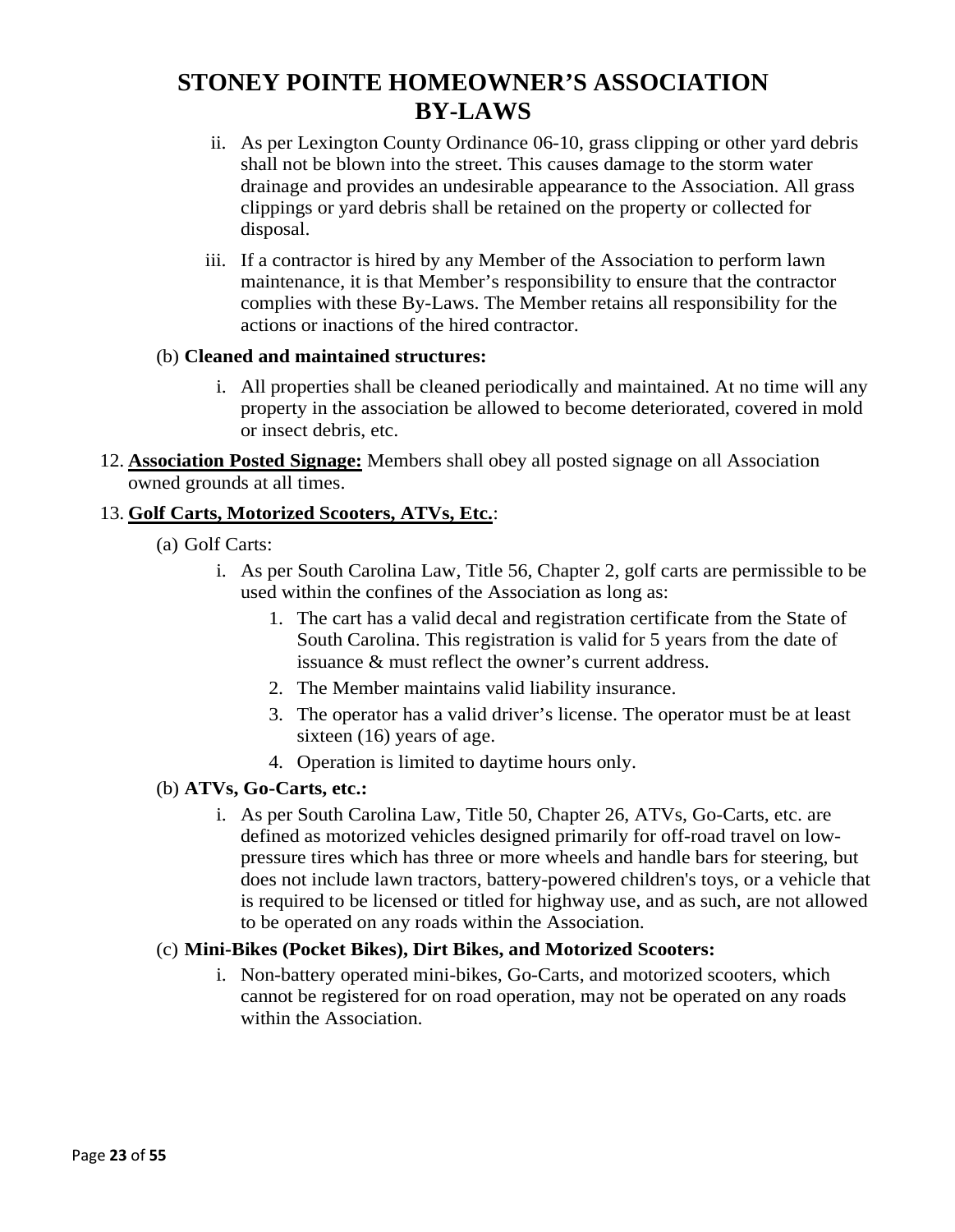#### 14. **Violations:**

#### (a) **Non-ACC, Immediate Violations:**

- i. Non-ACC Violations such as, but not limited to, lawn care, vehicle parking, garbage cans, pet violations, etc., must be corrected immediately. Violations will be as annotated on the Notice of Violation (refer to Attachment #6) and shall be marked as "Immediate" and "ACC Violation?" will be marked "No".
- ii. The violation penalty for immediate action violations shall be twenty-five dollars (\$25.00) per occurrence plus ten dollars (\$10.00) per day until the violation is corrected. After five (5) days the HOA Executive Board may take corrective action at the expense of the Member and an action fee of up to one hundred dollars (\$100.00) may be charged to the Member.
- iii. The HOA Executive Board may, but shall not be obligated to, suspend any proposed sanction if the violation is cured within a twenty four (24) hour period. Such suspension shall not constitute a waiver of the right to sanction future violations of the same or other provisions and rules by any person.

#### (b) **Non-ACC, Non-Immediate Violations:**

- i. For violations that are Non-ACC and are not immediate actions, a specified date will be established on the Notice of Violation (refer to Attachment #6). Violations will be as annotated on the Notice of Violation (refer to Attachment #6) and shall be marked as "Non-Immediate" and "ACC Violation?" will be marked "No".
- ii. The violation penalty for Non-ACC, Non-immediate violations shall be twenty-five dollars (\$25.00) per occurrence plus ten dollars (\$10.00) per day until the violation is corrected. After the remediation deadline has passed, the HOA Executive Board may take corrective action at the expense of the Member plus any fines assessed.
- iii. The HOA Executive Board may, but shall not be obligated to, suspend any proposed sanction if the violation is cured within a two (2) week period. Such suspension shall not constitute a waiver of the right to sanction future violations of the same or other provisions and rules by any person.

#### (c) **ACC, Non-Immediate Violations:**

i. For violations that are ACC related, there are no immediate actions. A specified date will be established on the Notice of Violation (refer to Attachment #6). Violations will be as annotated on the Notice of Violation (refer to Attachment #6) and shall be marked as "Non-Immediate" and "ACC Violation?" will be marked "Yes".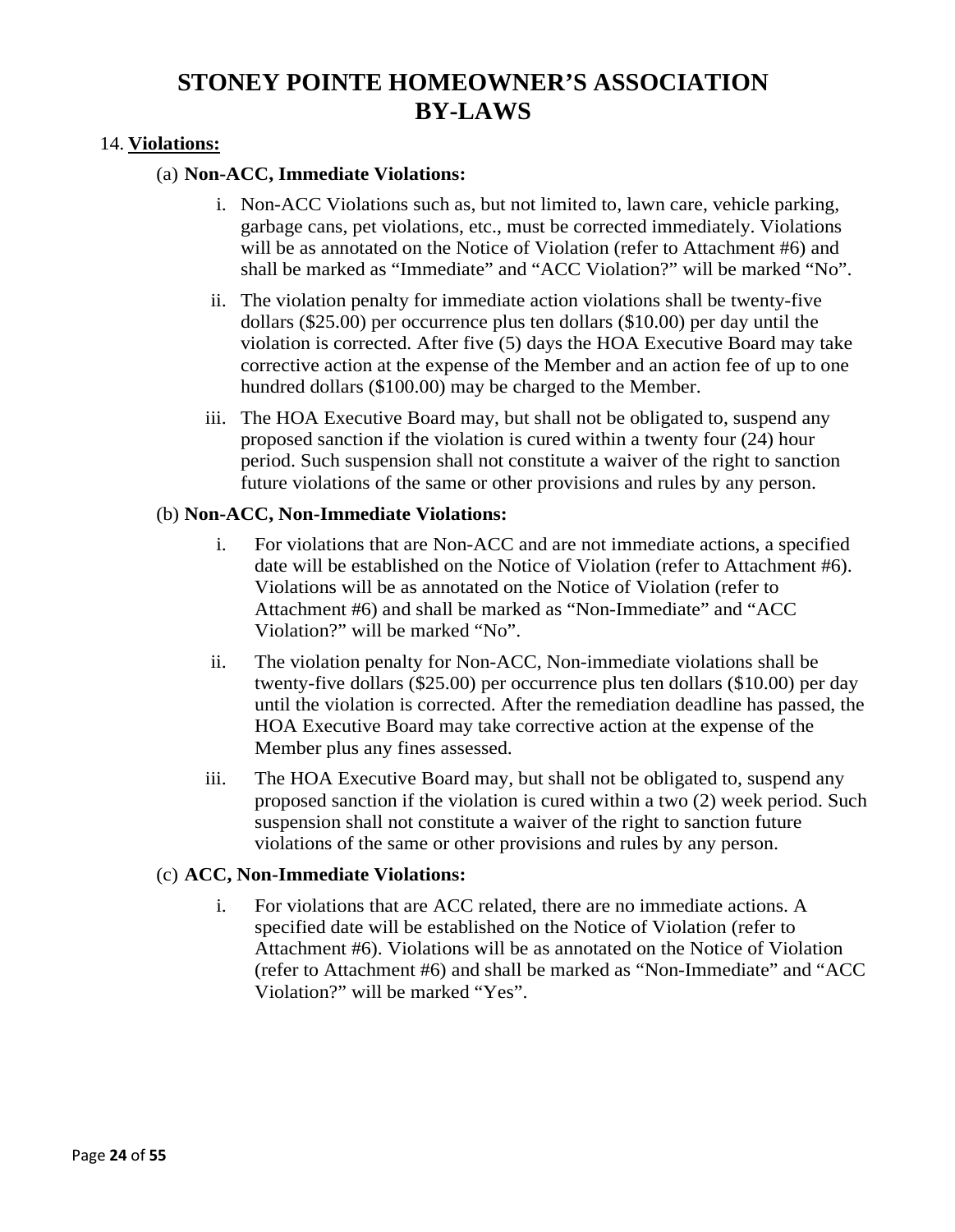- ii. All Architectural Control Committee (ACC) non-immediate action violations, as determined by the ACC and HOA Executive Board, will have violation penalties as deemed appropriate by the ACC and HOA Executive Board starting at one dollar \$ (1.00) and not exceeding ten thousand dollars (\$10,000.00) in total, plus ten dollars (\$10.00) per day until the violation is corrected for non-compliance as deemed applicable by the ACC and HOA Executive Board. If corrective action is not taken by the Member within thirty (30) days, the HOA Executive Board has the right to take corrective actions at the expense of the Member plus any fines assessed.
- iii. Penalties for beginning a project without ACC approval is a minimum, but is not limited to, a one hundred dollar (\$100.00) penalty.
- iv. **Fencing:** After thirty (30) days Members may be fined in accordance with these By-Laws. The violation penalty for fencing violations shall be twentyfive dollars (\$25.00) per occurrence plus ten dollars (\$10.00) per day until violation is corrected. After the remediation deadline has passed, the HOA Executive Board may take corrective action at the expense of the Member plus any fines assessed.
- v. The HOA Executive Board may, but shall not be obligated to, suspend any proposed sanction if the violation is cured within a two (2) week period. Such suspension shall not constitute a waiver of the right to sanction future violations of the same or other provisions and rules by any person.

#### (d) **Violations, All Types:**

- i. Remediation of any violation by the HOA Executive Board and/or ACC shall not constitute a trespass.
- ii. All final fee amounts for all violations are to be determined by the HOA Executive Board. Final fee amounts shall be clearly communicated to the Member that is assessed.
- iii. The HOA Executive Board shall have the power to impose reasonable fines against any Member, or to suspend the Member's right to use the Recreational Facilities for violation of any duty imposed under the Declaration of Covenants, these By-Laws, and Policies. In this regard, Members shall be responsible for all violations of the Declaration of Covenants, By-Laws, or Policies by any person occupying or visiting these respective Lots or dwellings within the Property, or otherwise utilizing the Recreational Facilities with their permission or the permission of their respective occupants. Failure to comply shall be grounds for an action to recover sums due, for damages, for injunctive relief, or for any other remedy available at law or in equity, the Association, or, in a proper case, by any aggrieved Member(s).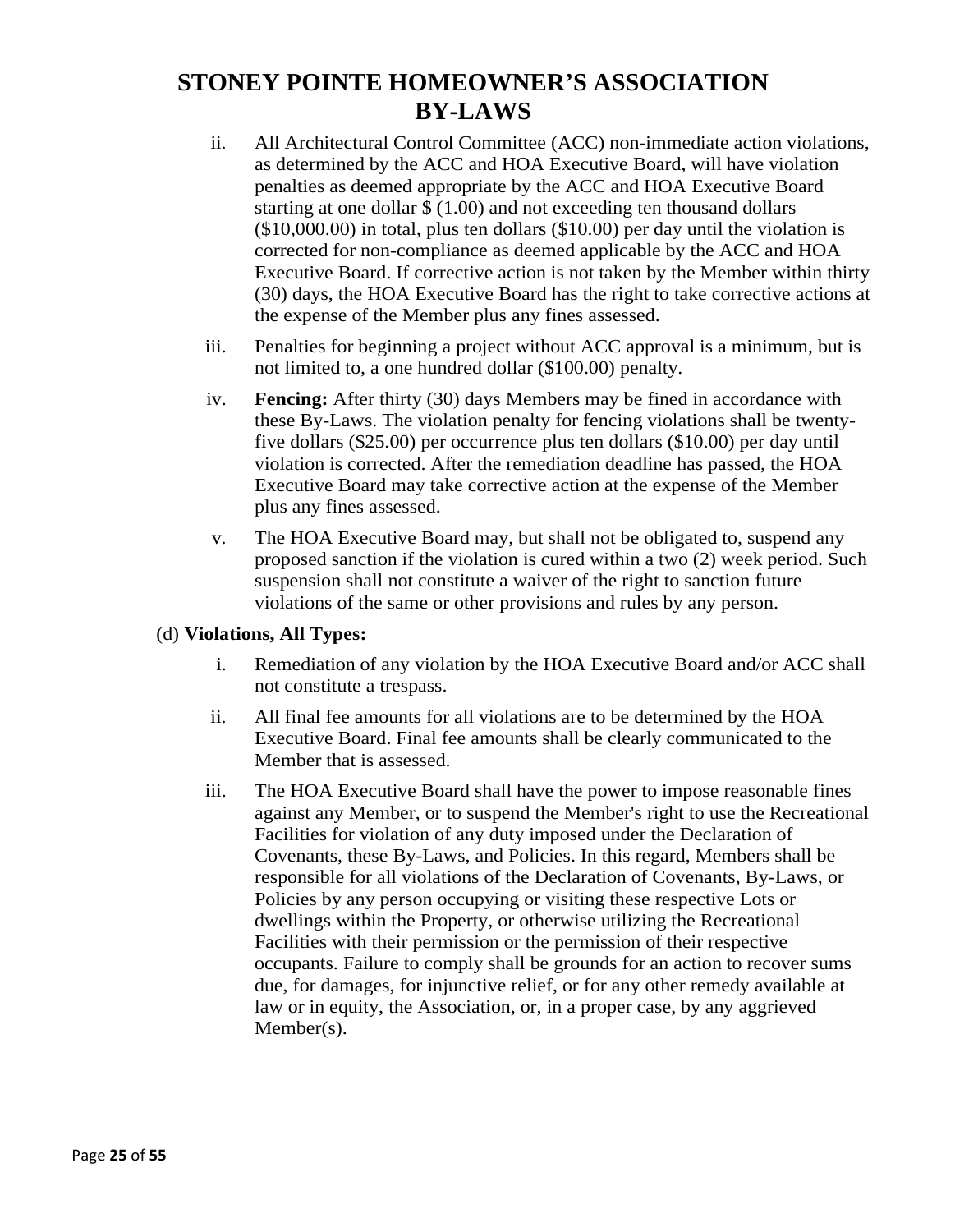- iv. A majority vote of the HOA Executive Board will be needed in order to levy a fine. The cost of such correction action or such fines shall be the personal obligation of the lot owner and the HOA Executive Board may file a lien on the lot to collect same. Timing of the actions will be at the discretion of the HOA Executive Board, except for immediate corrective actions.
- v. The failure of the HOA Executive Board to enforce any provision of the Declaration, By-Laws, or the Rules and Regulations shall not be deemed a waiver of the right of the HOA Executive Board to do so thereafter.
- (e) **Notice of Violation:** Prior to impositions of any penalty hereunder, the Association, acting through the HOA Executive Board, shall serve the alleged violator a written Notice of Violation (refer to Attachment #6) describing:
	- i. The nature of the alleged violation to include the section of the Covenant or By-Law violated.
	- ii. The corrective actions required.
	- iii. The time in which the corrective action must be completed.
	- iv. The fines to be levied if corrective action is not completed.
	- v. A statement that the proposed sanction shall be imposed as contained in the Notice of Violation unless a request for a hearing is received within ten (10) days of the notice shall be imposed.

#### (f) **Hearings and Appeals:**

- i. Appeals that require immediate action should be appealed immediately.
- ii. If a hearing is requested within ten (10) days of the notice, the hearing shall be held in a HOA Executive Board Special Meeting affording the alleged violator a reasonable opportunity to be heard.
- iii. Five (5) HOA Executive Board Officers are required to be present to conduct a hearing. The President or Vice-President shall attend all hearings.
- iv. The Rules Committee Chairperson, or appointee from the committee, shall attend all hearings.
- v. Should the violation be related to any governance by the ACC, the ACC Chairperson, or appointee from the committee, shall attend the hearing.
- vi. Prior to the effectiveness of any sanction hereunder, proof of the proper notice shall be placed in the minutes of the HOA Executive Board Special Meeting. Such proof shall be deemed adequate if a copy of the note, together with a statement of the date and manner of delivery, is entered by the Officer or Agent who delivered such note. The notice requirement shall be deemed satisfied if the alleged violator appears at the meeting. The minutes of the meeting shall contain a written statement of the results of the hearing and the sanctions, if any, imposed.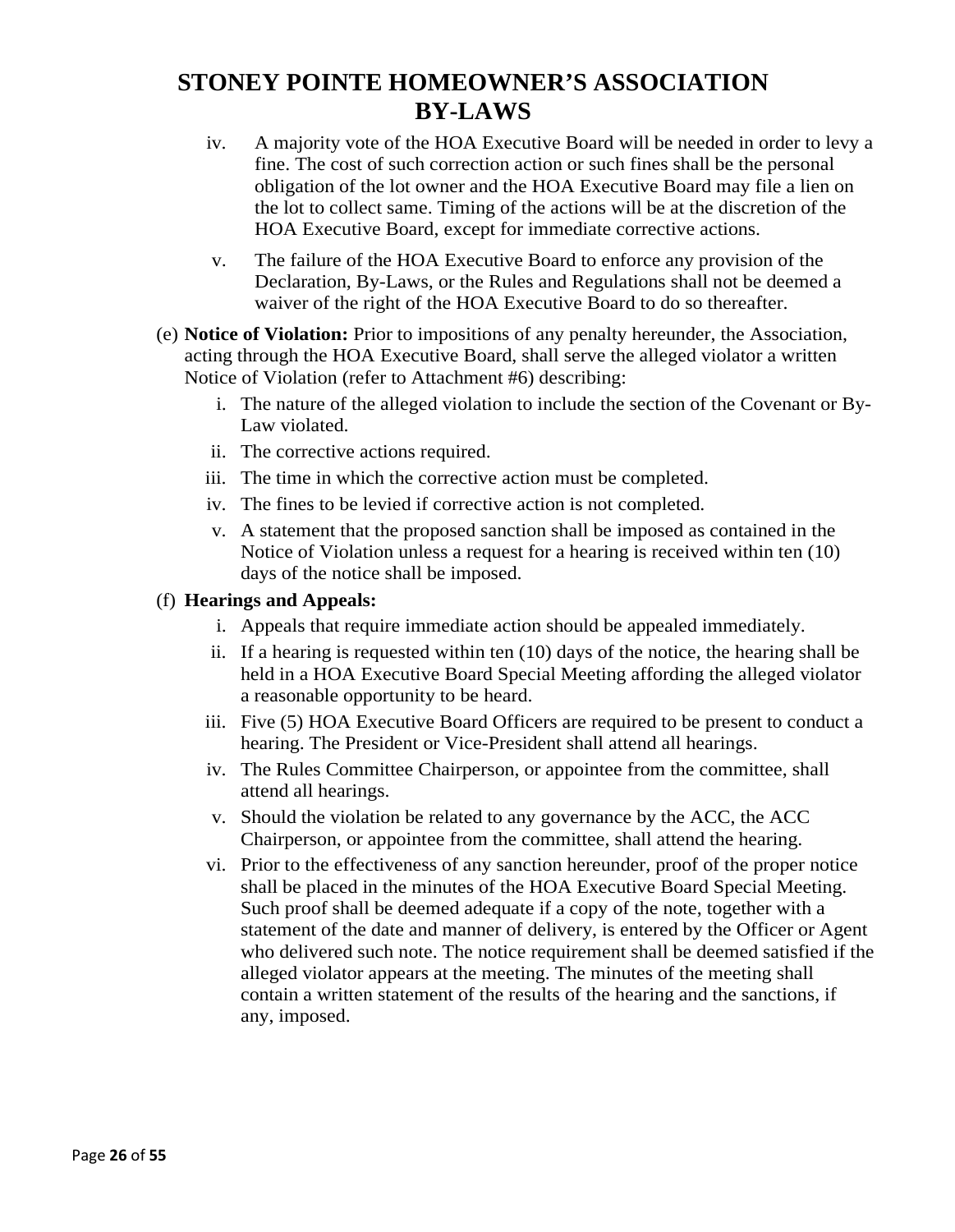15. **Violation Monitoring:** The HOA Executive Board, Property Manager, and/or any appointee of the HOA Executive Board shall monitor all properties within the Association for violations. Should a Member of the Association see a violation of the Covenants, By-Laws, or Policies the Member should report the violation/s to the HOA Executive Board.

### **ARTICLE XII**

### **HOA FINANCIAL POLICY**

#### 1. **Expenditures:**

- (a) Any dispersals of Association funds for recurring expenses below two hundred (\$200.00) dollars may be accomplished by the President or Property Manager (as authorized by agreement or contract).
- (b) All monetary dispersals for non-recurring expenses over two hundred (\$200.00) dollars but less than one thousand (\$1000.00) of the Association will require the signatures of two (2) Officers of the Association, preferably the President and Treasurer.
- (c) Any dispersals of Association funds over one thousand (\$1000.00) shall be approved by a majority vote by the HOA Executive Board and will require the signatures of two (2) Officers of the Association, preferably the President and Treasurer. To the extent possible, any expenditures over one thousand (\$1000.00) shall be sent out for contract bid and bid upon by no less than three (3) Contractors. All proposed bids shall be reviewed, rejected, and/or approved by the HOA Executive Board. Submitted, rejected, and approved bids shall be provided to any Member (upon request) in accordance with State Law, the Covenants, and the By-Laws. Any rejected bid documents may be discarded after six (6) months or after the next Association Annual meeting, whichever is longer. All approved Contract bids must be retained for a minimum of one (1) year after project completion unless required longer by State and/or local law or as deemed necessary by the HOA Executive Board.

#### 2. **Funds:**

- (a) **Amenities Fund:** The HOA Executive Board shall institute an "Amenities Fund" to better prepare the Association to provide the financial ability to repair, maintain, and/or otherwise improve the Association Amenities or Recreational Facilities owned by the Association.
	- i. The Amenities Fund shall be a part of the Annual Budget.
	- ii. The HOA Executive Board shall conduct any necessary meetings of the Association to determine if a repair or alteration of the Association owned amenities are needed. Amenities Fund expenditures shall be approved by the Association Members as outlined in these By-Laws and within the Expenditure guidelines established above.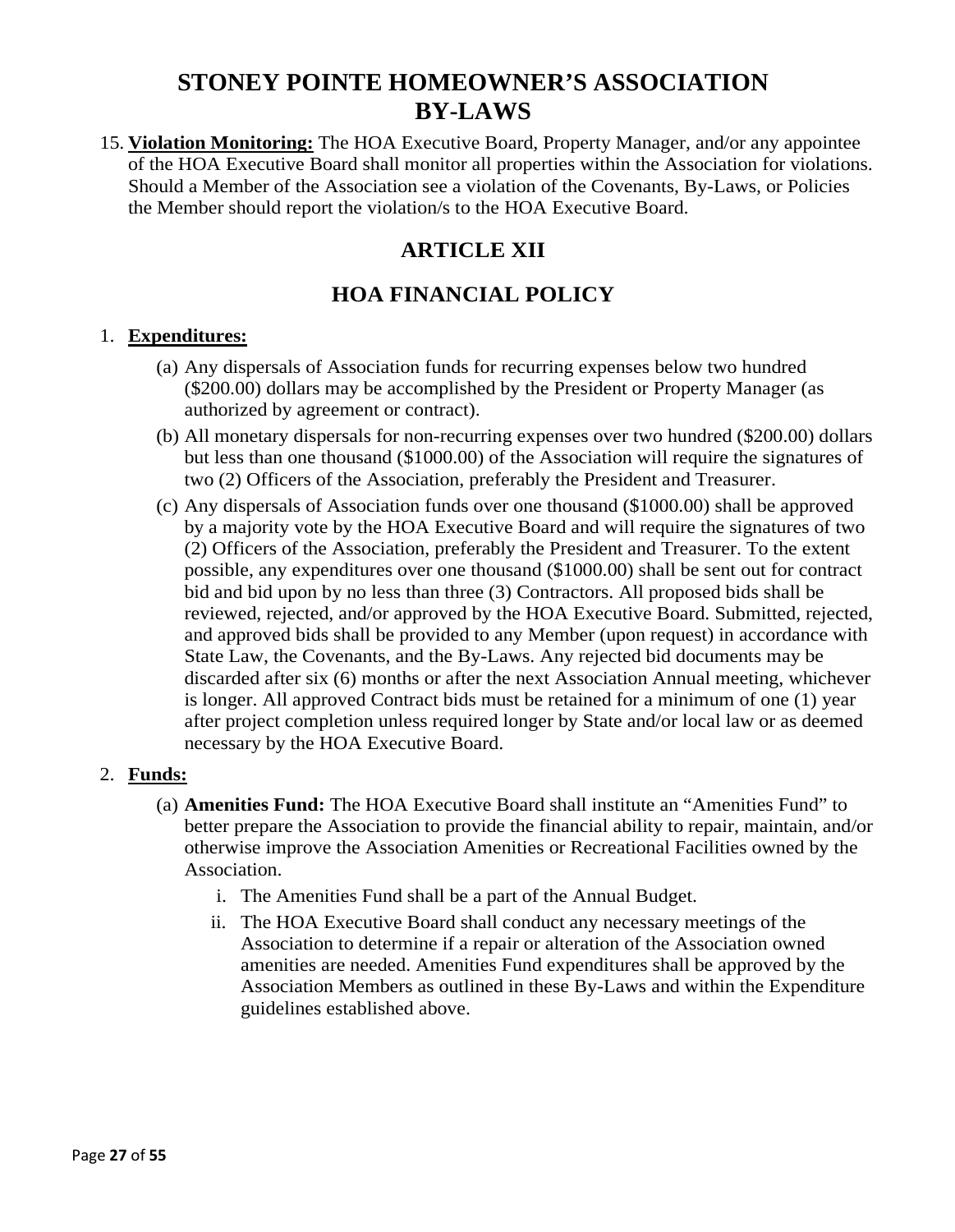- iii. Should a repair be emergent in nature (a detriment to the safety and welfare of the Association, Association's property, or Member's property), the HOA Executive board may, in its sole discretion, approve and enact any needed emergent repairs without Member approval or performing a bidding process. Should funds be used to remedy an emergent issue, notification shall be sent to all Members in the Association within seven (7) days of the expenditure detailing the actions taken and the justification thereof.
- (b) **Road Fund:** The HOA Executive Board shall institute a "Road Fund" to better prepare the Association for the eventuality of road and parking lot repairs for property owned by the Association.
	- i. The "Road Fund" shall be a part of the Annual Budget.
	- ii. The HOA Executive Board shall conduct any necessary meetings of the Association to determine if a repair or alteration of the Association owned roads, parking lots, or curbing are needed. Road Fund expenditures shall be approved by the Association Members as outlined in these By-Laws and within the Expenditure guidelines established above.
	- iii. Should a repair be emergent in nature (a detriment to the safety and welfare of the Association, Association's property, or Member's property), the HOA Executive board may, in its sole discretion, approve and enact any needed emergent repairs without Member approval or by performing a bidding process. Should funds be used to remedy an emergent issue, notification shall be sent to all Members in the Association within seven (7) days of the expenditure detailing the actions taken and the justification thereof.
- (c) **Reserve Fund:** The HOA Executive Board shall institute a "Reserve Fund" to assure fiscal flexibility for repairs, Association improvements, legal fees, etc.
	- i. These funds shall remain unused until such time as determined needed by the HOA Executive Board and approved for use by the Association Members as outlined in these By-Laws and within the Expenditure guidelines established above.
	- ii. Funds may be used to offset costs of maintenance, planned or emergent repairs, planned improvements, or remediation of a Member's property as outlined in the By-Laws.
	- iii. Should a repair be emergent in nature (a detriment to the safety and welfare of the Association, Association's property, or Member's property), the HOA Executive board may, in its sole discretion, approve the use of reserve funds for emergent repairs without Member approval. Should reserve funds be used to remedy an emergent issue, notification shall be sent to all Members in the Association within seven (7) days of the expenditure detailing the actions taken and the justification thereof.

#### (d) **Annual Audits and Tax Reporting:**

i. All State and Federal Tax documents shall be prepared by a CPA. The HOA Executive Board shall review and approve by majority vote any such documents prior to filing with the State of South Carolina or the Internal Revenue Service.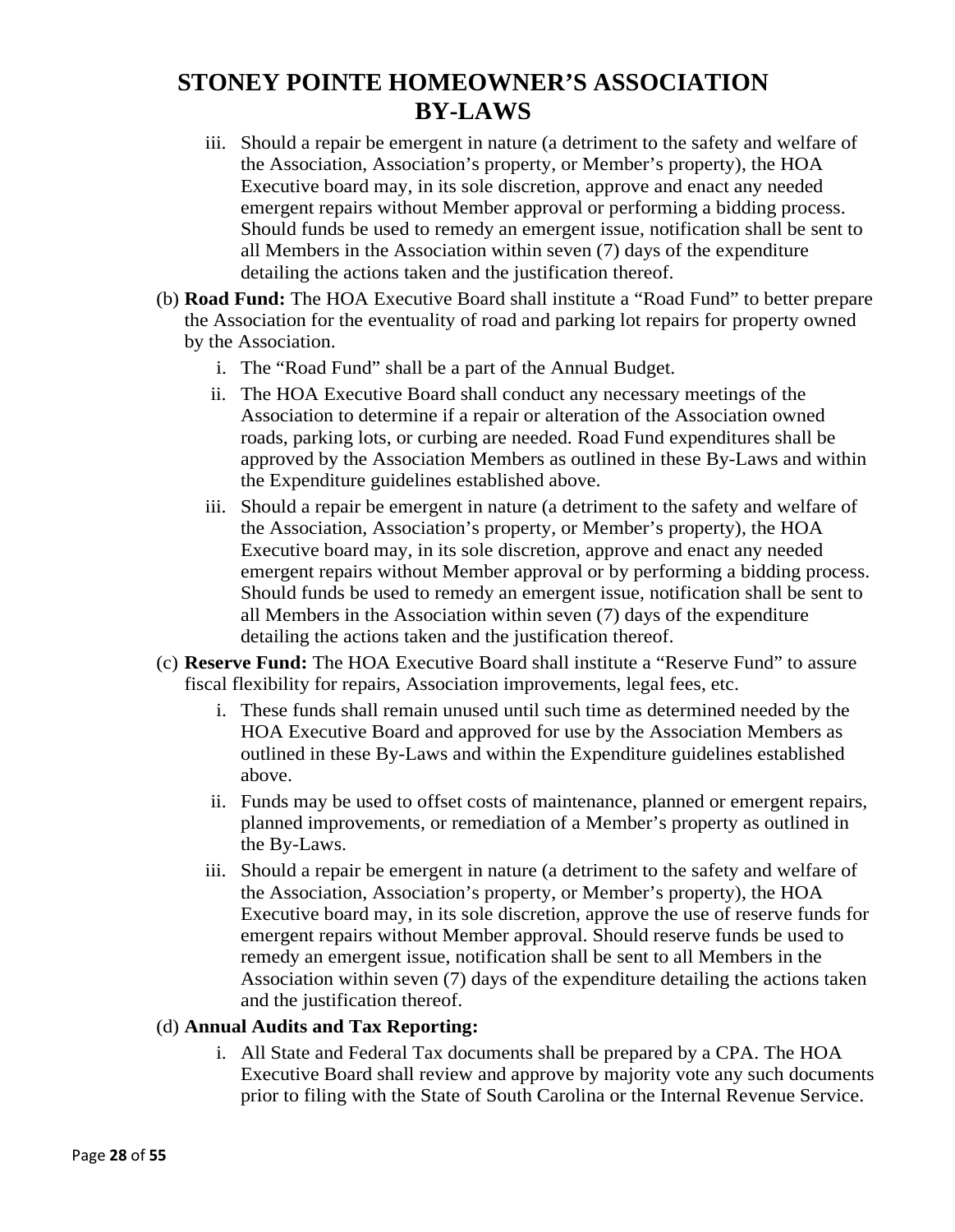- ii. The HOA Executive Board shall arrange an annual audit of the Association financial records by a CPA. The results of such audit shall be reported to the HOA Executive Board and the Association. The CPA may not have any personal affiliation with an Officer of the HOA Executive Board.
- iii. All audits or tax documents shall be made available to any Member for review in accordance with South Carolina State Law, Title 33, Chapter 31 and the provisions set forth in these By-Laws.

### **ARTICLE XIII**

### **AMENITIES AND RECREATIONAL FACILITIES**

- 1. **Management and Control:** The Association shall own the Recreational Facilities and be responsible for the management and control of activities.
- 2. **Property Damage:** Each person who uses the Recreational Facilities, whether as a Member or as a guest, assumes sole responsibility for his/her property. The Association shall not be responsible for any loss or damage to any private property used or stored in the Recreational Facilities with exception to damage incurred by Recreational Facility structures not being maintained that are under governance and ownership of the Association.
- 3. **Member Liability:** Every Member shall be liable for any property damage and/or personal injury occurring on the Recreational Facilities which is caused directly or indirectly by the conduct of the Member or any person using the Recreational Facilities with the expressed or implied consent of such Member and shall indemnify the Association for any loss, cost, claim, injury, damage, or liability sustained by the Association as a result of such conduct.
- 4. **Association Liability:** All Members, guests, or other persons who use the Recreational Facilities, or who engage in any function of whatever nature organized, arranged or sponsored by the Association shall do so at their own risk. Furthermore, each Member and each person using the Recreational Facilities with the expressed or implied consent of any Member expressly agrees that neither the Association nor its Officers, Employees, Representatives, or Agents shall have any liability for any loss, cost, claim, injury, or damage sustained or incurred by him/her, resulting from any act or omission of the Association or any Officer, Employee, Representative, or Agent of the Association except an omission willful misconduct or by facility structures not being maintained that are under governance and ownership of the Association.

# **ARTICLE XIV**

### **AMENDMENTS**

These By-Laws may be amended only by the affirmative vote of Members of the Association in accordance with these By-Laws.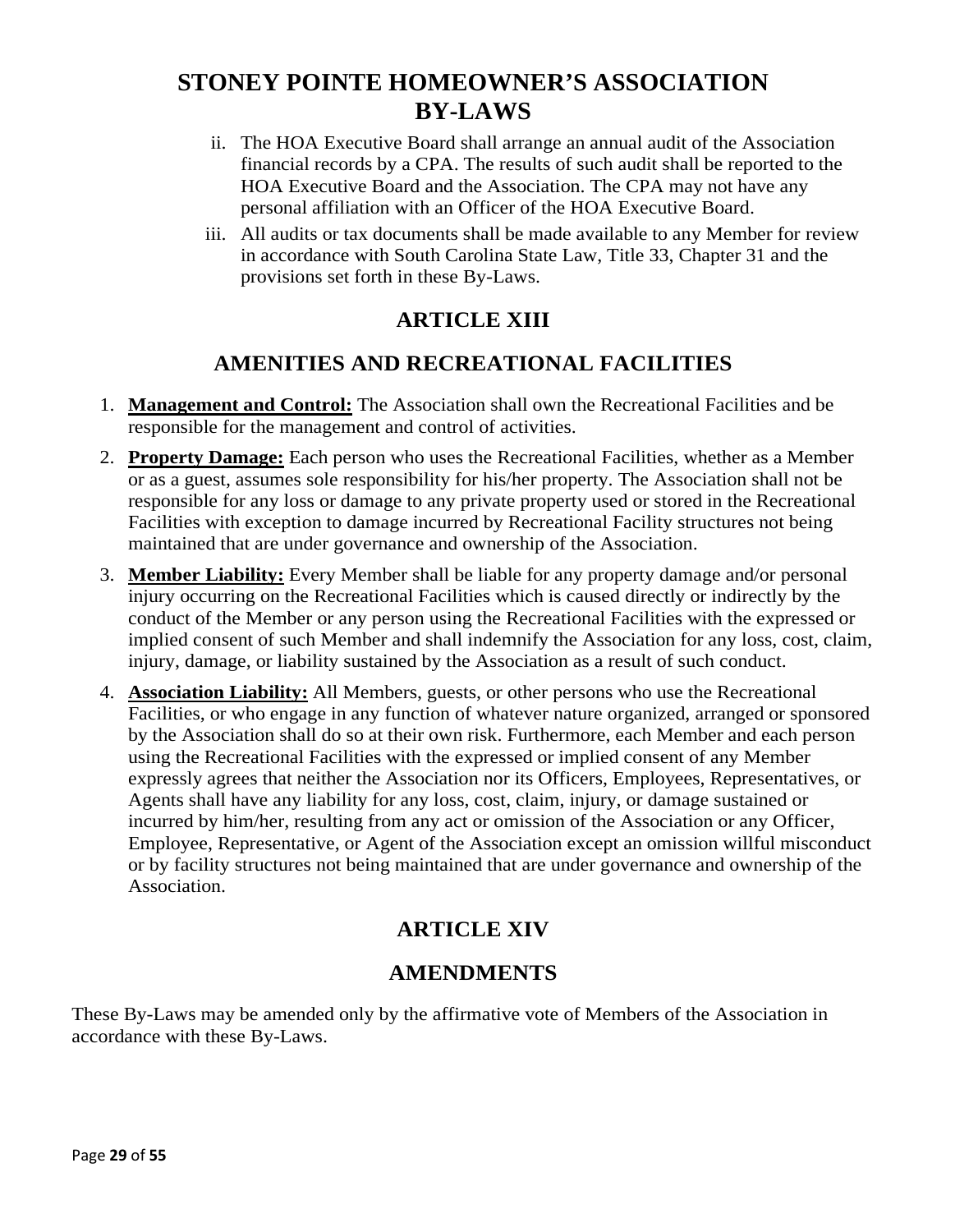# **STONEY POINTE HOMEOWNER'S ASSOCIATION BY-LAWS ARTICLE XV**

### **MISCELLANEOUS**

- 1. **Notices:** Unless otherwise provided in the Declaration of Covenants, other Association Documents, or elsewhere in the By-Laws, whichever notice is required or permitted to be given to a HOA Executive Board Officer or Member, it shall not be construed to mean personal service, but may be given in writing by prepaid, first-class mail addressed to such HOA Executive Board Officer or Member at such address as appears on the books of the Association. Such notice shall be deemed given when sent. Whenever notice required to be given by Law or the Association Documents, a waiver thereof signed by the person or persons entitled to such notice, whether before or after the time stated therein, shall be deemed equivalent thereto.
- 2. **Fiscal Year:** The calendar year shall be the corporate operating year, beginning on January 1 and December 31 of each year. The HOA Executive Board may change the Association to such other fiscal year basis as the HOA Executive Board determines is in the best interest of the Association.
- 3. **Authority of Members:** No Member, except as a HOA Executive Board Officer of the Association acting pursuant to these By-Laws, shall have any authority or power to act for the Association or to bind it.
- 4. **Captions, Gender, and Number:** Captions to Articles and paragraphs herein are for convenience only and shall not be deemed to be a part of these By-Laws or limit anything contained herein. Whenever used herein any gender shall include the others, the singular shall include the plural and the plural shall include the singular, whenever appropriate.
- 5. **Validity / Severability:** If any By-Laws or part thereof shall be invalid or unenforceable, such invalidity or unenforceability shall not affect the validity or enforceability of any other By-Law or part thereof.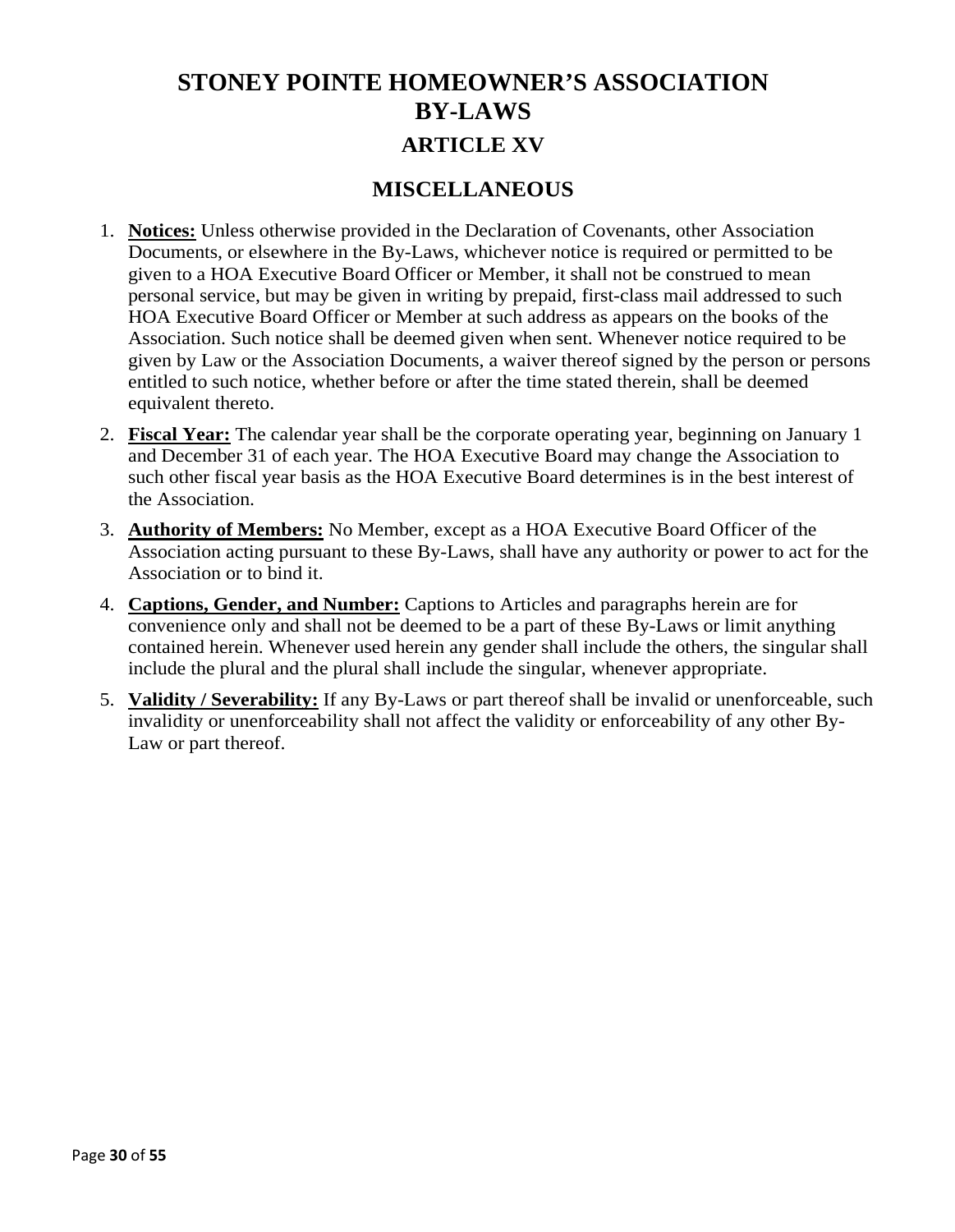- 6. **Indemnification:** To the extent permitted by and subject to the laws of the State of South Carolina, any present or former Officer or Employee of the Association shall be entitled to reimbursement of expenses and other liabilities including attorney's fees actually and reasonably incurred by him or her and any amount owing or paid by him or her in discharge of a fine, penalty or costs paid by him or her in settlement approved by a court of competent jurisdiction, in any action or proceeding , including any civil, criminal or administrative action, suit, hearing or proceeding, to which he or she is a party by Reason of being or having been an Officer or Employee of the Association. To the extent permitted by and subject to the laws of the State of South Carolina, the Association is authorized to purchase and maintain insurance on behalf of any present or former Officer or Employee of the Company against any liability asserted against him or her and incurred by him or her in any such capacity or arising out of his or her status as such together with such costs, fees penalties, fines and the like with respect thereto, all as set forth herein above. This section is not intended to extend or to limit in any way the right and remedies provided with respect to indemnification of Officer, Employees, and other persons provided by the laws of the State of South Carolina, but is intended to express the desire of the Members of this Association that indemnification be granted to such Officers, Employees, and other persons to the fullest extent allowable by such laws.
- 7. **Conflicts:** If there are conflicts or inconsistencies between the provisions of South Carolina law, the Articles of Incorporation (Declaration of Covenants), and these By-Laws, the provisions of South Carolina law, the Articles of Incorporation (Declaration of Covenants), and these By-Laws (in that order) shall prevail.

### **ARTICLE XVI**

### **ATTACHMENTS TO THE BY-LAWS**

- Attachment 1: Architectural Control Committee (ACC) Policies
- Attachment 2: ACC Request Form
- Attachment 3: Clubhouse Rental Agreement & Cleaning Checklist
- Attachment 4: Storage Lot Application
- Attachment 5: Pool Regulations
- Attachment 6: Notice of Violation
- Attachment 7: Parking Permit Request and Parking Permit
- Attachment 8: Meeting Notice
- Attachment 9: Proxy Voting
- Attachment 10: Ballot Voting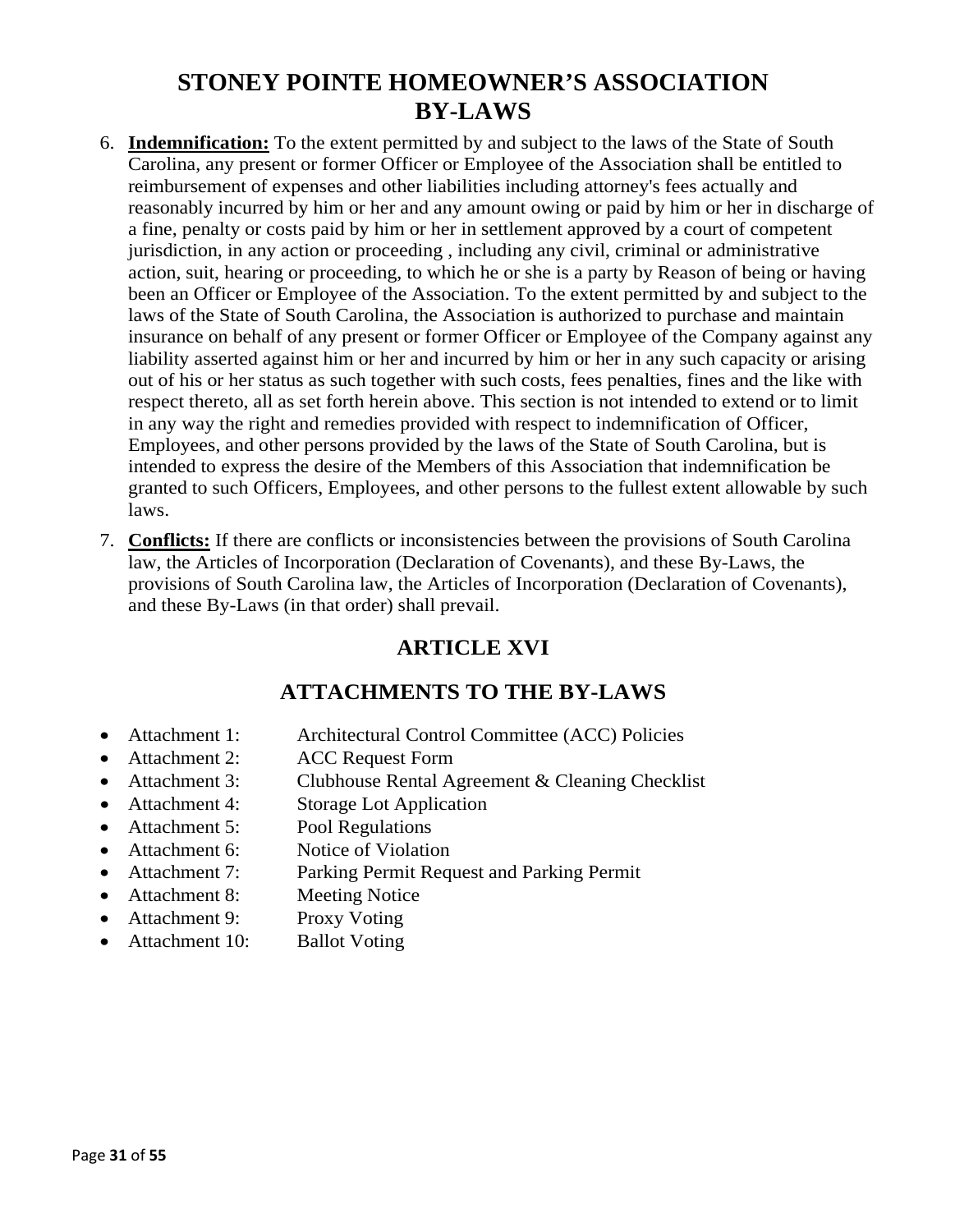IN WITNESS WHEREOF, the Association have caused these presents to be executed in its corporate name by its Officers thereunto duly authorized on the  $\overline{XX}$  Day of 20 $\overline{XX}$ .

Executed and declared by: Stoney Pointe HOA President: \_\_\_\_\_\_\_\_\_\_\_\_\_\_\_\_\_\_\_\_\_\_\_\_\_\_\_\_\_\_\_\_\_\_\_\_\_\_\_\_\_\_\_\_\_\_\_\_\_\_\_\_\_\_\_\_\_\_\_\_\_\_\_\_\_\_\_\_\_\_\_\_\_\_\_\_\_\_\_\_\_ / \_\_\_\_\_\_\_\_\_\_\_\_ [Print Name and Sign] Date and Sign] Date and Sign and Sign and Date and Sign and Date and Sign and Date and Sign and Date and Date and Date and Date and Date and Date and Date and Date and Date and Date and Date and Date Witness: \_\_\_\_\_\_\_\_\_\_\_\_\_\_\_\_\_\_\_\_\_\_\_\_\_\_\_\_\_\_\_\_\_\_\_\_\_\_\_\_\_\_\_\_\_\_\_\_\_\_\_\_\_\_\_\_\_\_\_\_\_\_\_\_\_\_\_\_\_\_\_\_\_\_\_\_\_\_\_\_\_ / \_\_\_\_\_\_\_\_\_\_\_\_ [Print Name and Sign] Date and Sign] Date and Sign and Sign and Date and Sign and Date and Sign and Date and Sign and Date and Date and Date and Date and Date and Date and Date and Date and Date and Date and Date and Date Witness: \_\_\_\_\_\_\_\_\_\_\_\_\_\_\_\_\_\_\_\_\_\_\_\_\_\_\_\_\_\_\_\_\_\_\_\_\_\_\_\_\_\_\_\_\_\_\_\_\_\_\_\_\_\_\_\_\_\_\_\_\_\_\_\_\_\_\_\_\_\_\_\_\_\_\_\_\_\_\_\_\_ / \_\_\_\_\_\_\_\_\_\_\_\_ [Print Name and Sign] Date and Sign] Date and Sign and Sign and Date and Sign and Date and Sign and Date and Sign and Date and Date and Date and Date and Date and Date and Date and Date and Date and Date and Date and Date Attest: Stoney Pointe HOA Secretary: \_\_\_\_\_\_\_\_\_\_\_\_\_\_\_\_\_\_\_\_\_\_\_\_\_\_\_\_\_\_\_\_\_\_\_\_\_\_\_\_\_\_\_\_\_\_\_\_\_\_\_\_\_\_\_\_\_\_\_\_\_\_\_\_\_\_\_\_\_\_\_\_\_\_\_\_\_\_\_\_\_ / \_\_\_\_\_\_\_\_\_\_\_\_ [Print Name and Sign] Date and Sign] Date and Sign and Sign and Date and Sign and Date and Sign and Date and Date and Date and Date and Date and Date and Date and Date and Date and Date and Date and Date and Date and Date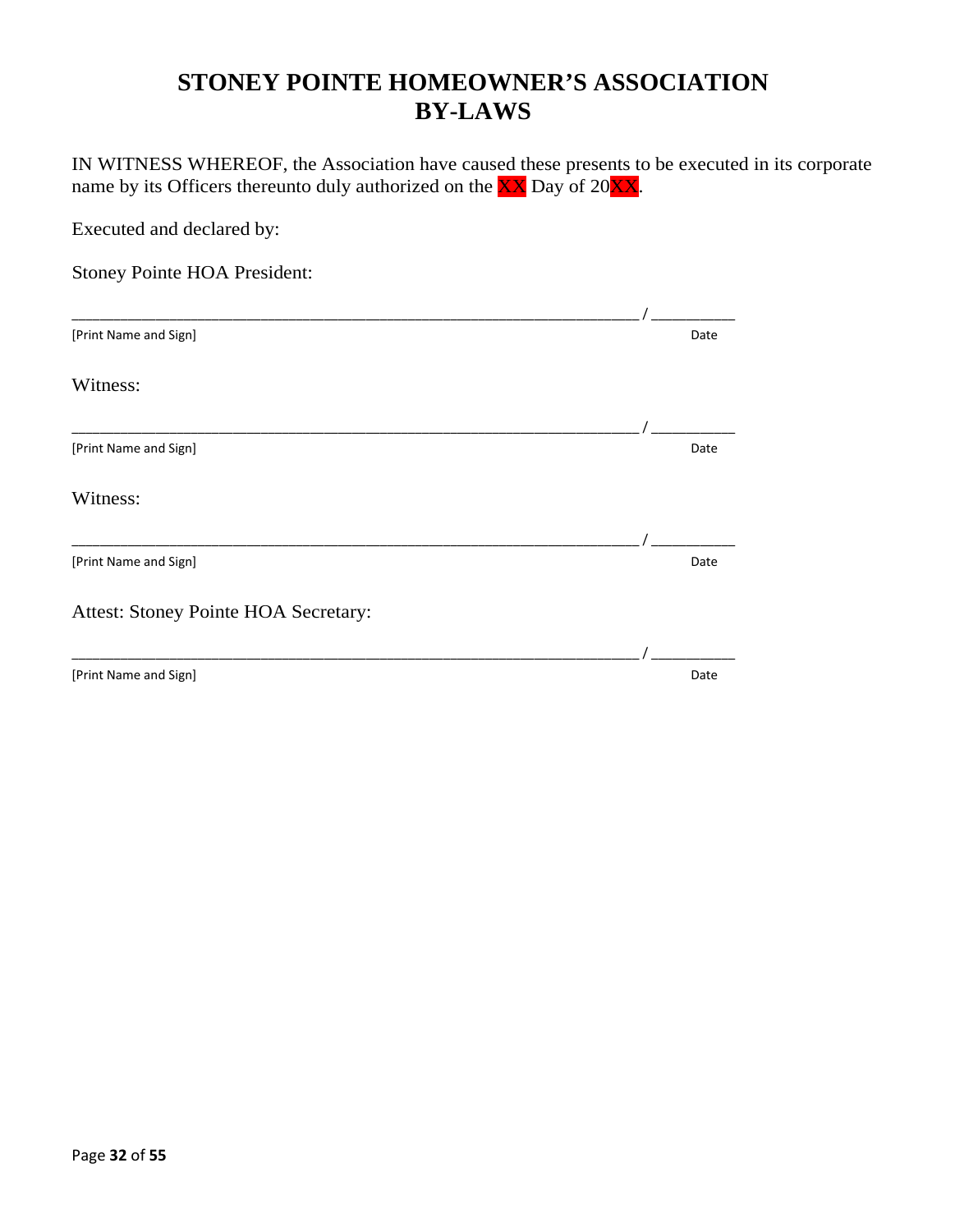One of the most effective methods of assuring the protection of the master land concept and community lifestyle is through the establishment of high standards of design review. In order to accomplish this objective, the Architectural Control Committee has been established to review applications and design documents for all new construction and alterations, and modifications or changes to existing properties. Each application is evaluated on its own merits with reasonable flexibility for design function and creativity.

- 1. **AUTHORITY:** The authority of the Architectural Control Committee and Planning Criteria is set forth in the Stoney Pointe Declaration of Convents, which encompasses every lot. Should a situation arise that is not covered in these policies, the ACC must consult the HOA Executive Board prior to rendering decisions for approvals, disapprovals, corrective action measures, etc.
- 2. **MEMBERS:** The ACC shall include three (3) or more Members appointed by the HOA Executive Board, including the President of the Association, and a builder (if/when required). Members should be selected with experience in or knowledge of architecture, construction, or land development and/or management.
- 3. **MAJORITY VOTE & APPEAL OF DECISIONS:** Each member of the ACC shall have an equal vote and the majority of the reviewing members of the ACC shall constitute a decision for approval or denial of an application. Two (2) members may act on behalf of the ACC when specific decisions of the full committee are not required. Applicants may appeal decisions through either of the two processes below:

(a) Review by the full ACC via a special Meeting called for that purpose.

(b) Review by the full HOA Executive Board via a special Meeting called for that purpose.

Note: Should the ACC reach an impasse on any decision regarding these policies, the HOA Executive Board shall have the final decision on all matters.

- 4. **MEETINGS:** The ACC should respond to applications within fourteen (14) days but in no case will responses exceed thirty (30) days from the date of submission.
- 5. **ACC FUNCTIONS / SERVICES:** The Architectural Control Committee is empowered to perform the following functions and services:
	- (a) To establish guidelines for the protection of property values and to provide the best possible safeguards for continuing appreciation. The approvals for one lot shall not inter or indicate that approval will be granted for similar lots.
	- (b) To review all applications for compliance with the listed Planning Criteria found in this policy, with the Declaration of Covenants, and with the By-Laws.
	- (c) To assure compatible architectural designs and harmonious relationships with neighboring lots.
	- (d) To monitor violations of Planning Criteria, to direct actions to prevent violations from continuing, and to advise the HOA Executive Board to levy fines after notice to the owners and opportunity to be heard have occurred.
	- (e) To amend Planning Criteria as may be required from time to time.
	- (f) To contact applicants whose plans and specifications have been disapproved and to provide reasonable assistance and recommendations for adjustments to bring applications into compliance with Planning Criteria.

Stoney Pointe By-Laws Attachment #1.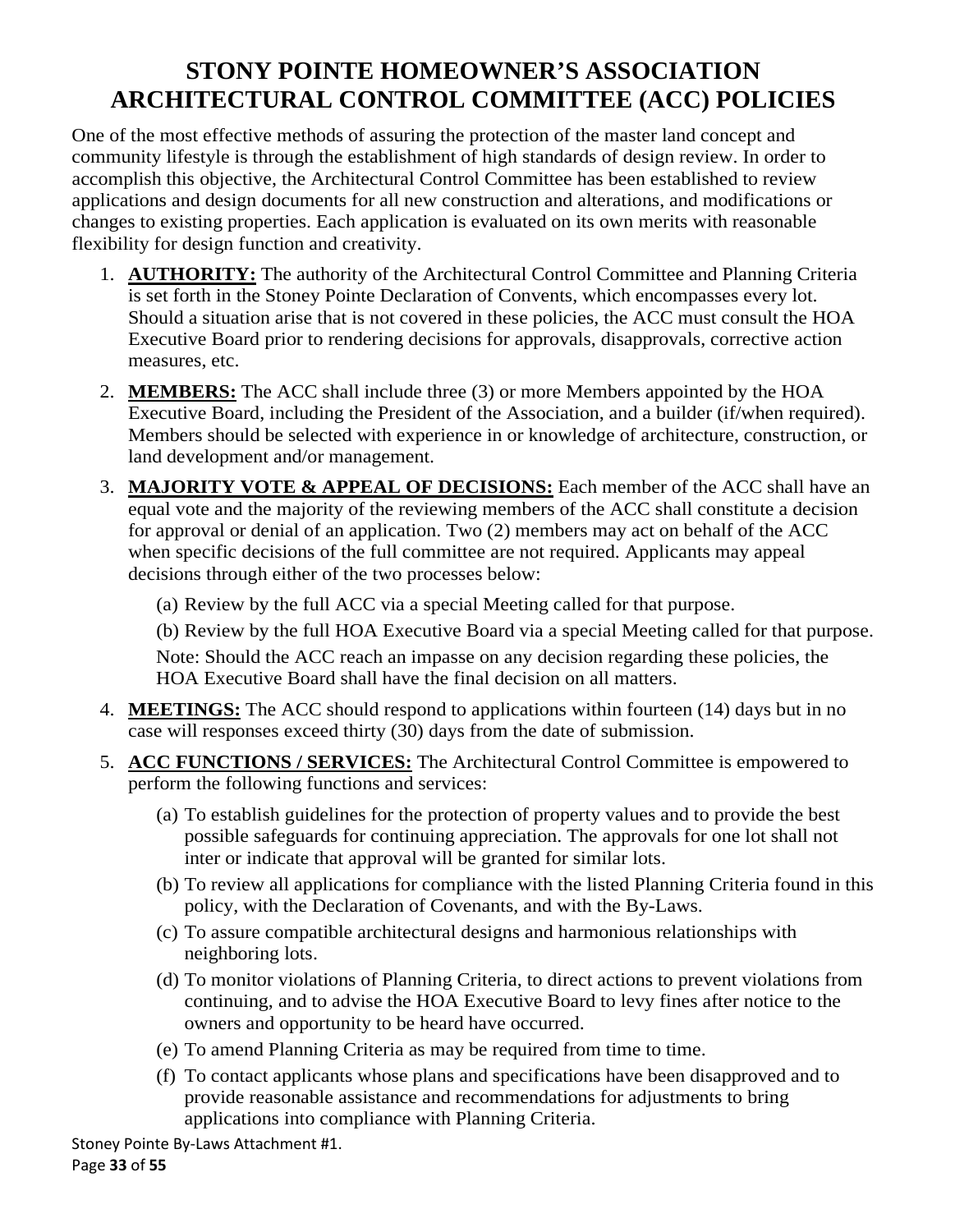- 6. **APPICANT'S RESPONSIBILITIES:** The ACC assumes no liability for applicant's responsibility, which includes but is not limited to the following:
	- (a) Performance or quality of work of any contractor or subcontractor.
	- (b) Compliance with all laws, codes, and ordinances of any governmental agency or body.
	- (c) Determination of environmental restrictions, drainage, and grading requirements and all surface and subsurface soil conditions.
	- (d) Determination of structural, mechanical, electrical, and all other technical aspects of a proposed design that can only be determined by competent architects, engineers, contractors, and other similar professionals.
	- (e) Compliance with the Stoney Pointe Declaration of Covenants and ACC Planning Criteria.
	- (f) Accuracy of all stakeouts and surveys.
- 7. **DESIGN REVIEW APPROVALS:** All new construction and changes, including change of color, modifications, alterations, and improvements to existing homes must receive approval from the ACC prior to obtaining building permits or commencing work.
- 8. **DESIGN REVIEW DECISIONS:** The Architectural Control Committee shall be bound by the Declaration of Covenants, By-Laws, and standards contained herein for all reviews for which the ACC has authority over. Upon receipt of a properly completed application, the ACC will review applicant's plan and specifications and render one of the following types of decisions in writing:
	- APPROVED
	- APPROVAL CONDITIONAL ON MODIFICATIONS
	- DISAPPROVED

In the event applications are DISAPROVED at time of Architectural Review, applicants must make appropriate changes and resubmit. The ACC must provide what section of the By-Laws or these policies that the submitted application would violate.

- 9. **VARIANCES:** All variance requests shall be made in writing. Any variance granted shall be considered unique and will not set any precedent for future decisions.
- 10. **WRITTEN APPROVAL / ORAL STATEMENTS:** Applications for Architectural Review, either partial or complete will be returned with the ACC's decision(s), comments, and limiting conditions signed by a member of the ACC. **Oral statements shall not constitute an approval of application.**
- 11. **ADDITIONS / REMODELING / IMPROVEMENTS:** Applications for changes, modifications, alterations, and improvements to approved plans for existing homes shall consult with the ACC to determine the Design Documents required for approval. No work shall commence without approval of the ACC. This includes repainting of a home if another color is used other than the originally approved color.
- 12. **CONSTRUCTION CHANGES:** All construction must be completed in accordance with the applications and Design Documents as approved. Exterior changes to the subject property shall receive approval of the ACC. Applicants requesting change approvals should consult with the ACC to determine Design Documents required, if any, for approval.

Stoney Pointe By-Laws Attachment #1. Page **34** of **55**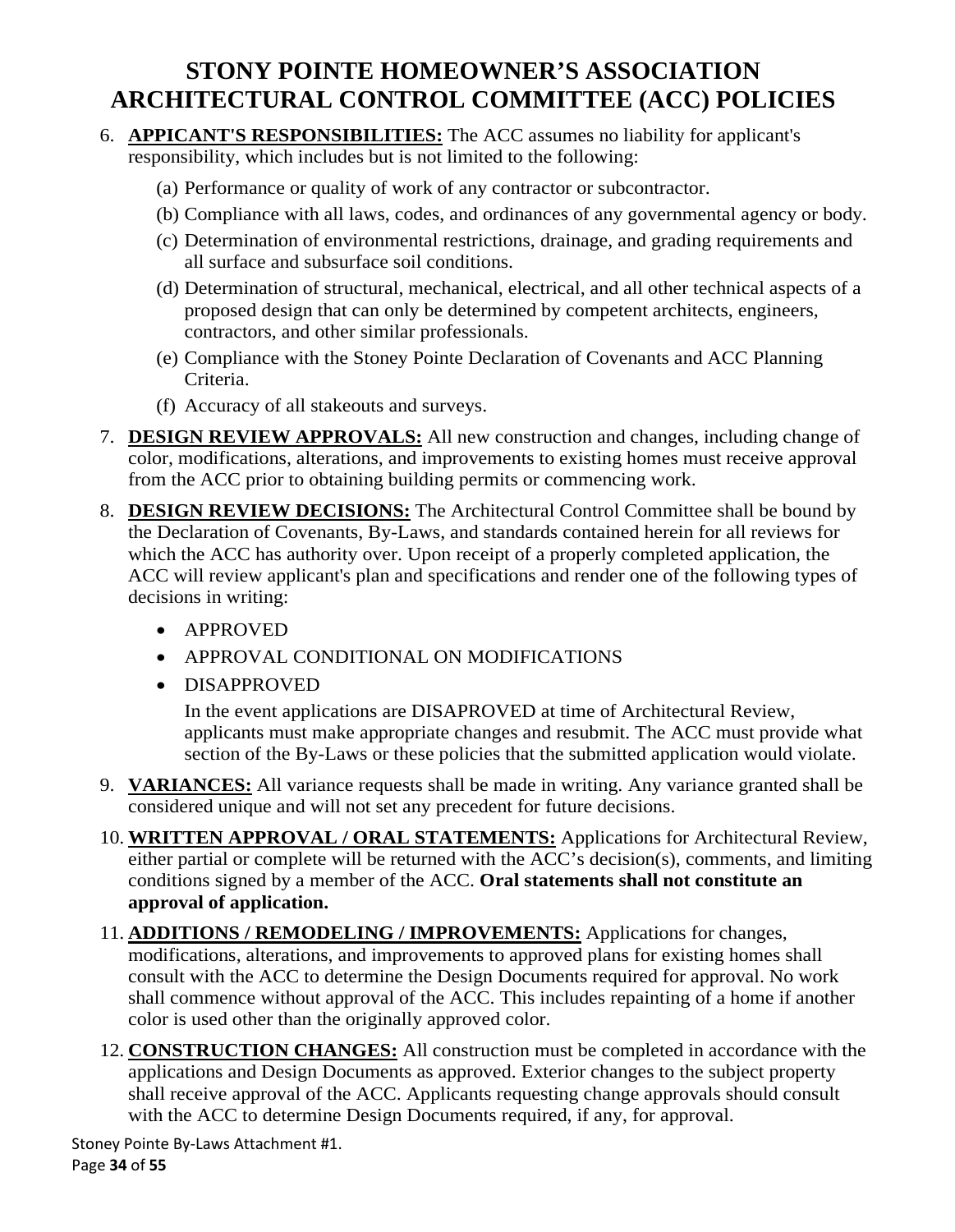13. **DESIGN REVIEW & DOCUMENTS:** In order to provide a systematic and uniform review of the proposed construction, the Design Documents must adhere to the criteria and steps outlined below. Builders, Owners, & Architects submitting plans & required data shall be referred to hereafter as "applicants".

### **(a) STEP ONE: PRELIMINARY ARCHITECTURAL REVIEW:**

Applicants must provide the following items at the time of application:

- i. Complete set of working drawings to include the following:
	- **1. SITE PLAN:**
		- Scale 1"-20' (Max.) or other acceptable scale
		- Property Lines
		- Set Backs
		- Basements
		- Right-of-ways
		- Driveways
		- Sidewalks
		- Patio/Decks
		- Walkways
		- Storage Facilities
		- Screened Area (for Boats, RV's, clotheslines, exposed garbage containers, etc.)
		- Pools
		- Culverts
		- Well and pump house (if applicable)
		- Dwelling Perimeters (1stf2nd floor) Roof Line/Overhang
		- Walls & Fences

### **2. PLANS & EXTERIOR ELEVATIONS:**

Show (1/4 x 1'0" or other acceptable scale) elevations and list of materials and manufacturers on all building exteriors. (Including walls, fencing & screening, decks, mechanical equipment, screened enclosures, etc.)

- 3. **DRIVEWAY:** Materials, finish, and color.
- ii. Such other items as required by the ACC in writing.

#### **(b) STEP TWO: SUBMISSION OF PLANS:**

Applicants must submit plans after ACC approval to the appropriate local authority and any other such agencies having jurisdiction for required permits.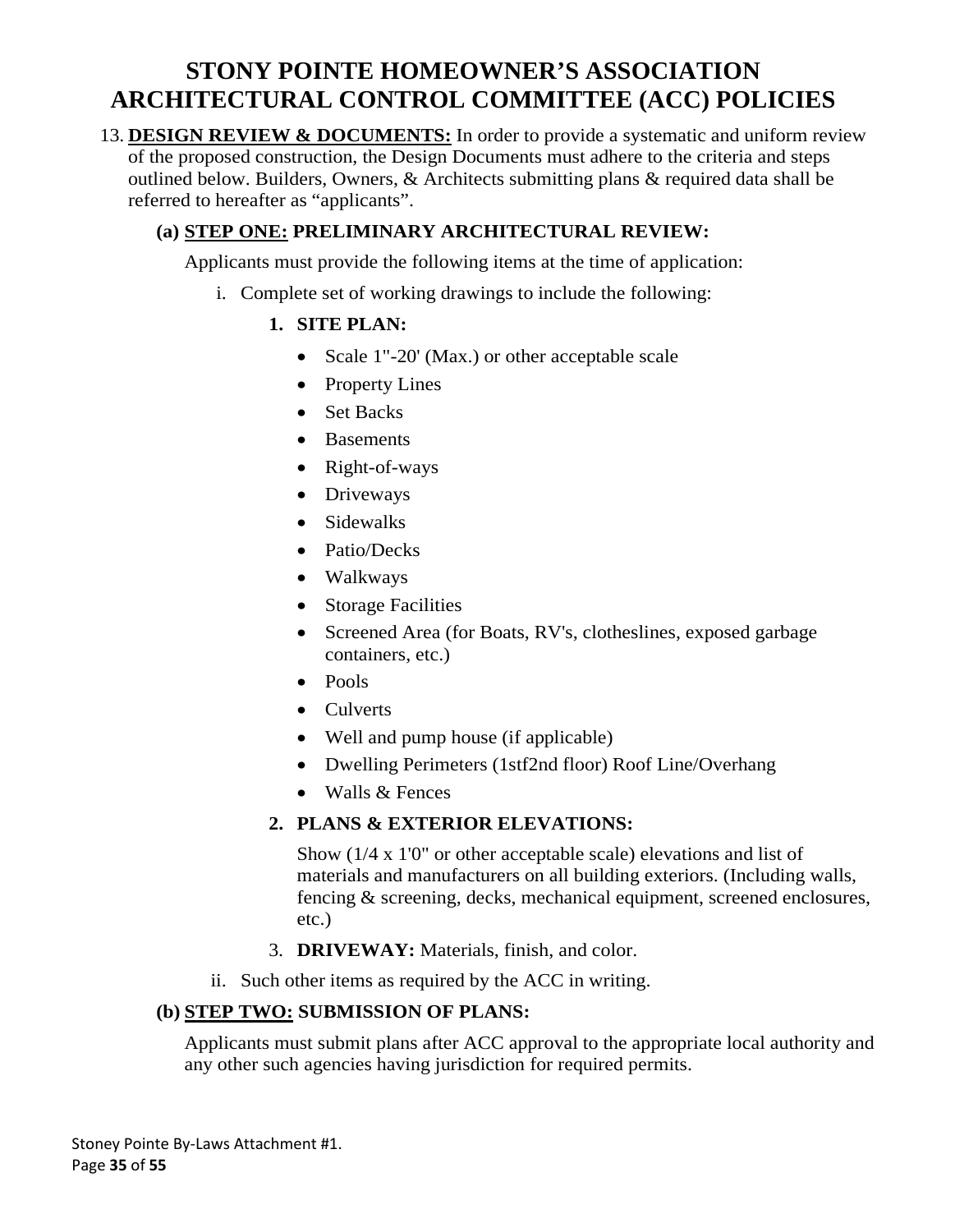- 14. **KEY DESIGN GUIDELINES AND REQUIREMENTS:** The following list summarizes those design elements, which the ACC requires. The ACC recommends the use of certified professional qualified in the fields of planning, architecture, landscape design, engineering, and surveying.
	- (a) Compliance with all deed restrictions as found in the Declaration of Covenants for Stoney Pointe.
	- (b) Emphasis on the aesthetics of exterior architectural design.
	- (c) Minimum square footage of heated space as designated in the Declaration of Covenants for Stoney Pointe.
	- (d) Applicant shall be responsible for grading and surface drainage so that surface run-off will not adversely affect adjoining properties. Applicant shall provide rip-rap, stepped terraces or other forms of erosion control as may be required by the ACC.
- 15. **SWIMMING POOLS / SCREEN ENCLOSURES:** The ACC recommends the use of certified professional qualified in the fields of planning, architecture, landscape design, engineering, pool installation, and surveying.
	- (a) The elevation of the top of any swimming pool construction on any lot may not be above the level of the ground surrounding the pool.
	- (b) Swimming pool shall not be permitted on the street side of the residence unless screened from any viewable side.
	- (c) No swimming pools, pool decks, screen enclosures, or patio/decks shall be located outside of minimum building setback areas unless approved.
	- (d) All swimming pools must have a fence or wall compliant with State and local laws and approved by the ACC.
- 16. **FENCES:** The ACC must approve all fences. The following guidelines will be used in the approval process:
	- (a) Normally fences in the rear of the yard will be approved without concern for the effect those fences have on neighbors in the development. Fences on waterfront property are not encouraged. The approval process for fences proposed for lots on waterfront property in both sections of the development will consider the effect of the fence on the neighbor's view of the lake.
	- (b) All fences must be installed with the following guidelines:
		- i. Fences should be at least six (6) inches off property line.
		- ii. Fences must not be installed on or over the sewer easement of the SCE&G buffer zone.
		- iii. Fencing shall be installed to meet the ground level slope of the land. Adequate gaps may be maintained for gate clearances.
		- iv. The fence must be considered attractive by the ACC.
		- v. No chain link fences will be approved.
	- (c) All fencing must be maintained and kept attractive. The ACC has the right to notify a Member when a fence has not been maintained and/or repaired.

Stoney Pointe By-Laws Attachment #1. Page **36** of **55**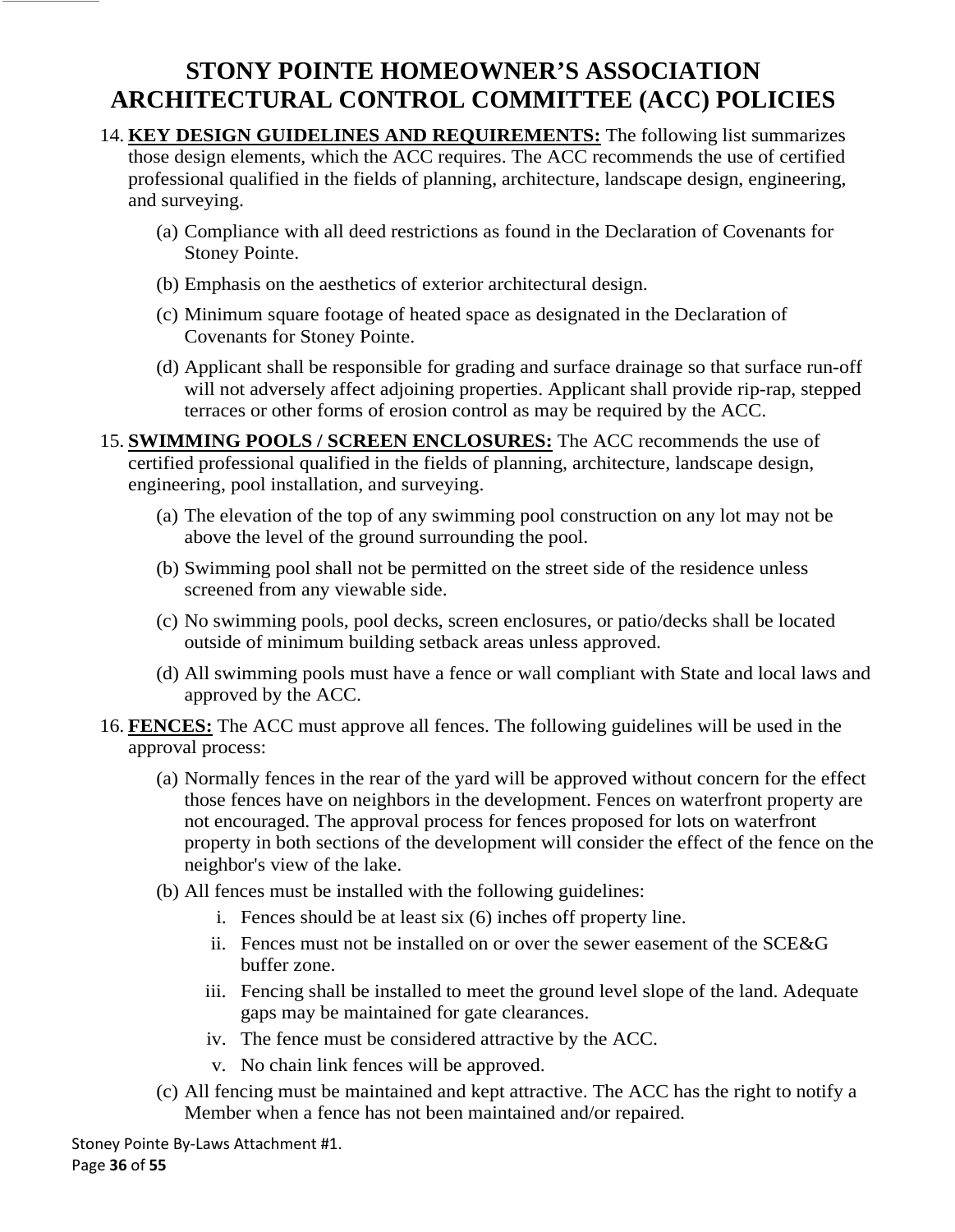### **17. UTILITIES / SERVICE AREAS / ACCESSORY STRUCTURES:**

- (a) No temporary or permanent accessory structures, such as playhouses, tool sheds, doghouses or pens, etc., shall be permitted unless specific written approval of the ACC or HOA Executive Board is obtained.
- (b) All playground equipment shall be placed to the rear of the residence, properly screened, and placed only with the approval of the ACC.
- (c) No satellite dishes larger than 36 inches in diameter, no radio, or television aerials or antenna, or any other external electronic equipment, or devices, may be installed, or maintained, on any Lot, or on the exterior of any structure on a Lot, without obtaining ACC approval.
- (d) Clotheslines shall not be allowed unless screened.
- (e) All garbage containers, AC compressors, water softeners, pool pump equipment, etc., shall be located in rear of yards or back side of yard.
- (f) Applicant shall be responsible for all utility services from the point of utility company connections underground to the Applicant's home. All utilities shall be underground except temporary electrical service for homes under constructions. Meters, transformers, and other utility service equipment/gear shall be shielded by screening, walls, or landscaping approved by the ACC.
- 18. **MAINTENANCE:** All structures located on the lot must be maintained by the Member. Members shall repair said structures as needed or when directed by the ACC or HOA Executive Board.

### **19. VIOLTAION AND PENALTY PRODECURE:** As applicable to the ACC Policies:

- (a) Members found in violation of these policies will be provided one courtesy visit by the ACC or HOA Executive Board. If the Member cannot be reached in person, the ACC or HOA Executive Board shall send written notification to the address shown on the records of the Association or shall post notification on the property citing:
	- The nature of the violation to include the section of the Declaration of Covenants, By-Laws, or ACC Policy violated.
	- The corrective actions required.
	- The time in which the corrective action must be completed.
	- The fines to be levied if corrective action is not completed.

The ACC shall assess fines and advise the HOA Executive Board to take corrective action at the lot owner's expense and, if needed, to levy a fine.

- (b) Hearings and appeals shall be conducted in accordance with the By-Laws.
- (c) All immediate action violations, shall be conducted in accordance with the By-Laws.
- (d) All non-immediate action violations, shall be conducted in accordance with the By-Laws.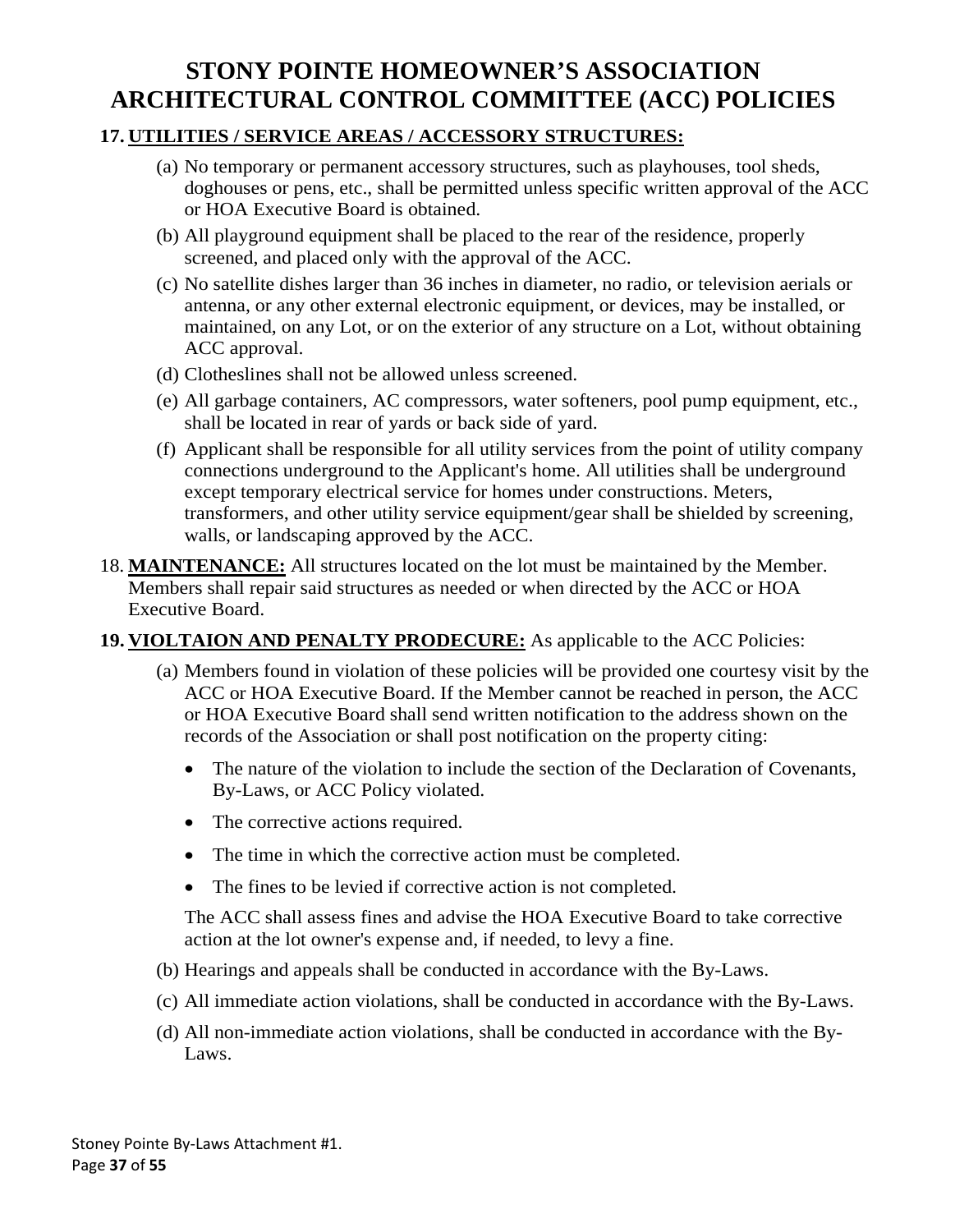- 20. **AMENDMENTS:** These standards may be amended from time to time. Changes shall be submitted in writing to the HOA Executive Board. Said proposed changes shall be reviewed first by the HOA Executive Board and then subsequently by the Association at the next available meeting. All additions to these guidelines shall be subject to the same approvals (i.e., majority voting, quorum, proxy voting, etc.) as established in the Stoney Pointe By-Laws. New policies or changes to existing policies may not take effect, be enforced, nor may corrective actions be assessed until adequate notice has been provided to each Member within the governance of the HOA after approval (normally 30 days).
- 21. **NATURAL DISASTERS:** Should a natural disaster occur such as tornado, earthquake, massive flooding, etc. that causes catastrophic damage to the Association, the HOA Executive Board may determine to suspend all ACC policies in order to aid in reclamation and reestablishment of the homes within the Association. Should a suspension of these policies and By-laws be needed, the HOA Executive Board may notify all residents in any manner that is deemed appropriate pursuant with the safety and well-being of the residents at that time.
- 22. **DISCLAIMER:** No approval of plans, location, or specifications by the Architectural Control Committee and no publication of architectural standards or guidelines shall be construed as representing or implying that such plans, specifications, or standards will, if followed, result in a properly designed or constructed residence. All plans submitted shall meet local government's building codes and zoning ordinances. The ACC assumes no responsibility for reviewing compliance with these codes. When local government ordinances are in conflict with the requirements, the stricter shall apply.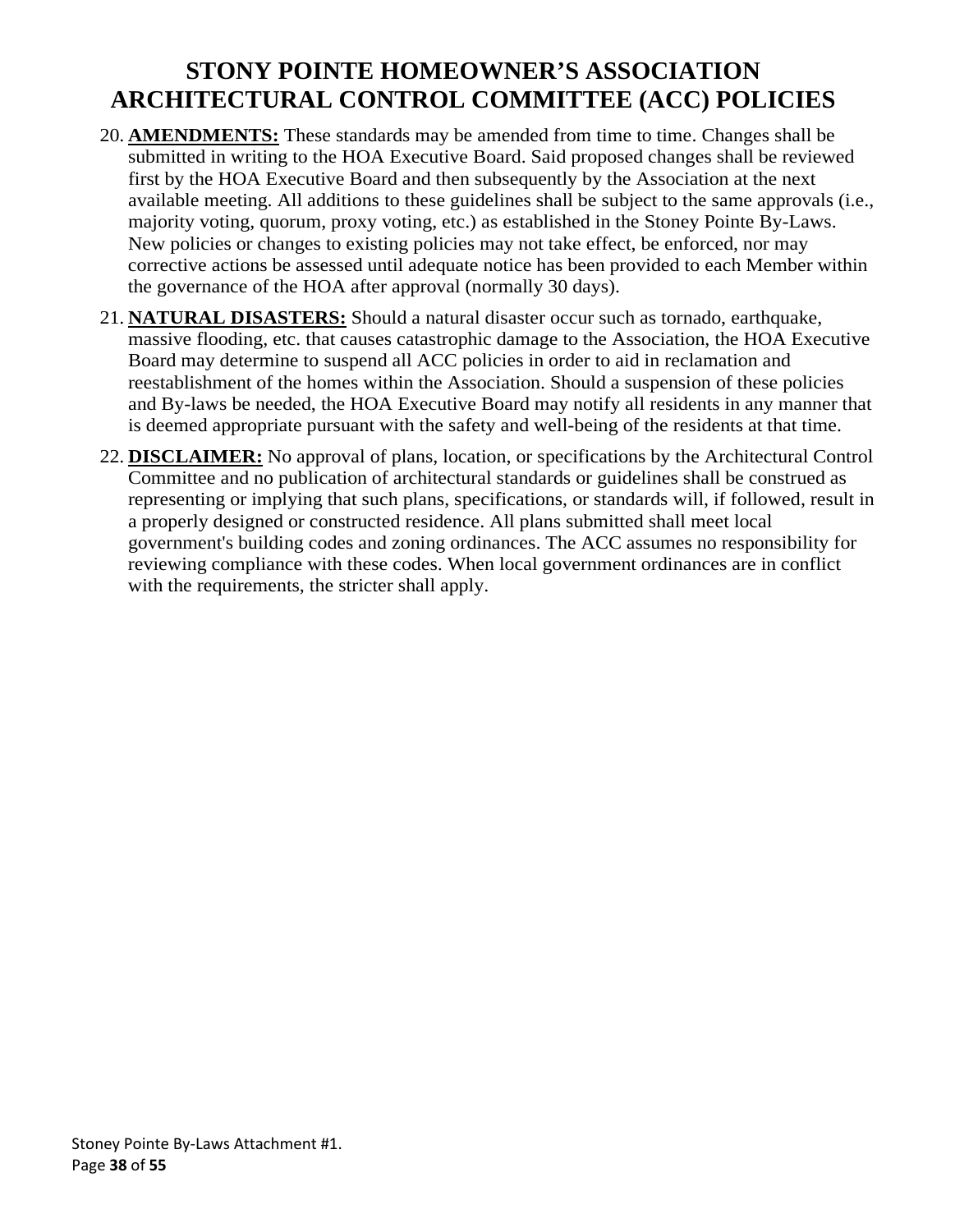IN WITNESS WHEREOF, the Association have caused these presents to be executed in its corporate name by its Officers thereunto duly authorized on the  $\overrightarrow{XX}$  Day of 20 $\overrightarrow{XX}$ . Executed and declared by:

Stoney Pointe Architectural Control Committee Chairperson:

| [Print Name and Sign]                | Date |
|--------------------------------------|------|
| Stoney Pointe HOA President:         |      |
|                                      |      |
| [Print Name and Sign]                | Date |
| Witness:                             |      |
|                                      |      |
| [Print Name and Sign]                | Date |
| Witness:                             |      |
|                                      |      |
| [Print Name and Sign]                | Date |
| Attest: Stoney Pointe HOA Secretary: |      |
|                                      |      |
| [Print Name and Sign]                | Date |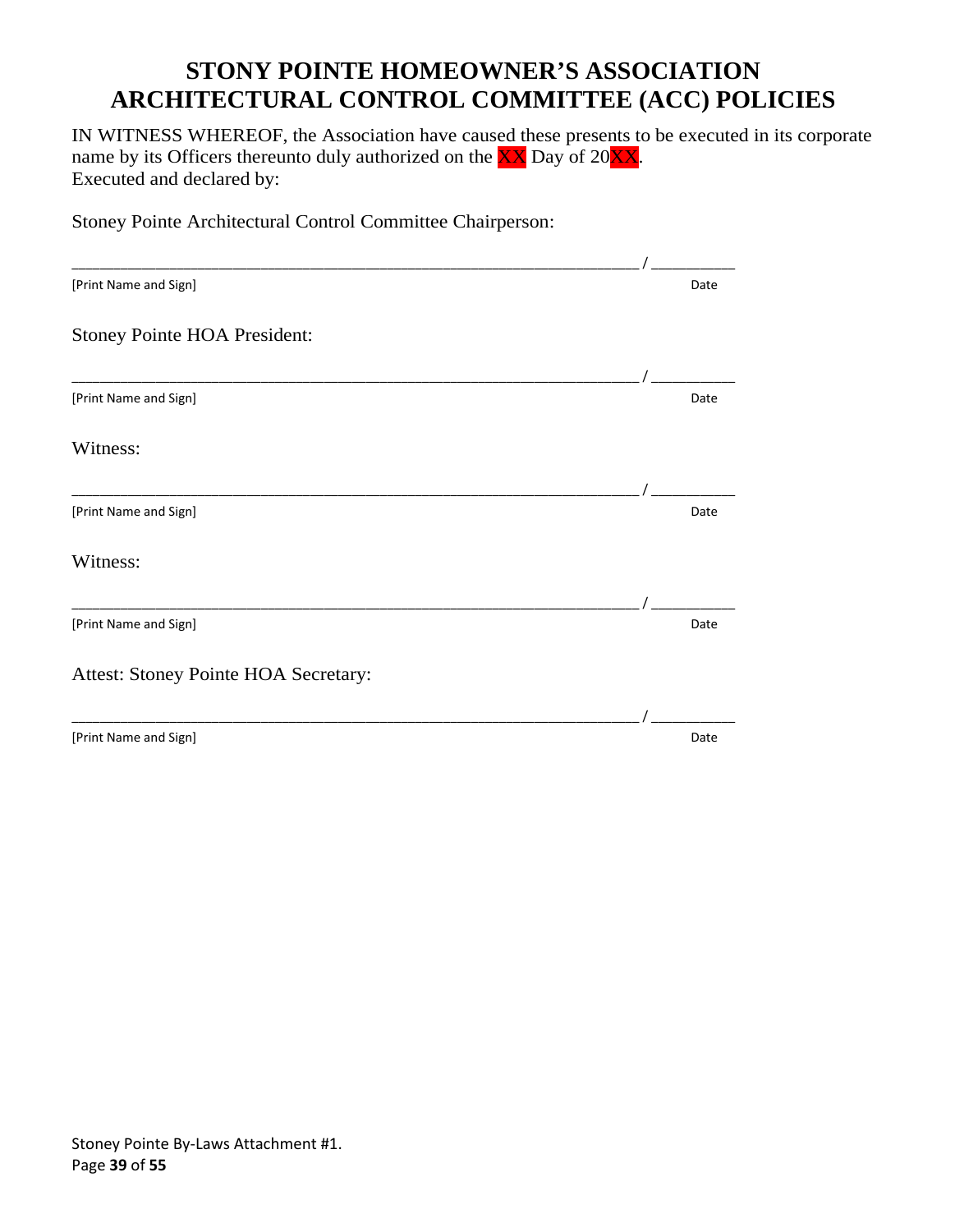

#### **MEMBER SECTION:**

| Date:                                             |              |                   |                                                                 |  |
|---------------------------------------------------|--------------|-------------------|-----------------------------------------------------------------|--|
| <b>Printed Name:</b>                              |              |                   |                                                                 |  |
| <b>Address:</b>                                   |              |                   |                                                                 |  |
|                                                   | Home:        |                   |                                                                 |  |
| Phone:                                            | Office/Work: |                   |                                                                 |  |
|                                                   | Cellular:    |                   |                                                                 |  |
| What do you plan to build?                        |              |                   |                                                                 |  |
| What Materials will be used?                      |              |                   |                                                                 |  |
| <b>Start Date:</b>                                |              |                   | <b>Finish Date:</b><br>(No Greater than 1 year from start date) |  |
| Will this be contracted or self-performed?        |              | Contracted $\Box$ | Self-Performed $\Box$                                           |  |
| If contracted, please provide name of Contractor: |              |                   |                                                                 |  |
| <b>Contractor Contact Phone Number:</b>           |              |                   |                                                                 |  |

\*\*Make sure to include a picture or drawing with this application. Ifit is for a fence or deck, make sure to draw the outline of the property and where it will be placed. Ifa picture or drawing is not submitted with this application your approval time will be delayed.

\*\*You will be contacted by an ACC member before approval. Please allow up to 30days from the date the HOA receives your request for approval. **Do Not** begin any projects without approval. Penalties for beginning a project without approval is a minimum, but not limited to, \$100.00 fine.

#### **HOA (ACC) SECTION:**

| Date HOA received application: |                              |  |
|--------------------------------|------------------------------|--|
|                                |                              |  |
|                                | <b>ACC Point of Contact:</b> |  |

| <b>ACC Point of Contact:</b> |  |  |  |
|------------------------------|--|--|--|
| <b>ACC Member Name:</b>      |  |  |  |
| <b>ACC Member Phone:</b>     |  |  |  |
| DATE:                        |  |  |  |

| <b>Status of Application:</b> |                                                 |                    |  |
|-------------------------------|-------------------------------------------------|--------------------|--|
| <b>APPROVED</b>               | APPROVAL CONDITIONAL ON<br><b>MODIFICATIONS</b> | <b>DISAPPROVED</b> |  |

\*\*If the application is "APPROVAL CONDITIONAL ON MODIFICATIONS" or "DISAPPROVED", please see page 2 for full explanation.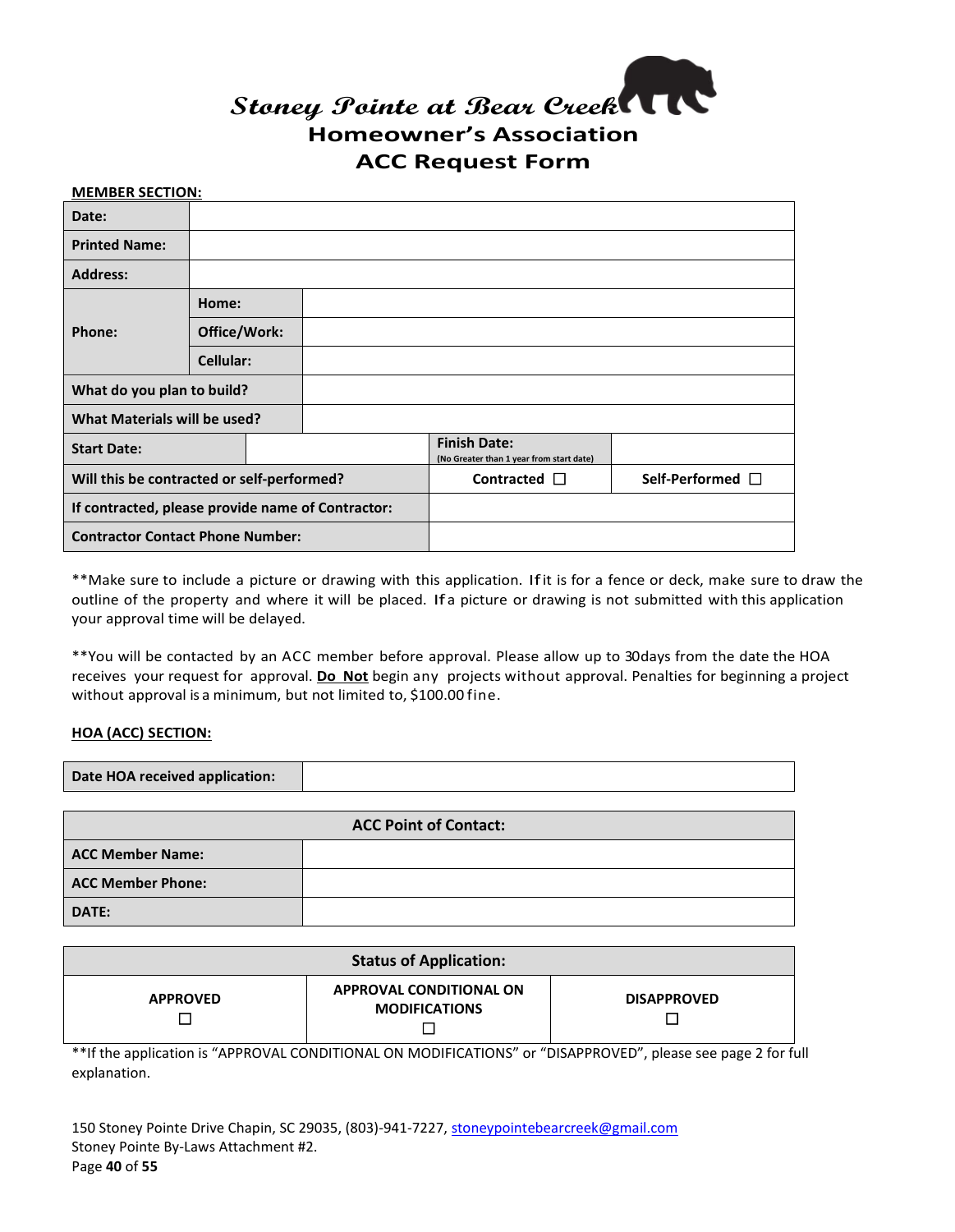

**Conditions for Approval or reason for Disapproval:**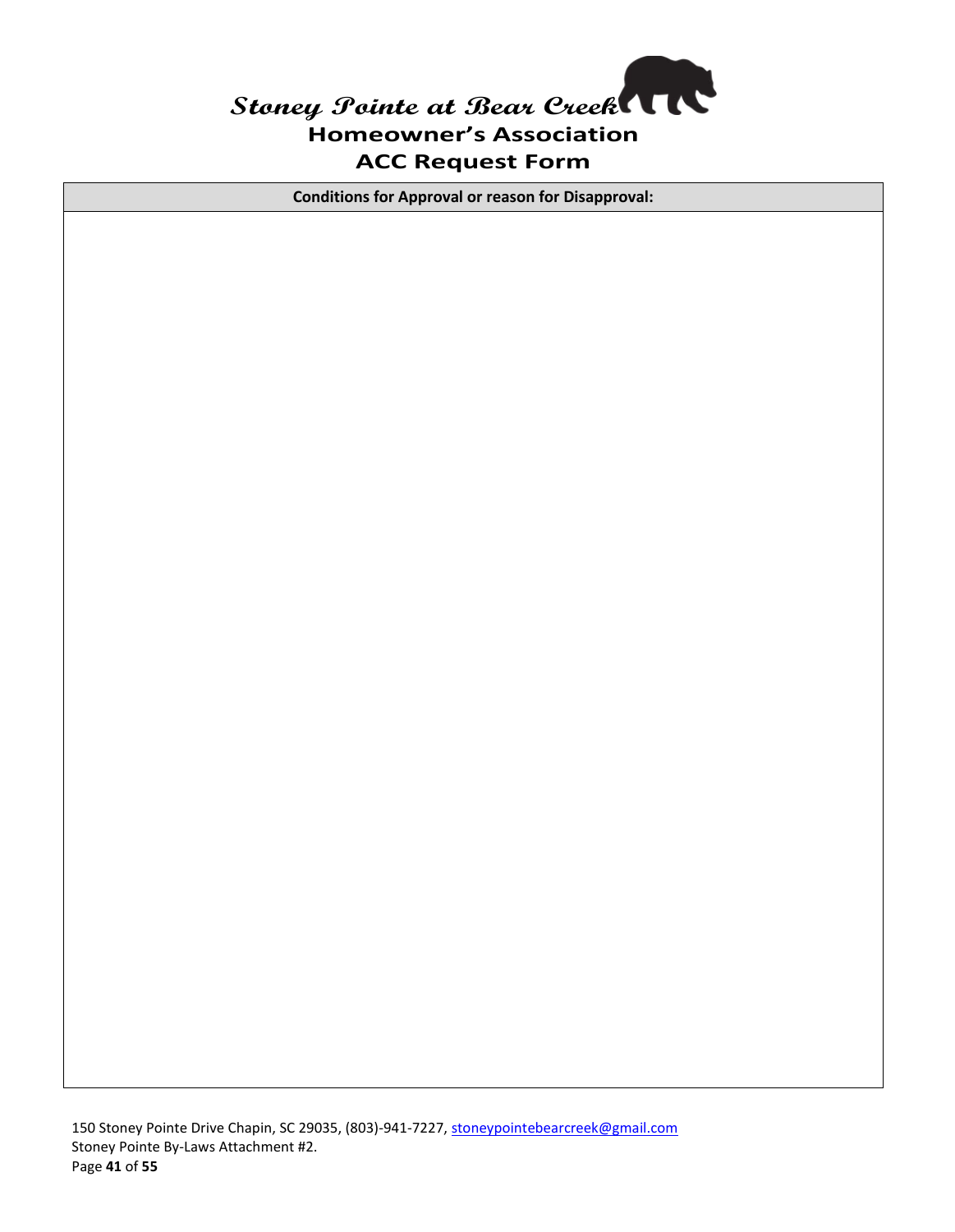# Stoney Pointe at Bear Creek<sup>(</sup> **Homeowner's Association Clubhouse Rental Agreement**

**The Stoney Pointe Community Clubhouse can be rented to host meetings and small social gatherings. The Clubhouse is equipped with rest rooms, refrigerator, a microwave, sofas, TV, Wi-Fi, and tables. Clubhouse rental is only available to Residents of Stoney Pointe at Bear Creek.**

| <b>FACILITY RENTAL FEE &amp; *SECURITY DEPOSIT</b><br>*Security deposit is required by all renters |       |  |
|----------------------------------------------------------------------------------------------------|-------|--|
| <b>Security Deposit</b><br><b>Rental Fee</b>                                                       |       |  |
| \$75                                                                                               | \$100 |  |

| <b>Renter Information:</b>                                      |           |               |              |  |               |  |
|-----------------------------------------------------------------|-----------|---------------|--------------|--|---------------|--|
| <b>Printed Name:</b>                                            |           |               |              |  |               |  |
| Company<br>(if applicable)                                      |           |               |              |  |               |  |
| <b>Address:</b>                                                 |           |               |              |  |               |  |
|                                                                 | Home:     |               | Office/Work: |  |               |  |
| Phone:                                                          | Cellular: |               | Fax:         |  |               |  |
| <b>Email Address:</b>                                           |           |               |              |  |               |  |
| Are you a Renter or Member?                                     |           | Renter $\Box$ |              |  | Member $\Box$ |  |
| If you are a Renter, please provide you Landlord's information: |           |               |              |  |               |  |
|                                                                 |           |               |              |  |               |  |
| Landlord's Name:                                                |           |               |              |  |               |  |
| <b>Landlord's Address:</b>                                      |           |               |              |  |               |  |

**\*\*\*If you are a renter or family of a renter we must have your landlord's information in addition to yours. Failure to supply your landlord's information will be an automatic denial of your application request!\*\*\***

| <b>Purpose of Event:</b>       |                    |                  |  |
|--------------------------------|--------------------|------------------|--|
| Date of Event:                 | <b>Start Time:</b> | <b>End Time:</b> |  |
| Will Food/Beverage be present? | Yes $\Box$         | $No+$            |  |
| Will a caterer be present?     | Yes $\Box$         | No <sub>1</sub>  |  |

| <b>PAYMENT INFORMATION</b>    |                                                                                                     |          |  |  |
|-------------------------------|-----------------------------------------------------------------------------------------------------|----------|--|--|
|                               | Make checks payable to: "Stoney Pointe @ Bear Creek, HOA". NO CASH WILL BE ACCEPTED, NO EXCEPTIONS. |          |  |  |
| <b>Security Deposit:</b>      |                                                                                                     | Check #: |  |  |
| <b>Rental Fee(s):</b>         |                                                                                                     | Check #: |  |  |
| <b>HOA Rep. Printed Name:</b> |                                                                                                     |          |  |  |
| <b>HOA Rep. Signature:</b>    |                                                                                                     |          |  |  |
| Date:                         |                                                                                                     |          |  |  |

150 Stoney Pointe Drive Chapin, SC 29035, (803)-941-7227, [stoneypointebearcreek@gmail.com](mailto:stoneypointebearcreek@gmail.com) Stoney Pointe By-Laws Attachment #3. Page **42** of **55**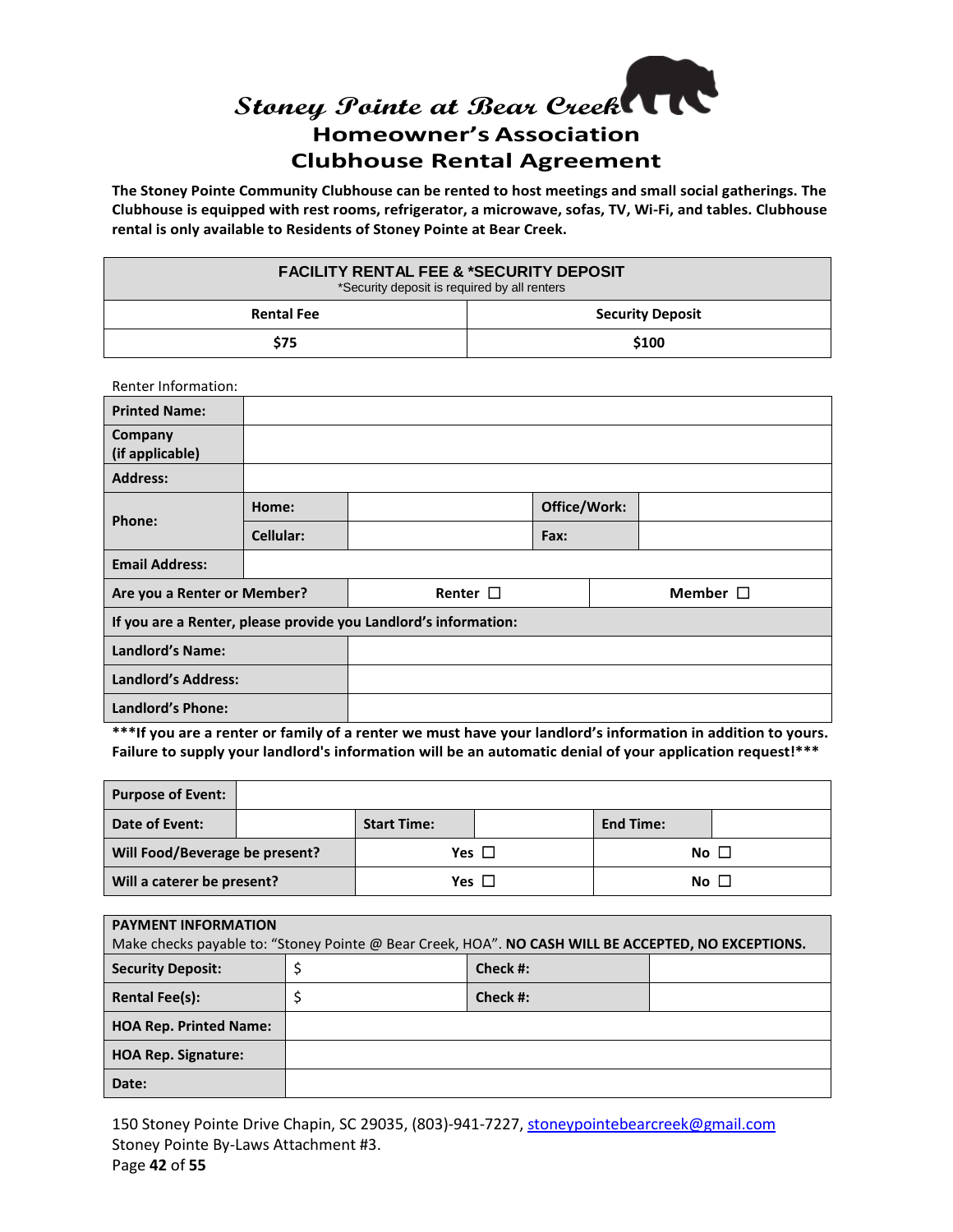# **Stoney Pointe at Bear Creek Homeowner's Association Clubhouse Rental Agreement**

#### *Stoney Pointe@ Bear Creek HOA will officially reserve the facility subject to availability upon deposit, rental fee payment, and signed rental agreement.*

**Facility Usage:** The facility may not be reserved more than one (1) year in advance. No facilities may be used for fund raising purposes without prior approval from the HOA. Sales of Alcohol is prohibited. Requests for periodic, regularly recurring use of the facility must be approved by the HOA.

**Hours:** The facility may be rented Monday - Sunday 10am to 1am. The facility may not be used past 1am without prior approval from the Stoney Pointe @ Bear Creek HOA Management. Please allow appropriate time for setup before the event and cleanup after your event.

**Rental Agreement:** To reserve the Stoney Pointe @ Bear Creek HOA's Community Clubhouse, a Facility Rental Agreement must be completed, signed and returned to the Stoney Pointe @ Bear Creek HOA. Residents MUST be current on Membership dues, Assessments, Fines, Liens, etc. in order to rent the facility.

**Rental Fees:** All rental fees and a refundable security deposit are due at time of application.

**Security Deposit:** All rental applicants must pay a security deposit of \$100.00. The deposit is refundable if the facility is left clean and there is no damage to furnishings or equipment. Any costs incurred in cleaning or repairing the facility will be deducted from the deposit. Should damage exceed the deposit, the association will resort to legal remedies, including a lien on Member(s) property. The decision of whether the deposit shall be refunded is solely up to the Stoney Pointe @ Bear Creek HOA and will not be refunded until the facility has been inspected by a Stoney Pointe @ Bear Creek HOA Amenities committee member.

**Reservations:** Clubhouse reservations are "first- come, first- served" with priorities given to Stoney Pointe Homeowner's Association functions. A completed reservation form and both subsequent checks are to be received by the Stoney Pointe @ Bear Creek HOA to finalize a reservation.

**Reservation Status:** A rental reservation is considered binding after the facility Rental Agreement has been signed by the rental applicant and approved by the HOA. Renter will receive a Post Function/Event Cleanup Checklist and instructions on obtaining and returning the key.

**Parking:** Limited spaces are available for parking at the Stoney Pointe @ Bear Creek HOA Community Clubhouse. Vehicles shall not be parked on the grass. Vehicles can be parked along the road leaving room for traffic to flow. No overnight parking without prior notice and approval of the Stoney Pointe @ Bear Creek HOA.

**Personal Property:** The Stoney Pointe @ Bear Creek HOA is not responsible for any valuables or personal property left on or stolen from the premises.

**Animals:** Animals, with the exception of services animals, are not permitted inside the Stoney Pointe @ Bear Creek HOA's Community Clubhouse without prior approval of the Home Owner's Association.

**Confetti:** Thrown rice, birdseed, glitter, and all types of confetti are prohibited inside the Stoney Pointe @ Bear Creek Clubhouse.

**Smoking:** Smoking is prohibited on all Stoney Pointe @ Bear Creek HOA properties except where specifically designated.

150 Stoney Pointe Drive Chapin, SC 29035, (803)-941-7227, [stoneypointebearcreek@gmail.com](mailto:stoneypointebearcreek@gmail.com) Stoney Pointe By-Laws Attachment #3. Page **43** of **55**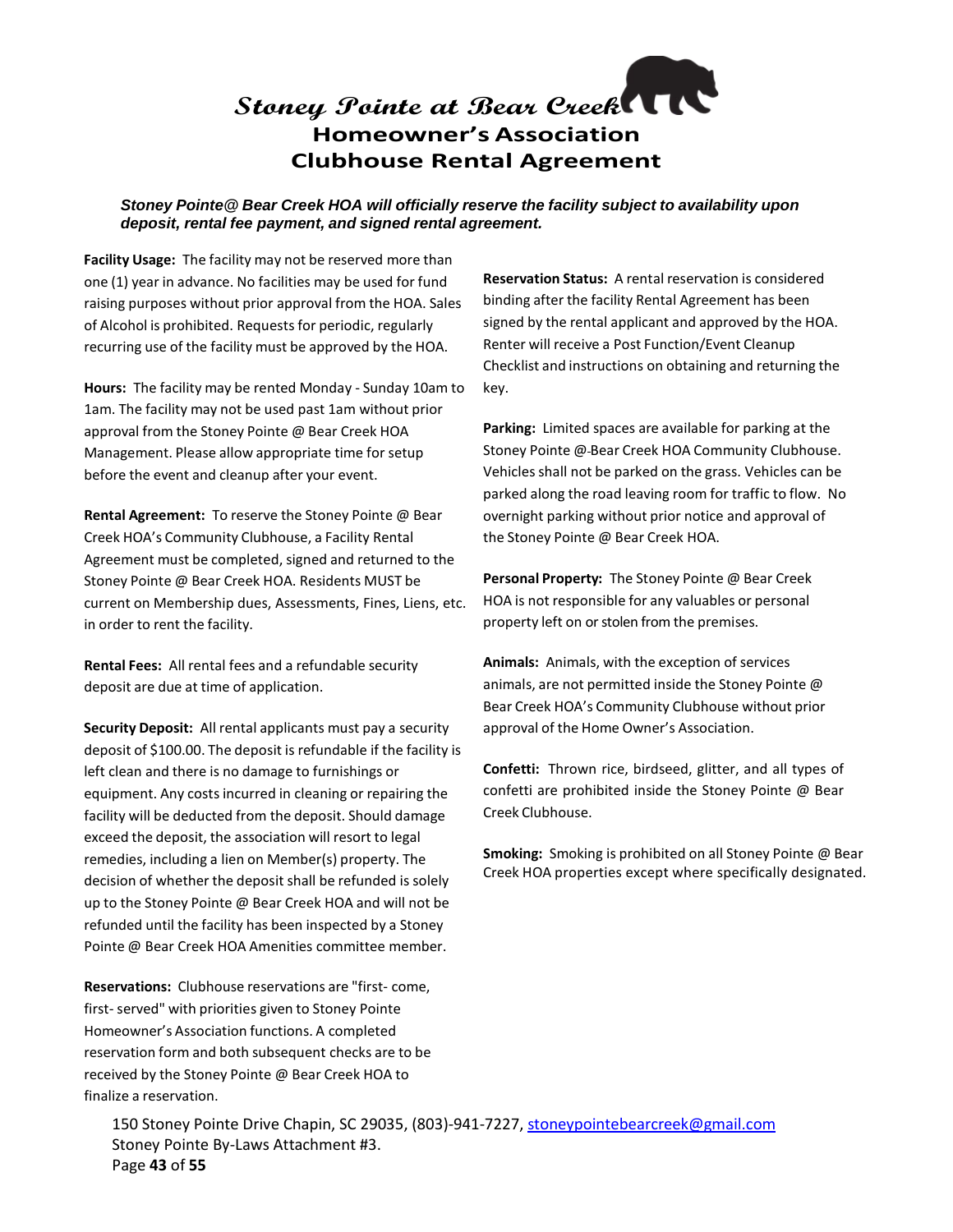# **Stoney Pointe at Bear Creek Homeowner's Association Clubhouse Rental Agreement**

**Cleaning:** The facility must be cleaned, all decorations and trash must be removed, and the facility must be vacated by the end time indicated on the Rental Agreement. The rental applicant is responsible for removal of all personal articles, including leftover food, decorations, etc., and depositing trash in the trash cans. All table tops, chairs, counter tops, and any appliances used must be wiped clean. All appliances and lights need to be turned off and all doors/windows locked. The cleaning check list shall be left on the kitchen counter. The Key shall be placed in the locked mailbox at the entrance to the Clubhouse grounds. Rental applicant shall spot mop any spills and sweep the floor if needed. If it becomes necessary for Stoney Pointe @ Bear Creek HOA to do an extensive amount of cleaning, there will be a corresponding deduction from the security deposit, as determined by the Stoney Ponte @ Bear Creek HOA.

**Caterers**: Rental applicants may choose to employ an outside caterer for their event. Caterers are required to abide by all policies outlined in the Facility Rental Agreement. All food and beverages must be removed from the premises after the event. Waste food, ice and beverages may not be dumped onto soil or landscaping anywhere on the premises by guests or catering staff. Rental applicants and/or their caterers are required to provide their own tableware, linens, and service needs. No catering equipment, decor or other items may be left behind or stored on the property after an event unless prior arrangements have been made with the Stoney Pointe @ Bear Creek HOA. Caterers must be insured and proof of the Caterer's insurance must be provided prior to approval of the rental agreement.

**Minors:** Any rental with participants under the age of 18 is required to have at least one adult chaperon for every ten minors present during the event.

**Decorations:** No decorations or temporary fixtures may be affixed to the building or any architectural feature with nails, tacks, staples, or any application that will cause irreversible damage. Tape is not permitted on any walls, glass or fixtures.

**Care of Premises:** Neither renter nor their guests will cause damage to the premises, or permit anything to be done whereby the premises will be in any manner injured, marred or defaced. Renter will not make or allow to be made any kind of alterations to the premises. The premises shall be inspected by a Stoney Pointe @ Bear Creek HOA Amenities committee member before and after the event to ascertain any damage which might have occurred during the event or pre/post production of the event. Special care must be taken in the moving of furniture to prevent damage to walls and floors. Nothing must be allowed to drag across the surfaces. No portion of the sidewalk, entries, passages, fire exits or stairways may be obstructed by renter, their guests or representatives, or used for any other purpose other than ingress or egress from the premises.

A**cceptance of Premises:** It is understood that the client accepts premises "As Is." The client may make, at its own expense, only those changes, alterations, installations and decorations which are stated in this agreement. Premises will be returned in the same condition as when first occupied.

**Questions/Problems:** If you have any questions or problems before or during your rental of our Community Clubhouse, please call the Stoney Pointe @ Bear Creek HOA at (803) 941-7227 or email: [stoneypointebearcreek@gmail.com](mailto:stoneypointebearcreek@gmail.com)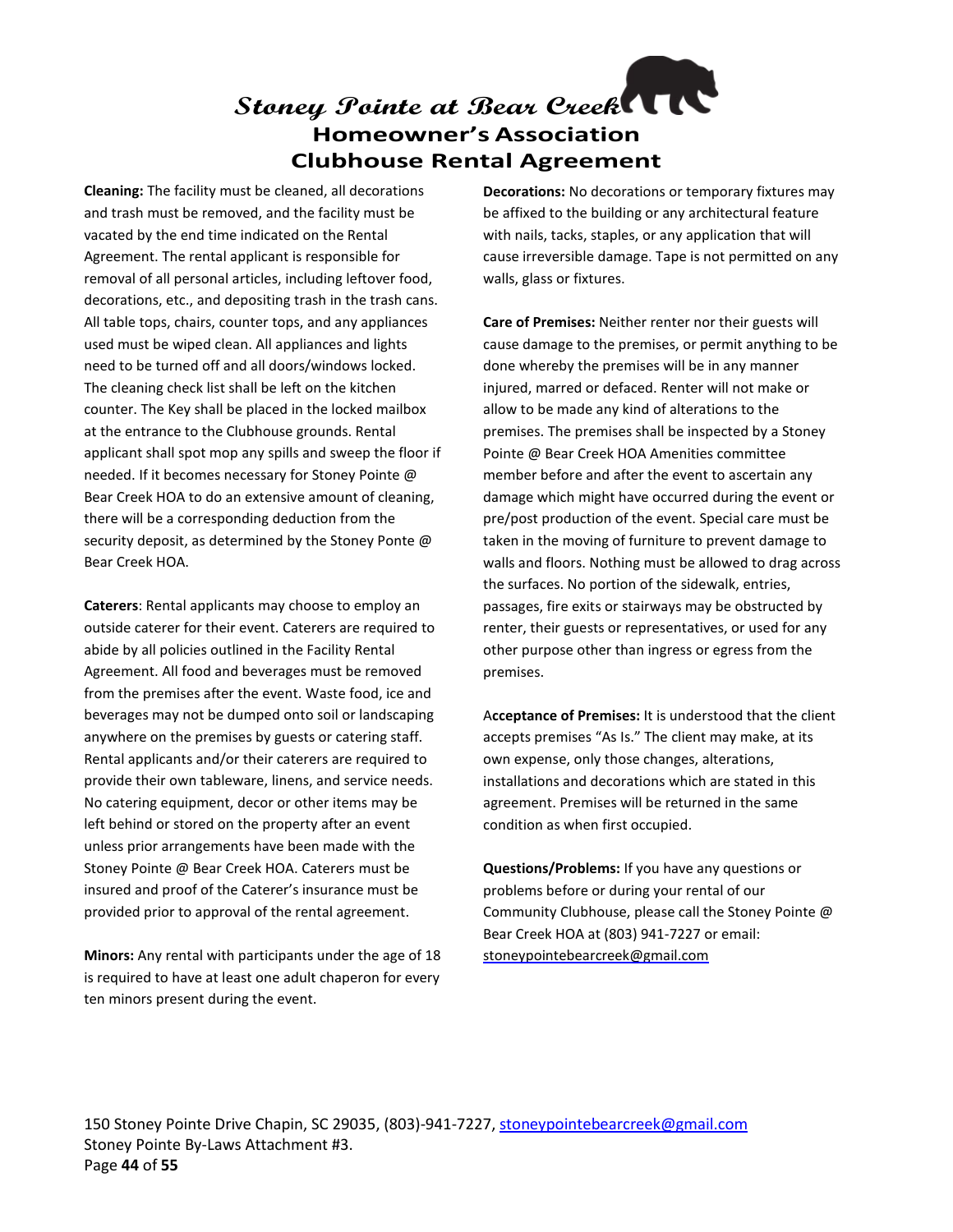# **Stoney Pointe at Bear Creek Homeowner's Association Clubhouse Cleaning Checklist**

| <b>Renter Name:</b> |  |
|---------------------|--|
| Event Date:         |  |

**Thank you for renting the Stoney Pointe @ Bear Creek Clubhouse and helping maintain it for the enjoyment of other homeowners. Please use the checklist below to help us prepare for the next renter.**

| Remove all equipment, decorations, supplies, personal articles, etc.                                            |
|-----------------------------------------------------------------------------------------------------------------|
| Return all furniture to original location. Please do not drag furniture to avoid marking<br>floors.             |
| Return fold-up tables and chairs to storage room.                                                               |
| Clean up any spills or food items. Take all remaining food items with you – check<br>refrigerator and cabinets. |
| Spot mop and sweep, if needed.                                                                                  |
| Wipe down all counter tops, as well as inside and outside of microwave if used.                                 |
| Remove all trash and place in the receptacles located outside of the clubhouse. Replace<br>with new liners.     |
| Turn off all lights.                                                                                            |
| Lock all doors (front doors, back doors, storage closet, and restroom access doors).                            |

- **Cleaning supplies, paper products, and trash bags are located in the storage closet. After use, please return those items to their proper location.**
- **Please initial each item above indicating its completion and leave this checklist on the kitchen counter.**
- **Return the key to the clubhouse mailbox.**
- **A Stoney Pointe @ Bear Creek HOA Amenities committee member will evaluate the clubhouse after your event.**

**Comments/Suggestions:**

**Renter Signature: Date: HOA Rep. Signature: Date:**

150 Stoney Pointe Drive Chapin, SC 29035, (803)-941-7227, [stoneypointebearcreek@gmail.com](mailto:stoneypointebearcreek@gmail.com) Stoney Pointe By-Laws Attachment #3. Page **45** of **55**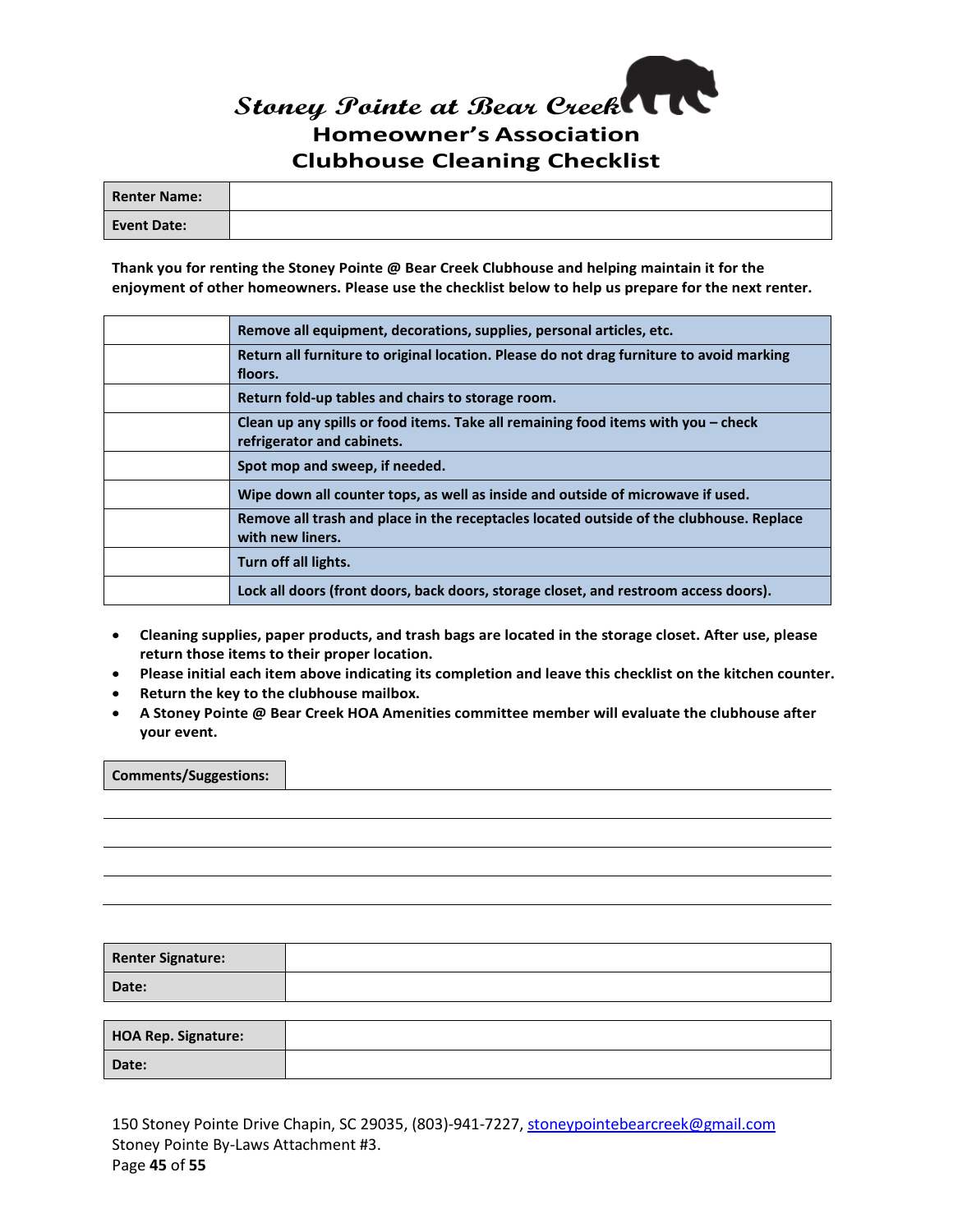

#### **MEMBER/RENTER SECTION:**

| Date:                       |                                                                 |               |               |  |
|-----------------------------|-----------------------------------------------------------------|---------------|---------------|--|
| <b>Printed Name:</b>        |                                                                 |               |               |  |
| <b>Address:</b>             |                                                                 |               |               |  |
|                             | Home:                                                           |               |               |  |
| Phone:                      | Office/Work:                                                    |               |               |  |
|                             | Cellular:                                                       |               |               |  |
| Are you a Renter or Member? |                                                                 | Renter $\Box$ | Member $\Box$ |  |
|                             | If you are a Renter, please provide you Landlord's information: |               |               |  |
| <b>Landlord's Name:</b>     |                                                                 |               |               |  |
| <b>Landlord's Address:</b>  |                                                                 |               |               |  |
| <b>Landlord's Phone:</b>    |                                                                 |               |               |  |

**\*\*\*If you are a renter or family of a renter we must have your landlord's information in addition to yours. Failure to supply your landlord's information will be an automatic denial of your application request!\*\*\***

| How many slots would you like to rent? |  |
|----------------------------------------|--|
|                                        |  |
| What will you be storing?              |  |
|                                        |  |

**\*\*\*You must have valid tag/s, license, insurance, etc. on items such as boats, campers, or vehicles. Applicant must provide copy of these documents to the HOA upon rental of storage space. Failure to provide these documents will be automatic denial of your application. Failure to keep these documents up to date may result in fees, liens, or towing from the storage lot at the owner's expense\*\*\***

**In order for the HOA to better serve you, please provide us the type of payment plan you wish to use. The plan that you pick cannot be changed unless approved by the Stoney Pointe@ Bear Creek HOA's office.**

| <b>Monthly</b>              | Quarterly        | <b>Bi-Annually</b> | Yearly          |
|-----------------------------|------------------|--------------------|-----------------|
| (At the first of the Month) | (Every 3 Months) | (Twice per year)   | (Once per year) |
|                             |                  |                    |                 |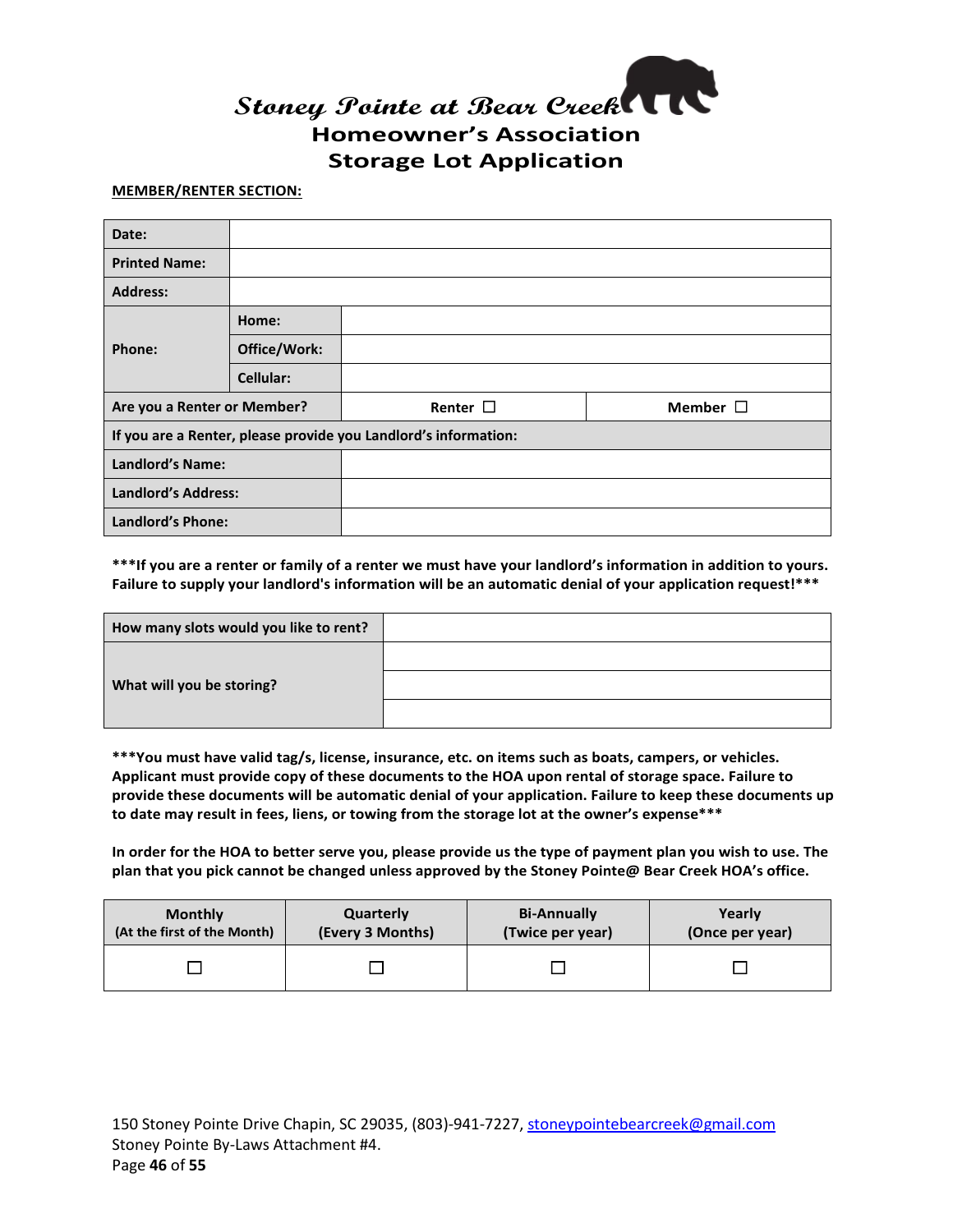# **Stoney Pointe at Bear Creek Homeowner's Association Storage Lot Application**

Payment will begin on the **1st** day of each month starting with the initial payment of this agreement and run concurrent to this contract until notified by the renter of cancellation. Any rental which begins in the middle of the month will be prorated according to the rental date. Lot rental payments will then subsequently commence from the **1st** of the month forward until you notify Stone Pointe @ Bear Creek HOA's office of cancelling the agreement. Furthermore, the cost is **\$20.00** per month, all payments will be subject to a late fee assessment of **\$10.00** for administration cost which will be charged to your account after the **16th** day of the month. If the SPHOA's office have not received payment by the **20th** day of the month your access to the boat storage area will be denied until all monies owed to the SPHOA's office are collected and current. If you have not made any attempt by **60 days** to contact the office or made your account current, Stoney Pointe @ Bear Creek Home Owners Association will have no other alternative to consider your property "**ABANDONED**". Should this account become delinquent Stoney Pointe @ Bear Creek Home Owner Association will exercise their legal right to assess fines, place a lien on or sell your property, or to have your property towed at the owner's expense for past due monies in order to settle your debt. The Association reserves the right to move any trailer, watercraft or other stored item for good cause, including items that are unsightly or appear to have been abandoned. All trailers must be parked in the assigned space to avoid damage to Association fencing and to adjacent trailers. Members will be assessed for damages caused by improper parking.

By signing this agreement you, the renter, acknowledge these dates set forth and fully understand the agreement as it pertains to renting storage from Stoney Pointe @ Bear Creek Home Owner Association. In addition, Stoney Pointe @ Bear Creek Home Owner Association is not responsible to remind you of these dates. It is your responsibility to keep track when you need to make your payment. This contract is a legal binding document and it is the renters' responsibility to maintain their account in accordance to this agreement.

By signing this agreement you the renter fully understand that (Stoney Pointe @ Bear Creek Home Owner Association is not responsible for loss of or for damage to property that is stored in our storage lot except as specified in the HOA By-Laws).

| Renter/ Member Signature & Date: |  |
|----------------------------------|--|
|----------------------------------|--|

| <b>Status of Application:</b>         |                    |  |
|---------------------------------------|--------------------|--|
| <b>APPROVED</b>                       | <b>DISAPPROVED</b> |  |
|                                       |                    |  |
|                                       |                    |  |
| <b>HOA Board Member Printed Name:</b> |                    |  |
| <b>HOA Board Member Signature:</b>    |                    |  |
| Date:                                 |                    |  |
|                                       |                    |  |
| <b>Witness Printed Name:</b>          |                    |  |
| <b>Witness Signature:</b>             |                    |  |
| Date:                                 |                    |  |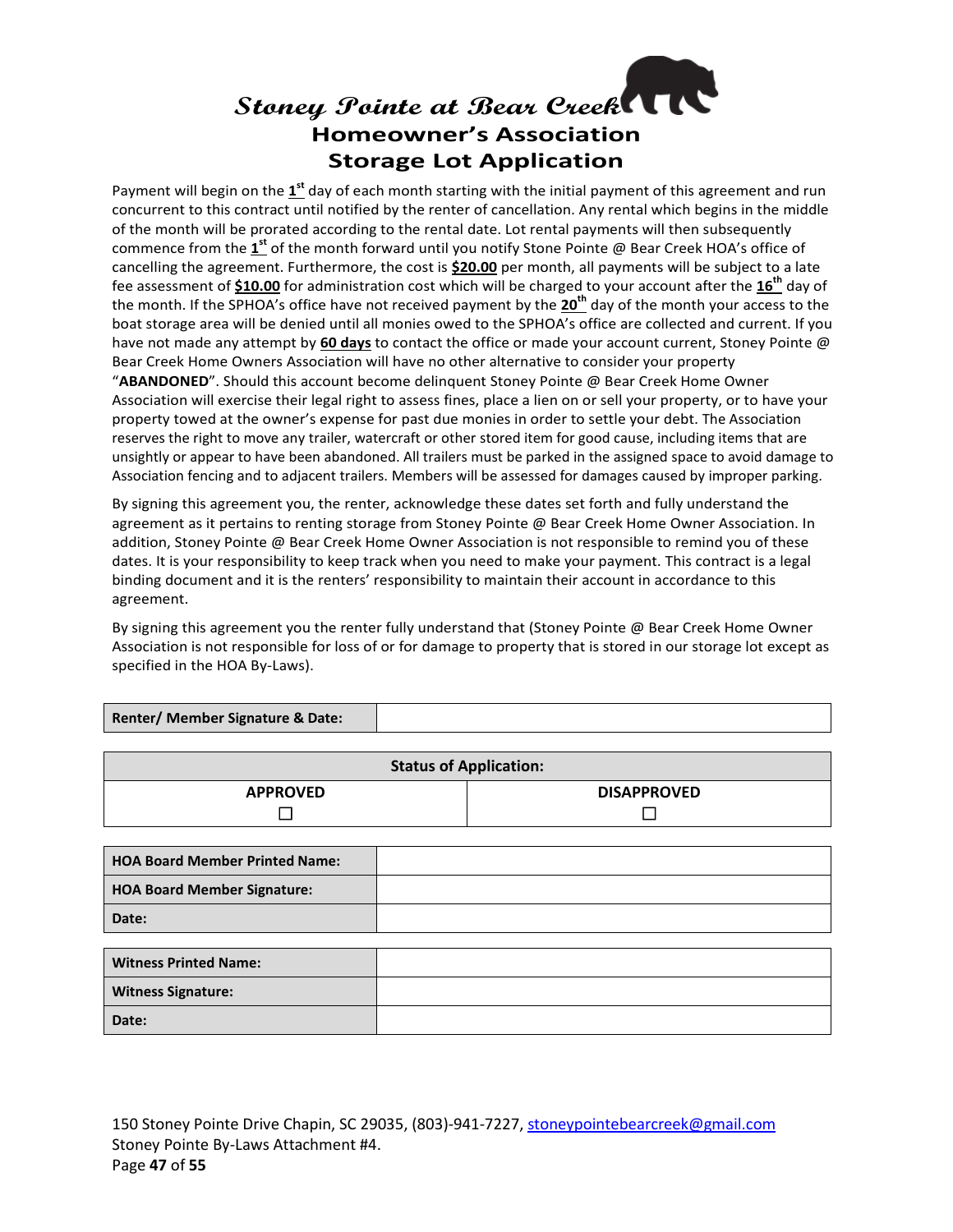# **Stoney Pointe at Bear Creek Homeowner's Association Pool Regulations**

### **The Stoney Pointe HOA pool is ONLY for residents of Stoney Pointe @ Bear Creek Subdivision.**

- Dates of Operation: The Pool shall be open from the first Friday before Memorial Day until October  $1<sup>st</sup>$ .
- **Hours of Operation: 7am-10pm, 7 days a week, with 24 hours surveillance.**
- **All guests** must be accompanied at all times by a resident of Stoney Pointe HOA while using the pool.
- Due to the size of our pool verses the size and growth of our neighborhood, we are forced to limit guests to no more than 2 per household. *\*\* Members of Stoney Pointe have priority over guests.*
- If a person doesn't have a key, do not let them in the pool area**.** NO KEY, NO ENTRY.
- **HOA Dues, Assessments, Fines, Liens, etc. must be up-to-date or access to the pool will be denied**.
- **NO children under the age of 14** in the pool area without a parent or responsible adult **21 years or older.**
- **NO** running, jumping, horseplay, and/or misconduct allowed in the pool or on the pool deck.
- **NO** diving allowed.
- **NO** diapers allowed in the pool. **Approved disposable swim pants only.**
- **Dispose of soiled baby diapers in a plastic bag** in the Baby Changing Station located in the women's restroom, NOT in the trash cans located in the pool area.
- **NO** bikes, skateboards, Rollerblades®, Heelys®, roller-skates, scooters, etc. are allowed on the pool deck.
- **NO** eating in the pool.
- **NO** glass bottles/containers allowed in the pool area or on the pool deck.
- **NO** grilling on clubhouse areas (pool, playground and parking lot).
- NO SMOKING in the clubhouse area (pool, playground, and parking lot) except where specifically designated.
- **NO** pets allowed in the pool and playground areas.
- **DO NOT** enter the clubhouse wet. Restrooms are to be entered through the pool deck doors.
- **DO NOT** play with any pool cleaning or safety equipment.
- **PLEASE** limit the use of pool floats to 1 per family (NO balls or footballs)
- **BE RESPONSIBLE** and clean up after yourself (put any furniture back in the original position on the pool deck).
- **PLEASE** report any damage and/or vandalism **IMMEDIATELY**. It is every Member's responsibility to treat amenities and neighbors with respect while enjoying our community pool.
- **Those who violate any of the above mentioned items will be held responsible for any and all damages and/or repairs.**

#### HAVE A GREAT SUMMER AND REMEMBER TO WEAR PLENTY OF SUNSCREEN!

\*\*Please remember, our pool is located near homes. If residents complain about too much noise, the pool hours of operation will be changed and/or the age limit will be adjusted accordingly.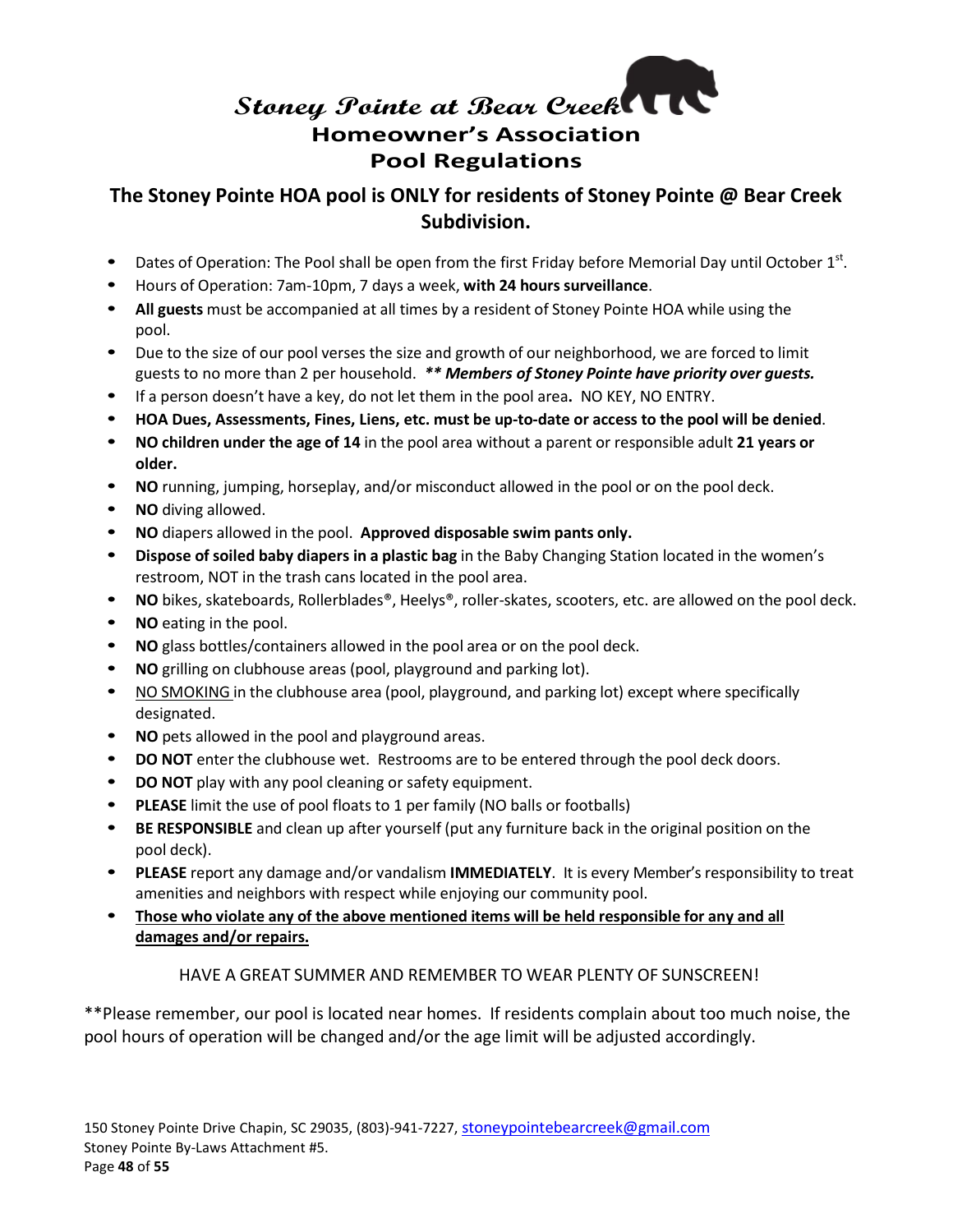

#### **Violation Information:**

| <b>Violation:</b>                            |                     |       |                         |
|----------------------------------------------|---------------------|-------|-------------------------|
| Covenant, By-<br>Law, or Policy<br>Violated: |                     |       |                         |
|                                              |                     |       |                         |
| <b>Type of Violation</b>                     | Immediate $\square$ |       | Non-Immediate $\square$ |
| Date:                                        |                     | Time: |                         |

#### **Corrective Actions:**

| <b>Corrective Actions</b><br><b>Required:</b> |                     |  |
|-----------------------------------------------|---------------------|--|
| <b>Required Action Completion Date:</b>       | Immediate $\square$ |  |
| Fines to be levied if not corrected:          |                     |  |

**The proposed sanction shall be imposed for all non-immediate violations unless a request for a hearing is received within ten (10) days of this notice.**

#### **Authorization:**

| <b>HOA Executive Board Member (Printed Name):</b> |  |
|---------------------------------------------------|--|
| <b>HOA Executive Board Member (Signature):</b>    |  |
| <b>HOA Executive Board Member (Date):</b>         |  |
| <b>ACC Member (Printed Name): As required</b>     |  |
| ACC Member (Signature): As required               |  |
| ACC Member (Date): As required                    |  |

**Hearing:**

| Are you requesting a hearing?       | Yes $\square$ | No $\mathsf{\mathsf{L}}$ |
|-------------------------------------|---------------|--------------------------|
| Date Submitted to HOA:              |               |                          |
| <b>Submitted by (Printed Name):</b> |               |                          |
| Submitted by (Signature):           |               |                          |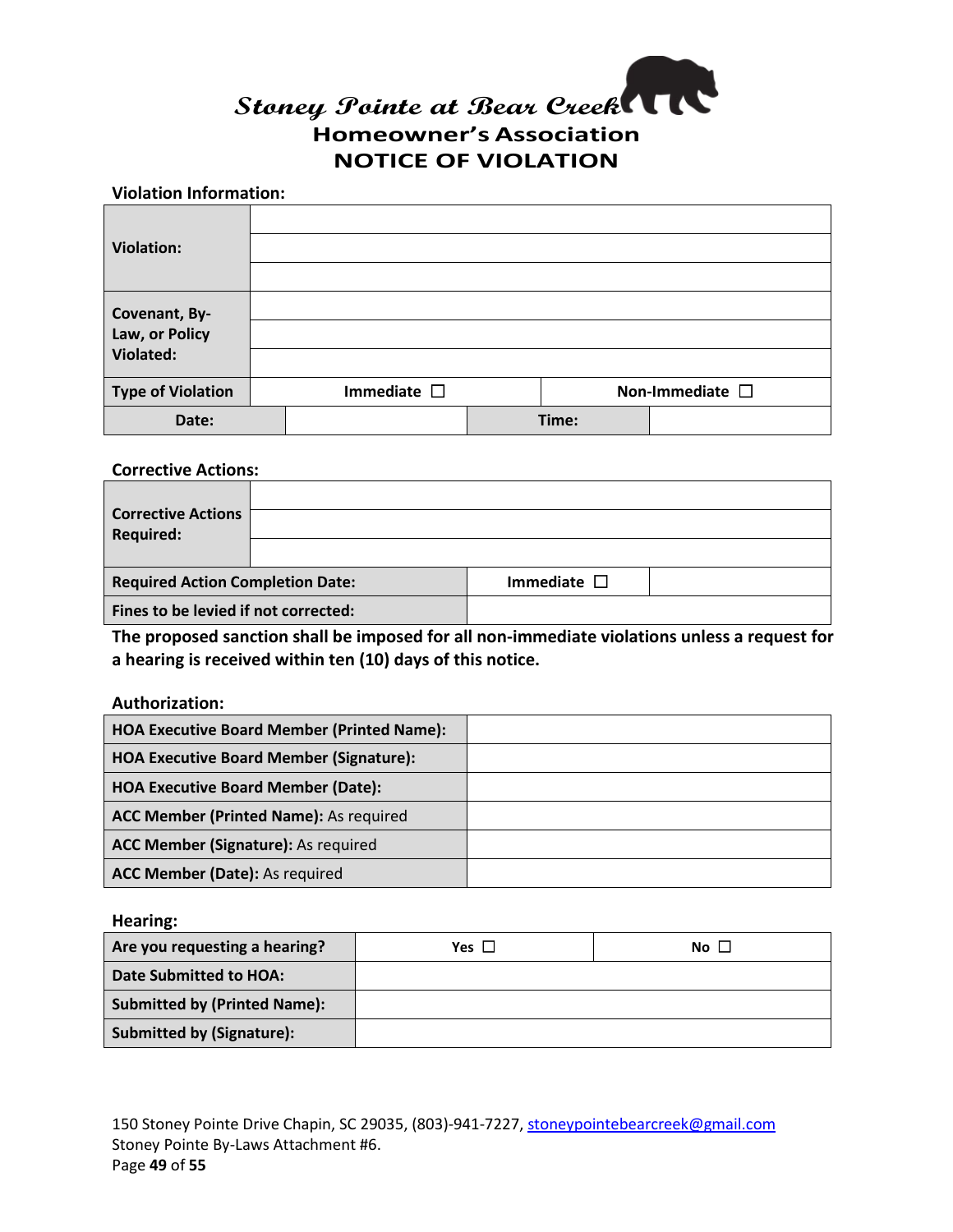

### **HOA Executive Board Use Only:**

| Is the Violation Resolved?        | Yes [                     | $No$ $\Box$ |
|-----------------------------------|---------------------------|-------------|
| If yes, enter date of resolution: |                           |             |
| Is a Hearing requested?           | Yes $\mathsf{\mathsf{L}}$ | $No \Box$   |
| When is the hearing Scheduled?    |                           |             |

#### **HOA Executive Board Members in attendance at the Hearing:**

#### **Narrative of Hearing:**

#### **Resulting Actions of the Hearing:**

#### **Issue Closed By:**

[Print Name and Sign] Date and Sign] Date and Sign and Sign and Date and Sign and Date and Sign and Date and Sign and Date and Date and Date and Date and Date and Date and Date and Date and Date and Date and Date and Date

150 Stoney Pointe Drive Chapin, SC 29035, (803)-941-7227, [stoneypointebearcreek@gmail.com](mailto:stoneypointebearcreek@gmail.com) Stoney Pointe By-Laws Attachment #6. Page **50** of **55**

\_\_\_\_\_\_\_\_\_\_\_\_\_\_\_\_\_\_\_\_\_\_\_\_\_\_\_\_\_\_\_\_\_\_\_\_\_\_\_\_\_\_\_\_\_\_\_\_\_\_\_\_\_\_\_\_\_\_\_\_\_\_\_\_\_\_\_\_\_\_\_\_\_\_\_\_\_\_\_\_\_ / \_\_\_\_\_\_\_\_\_\_\_\_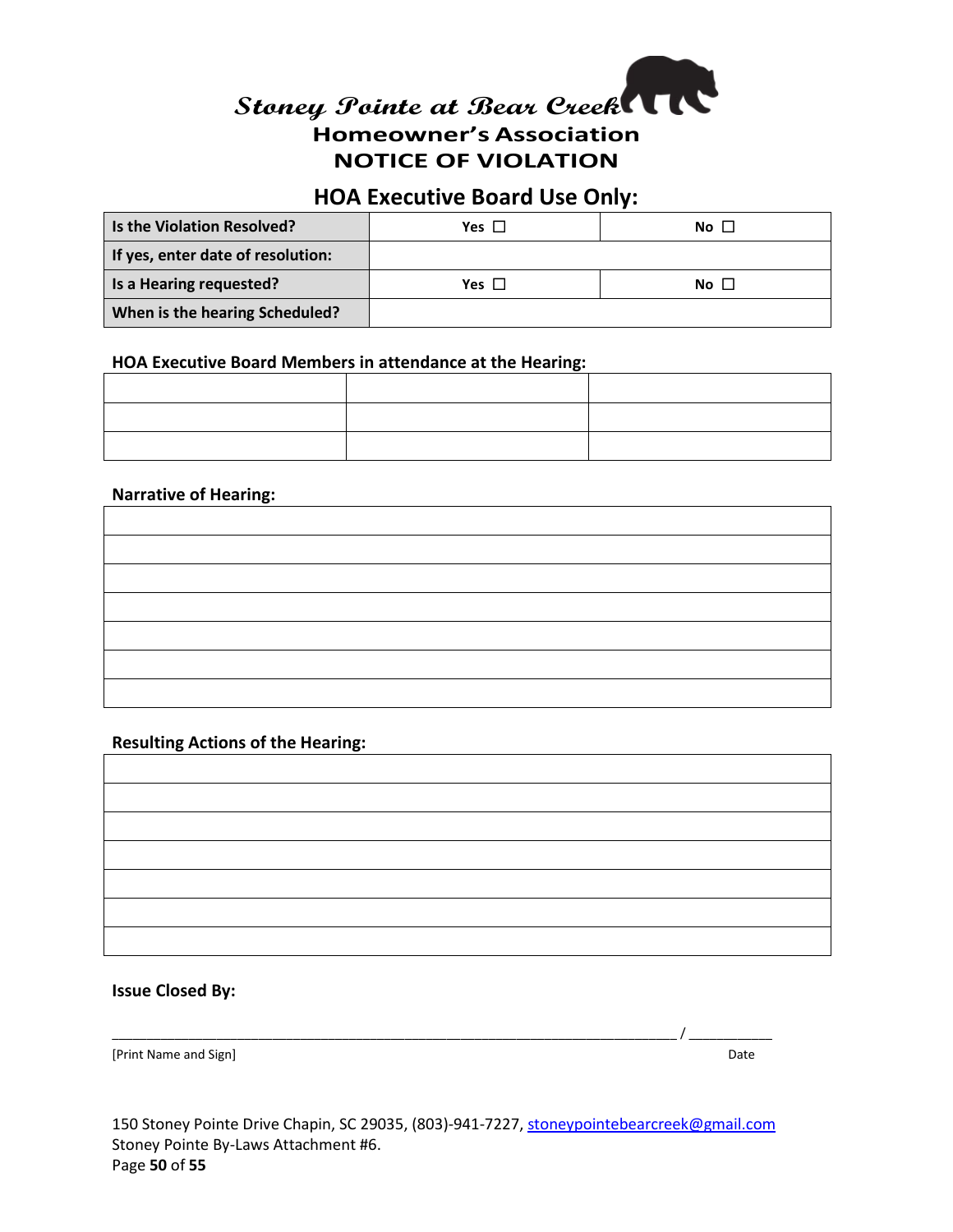

#### **MEMBER/RENTER SECTION:**

| Date:                           |                  |       |        |
|---------------------------------|------------------|-------|--------|
| <b>Printed Name:</b>            |                  |       |        |
| <b>Address:</b>                 |                  |       |        |
| Phone:                          | Home:            |       |        |
|                                 | Office/Work:     |       |        |
|                                 | <b>Cellular:</b> |       |        |
| <b>Vehicle to be Permitted:</b> |                  | Make: | Model: |
| <b>Registration/Tag No.:</b>    |                  |       |        |

**Street parking fee is \$25.00 for two (2) weeks.**

**No vehicle may block access to another's property, block access for an emergency vehicle or other service vehicle (mail, trash, etc.), or be parked in such a manner as to present a safety hazard for any reason to any person. The HOA reserves the right to revoke a permit at any time.**

**By signing below, you affirm that you understand the above and will fully comply with all governing Covenants, By-Laws, and HOA policies.**

**Applicant Signature:**

**HOA SECTION:**

| Date Fee Paid:              |          |  |
|-----------------------------|----------|--|
| <b>Amount Paid:</b>         | Check #: |  |
| <b>Date Permit Expires:</b> |          |  |

| <b>HOA Board Information:</b>      |  |
|------------------------------------|--|
| <b>HOA Board Member Name:</b>      |  |
| <b>HOA Board Member Signature:</b> |  |
| Date:                              |  |

|                 | <b>Status of Application:</b>                                                    |
|-----------------|----------------------------------------------------------------------------------|
| <b>APPROVED</b> | <b>DISAPPROVED</b>                                                               |
|                 | ***HOA to retain page 1 for Association records and filing with HOA Secretary*** |

150 Stoney Pointe Drive Chapin, SC 29035, (803)-941-7227, [stoneypointebearcreek@gmail.com](mailto:stoneypointebearcreek@gmail.com) Stoney Pointe By-Laws Attachment #7. Page **51** of **55**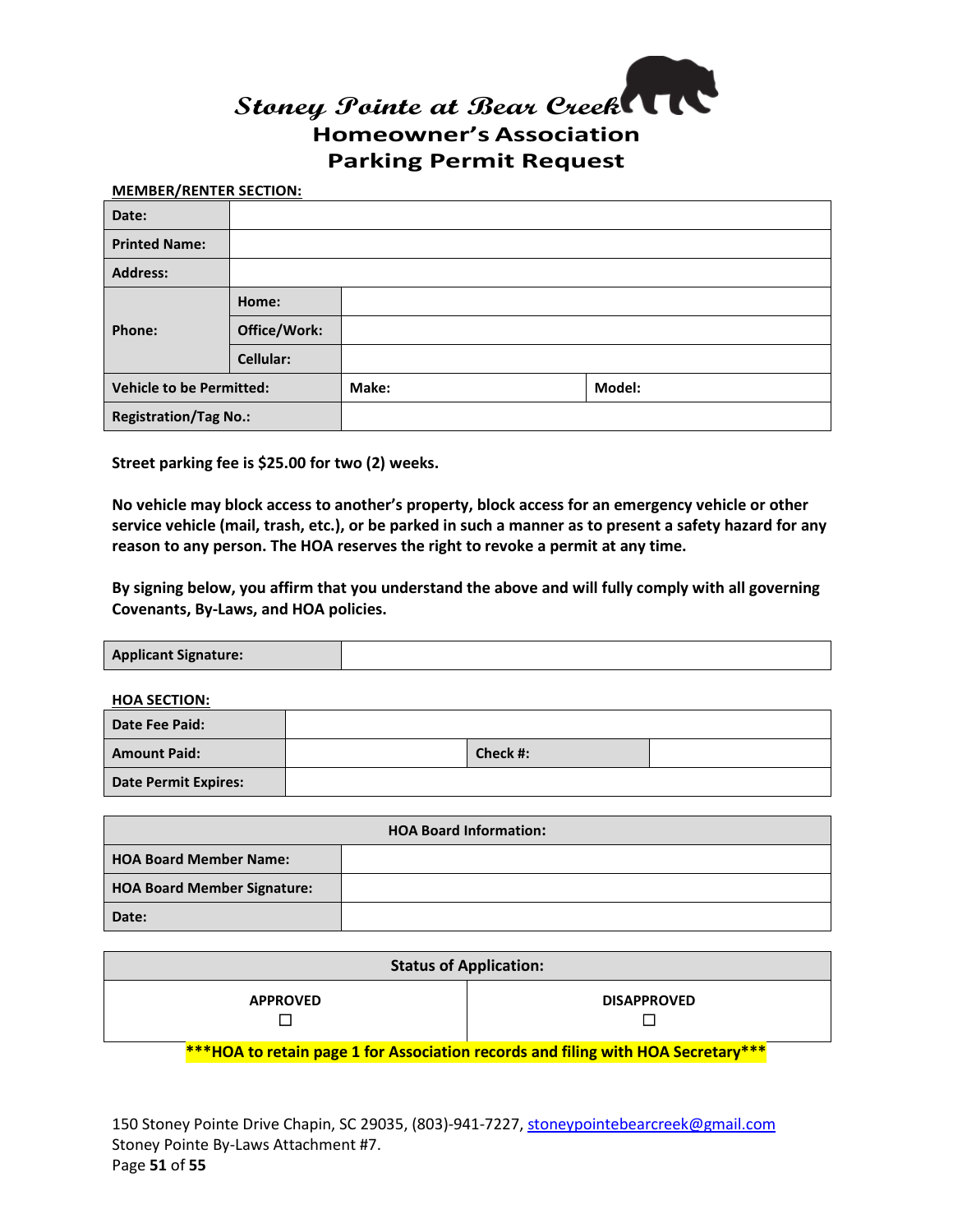

**This permit shall be clearly displayed on the dash of the permitted vehicle. Only the listed vehicle is permitted.**

**Vehicle Permitted:**

| Make:          |  |
|----------------|--|
| Model:         |  |
| $ Reg./Tag$ #: |  |
| Color:         |  |
| <b>Owner:</b>  |  |

| <b>Permit Expiration Date:</b> |  |
|--------------------------------|--|
| HOA Rep (Print):               |  |
| HOA Rep. (Signature):          |  |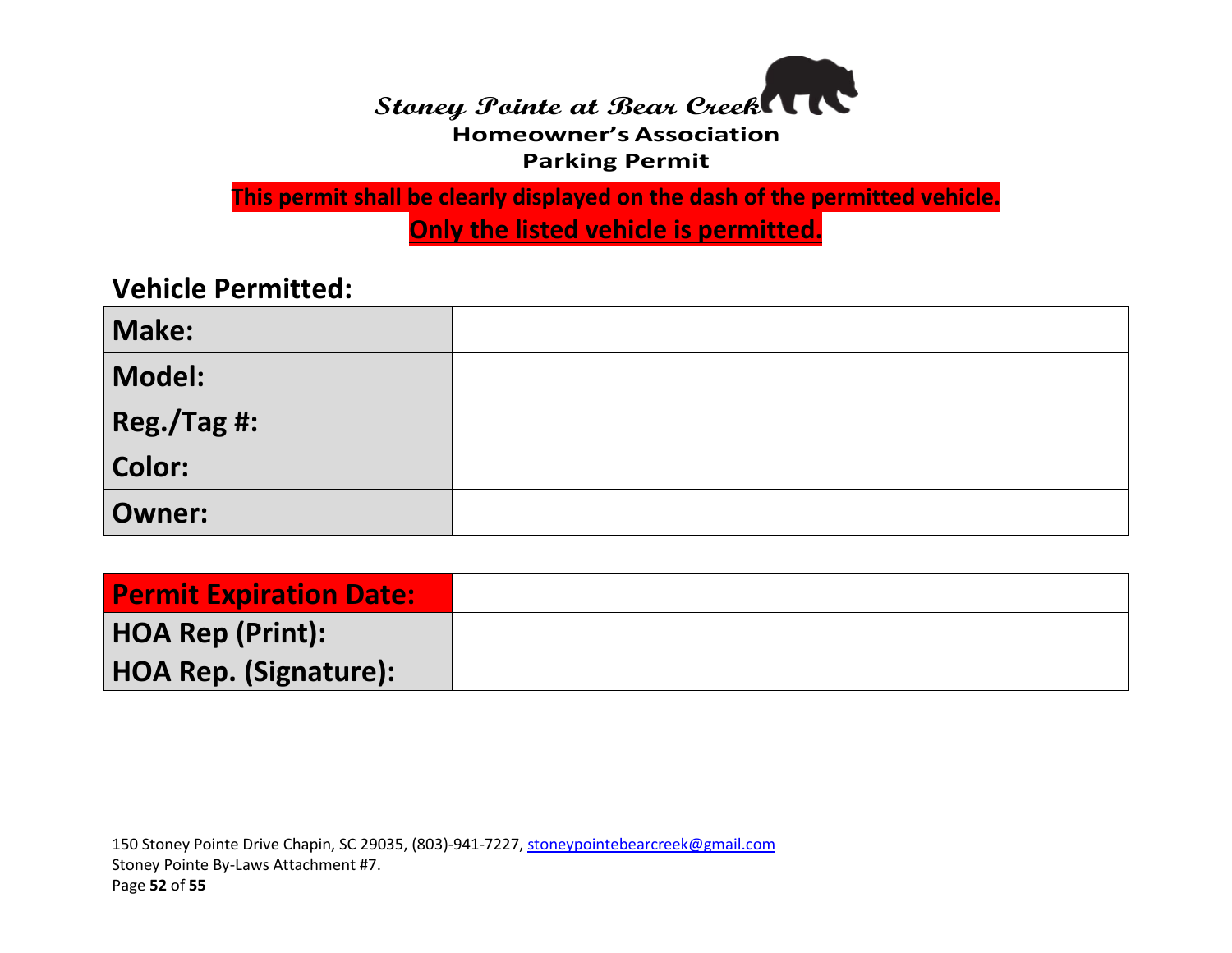

Members of the Association,

The HOA Executive Board requests your presence at a Meeting of the Members of the Association:

| Location:                     |  |
|-------------------------------|--|
| Date:                         |  |
| Time:                         |  |
| Type of Meeting:              |  |
| <b>Purpose/s for Meeting:</b> |  |

Regards, The Stoney Pointe HOA Executive Board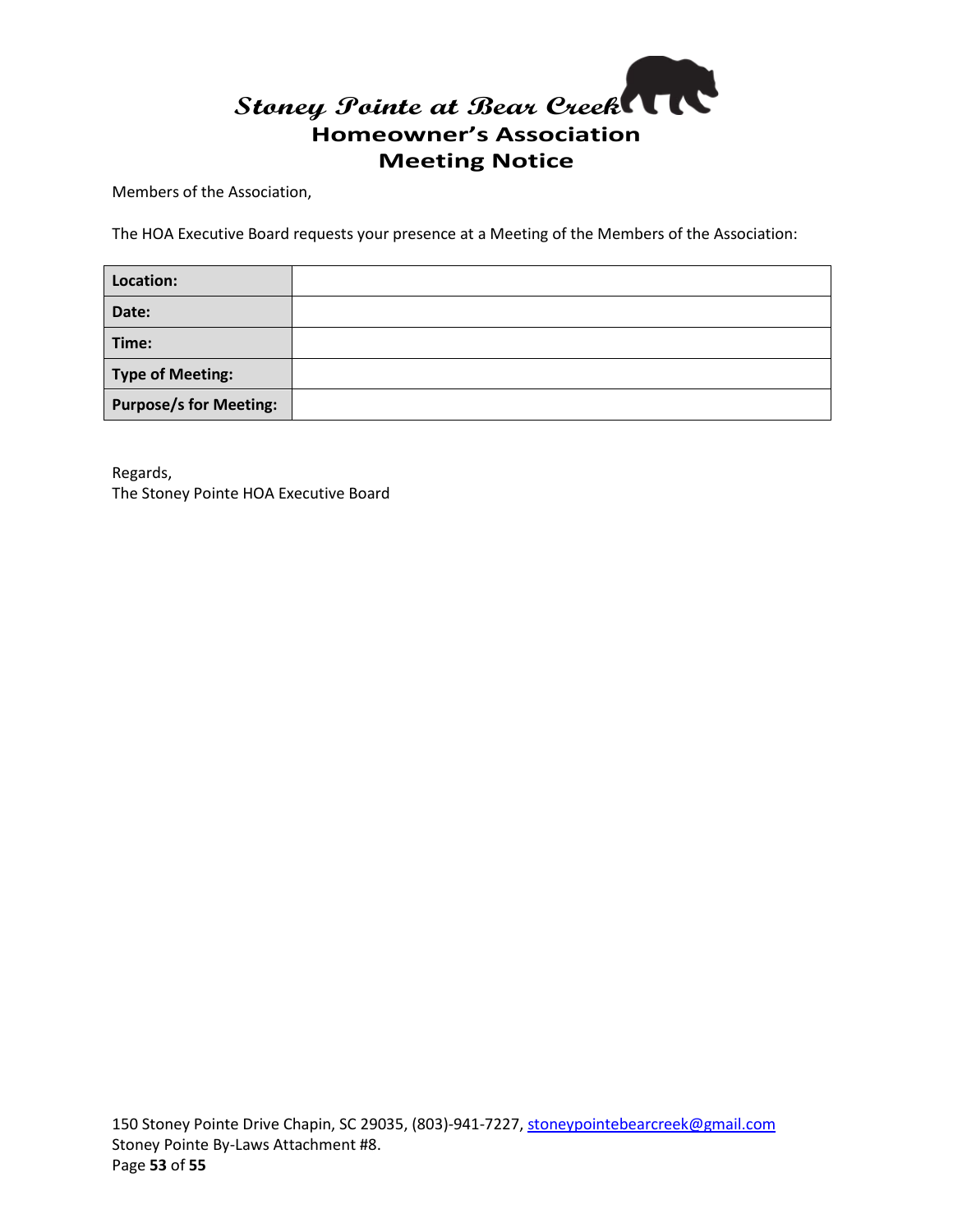

| Date:                |                  |  |
|----------------------|------------------|--|
| <b>Printed Name:</b> |                  |  |
| <b>Address:</b>      |                  |  |
| Phone:               | Home:            |  |
|                      | Office/Work:     |  |
|                      | <b>Cellular:</b> |  |

I hereby grant proxy rights to:

| <b>Check selection, Initial, &amp; Date</b> |  |                                       |
|---------------------------------------------|--|---------------------------------------|
|                                             |  | The Stoney Pointe HOA Executive Board |
|                                             |  | Other:                                |

| Limitations:               |  |
|----------------------------|--|
| <b>Date of Execution:</b>  |  |
| <b>Date of Expiration:</b> |  |

\* Note: A proxy is valid for eleven (11) months unless specifically identified above. No proxy appointment is valid for longer than three (3) years from the date of its execution.

| Signature of Member:                     |  |
|------------------------------------------|--|
|                                          |  |
| <b>Printed Name of Proxy (If Other):</b> |  |
|                                          |  |

| Signature of Proxy (If Other): |  |
|--------------------------------|--|
| Date (If Other):               |  |

Signatures below document the receipt of the proxy and certify that this document has been appropriately filed in the Association Records.

| <b>HOA Board Member Printed</b>    |  |
|------------------------------------|--|
| Name:                              |  |
| <b>HOA Board Member Signature:</b> |  |
| Date:                              |  |